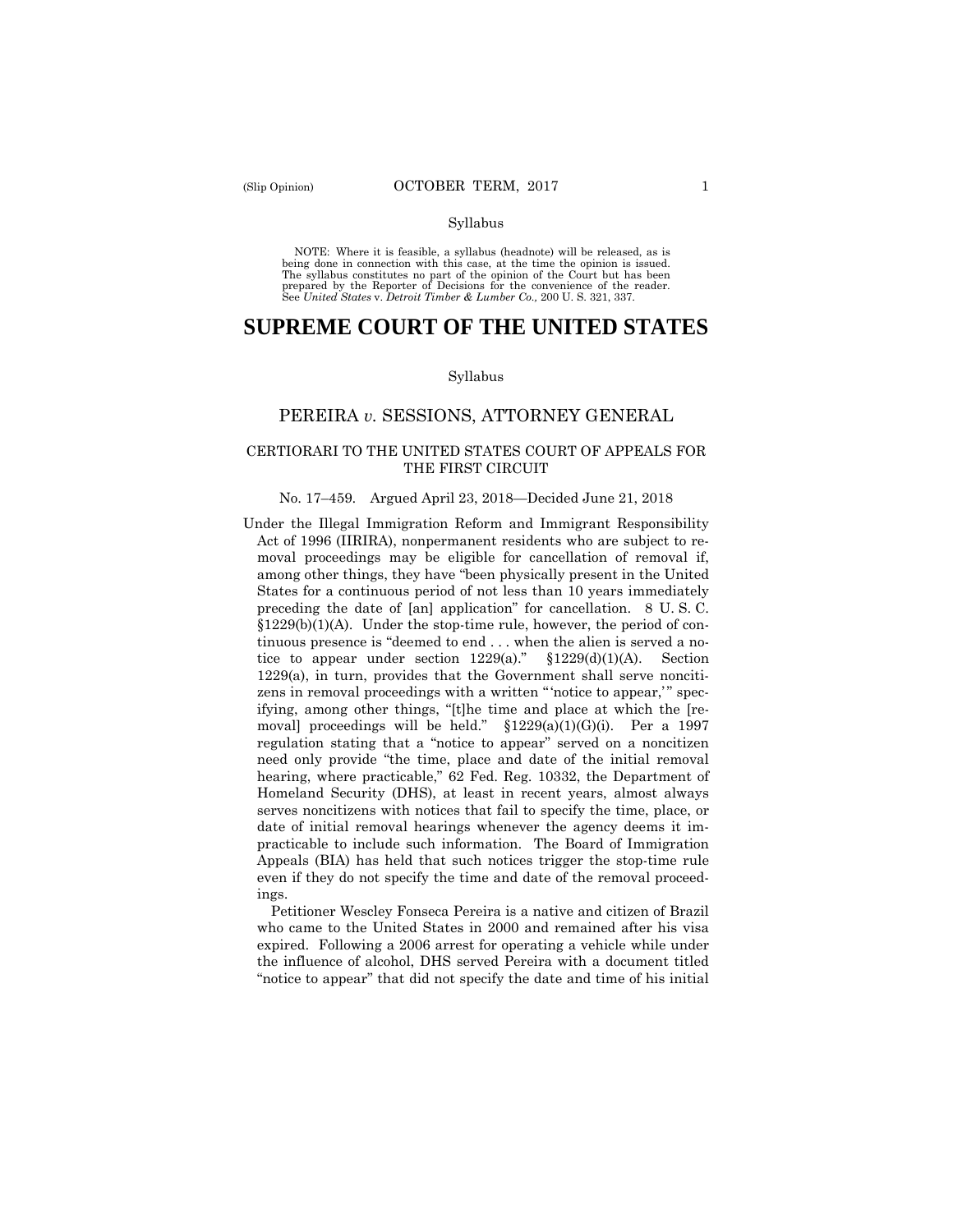removal hearing, instead ordering him to appear at a time and date to be set in the future. More than a year later, in 2007, the Immigration Court mailed Pereira a more specific notice setting the date and time for his initial hearing, but the notice was sent to the wrong address and was returned as undeliverable. As a result, Pereira failed to appear, and the Immigration Court ordered him removed in absentia.

 framework set forth in *Chevron U. S. A. Inc.* v. *Natural Resources De-*In 2013, Pereira was arrested for a minor motor vehicle violation and detained by DHS. The Immigration Court reopened the removal proceedings after Pereira demonstrated that he never received the 2007 notice. Pereira then applied for cancellation of removal, arguing that he had been continuously present in the United States for more than 10 years and that the stop-time rule was not triggered by DHS' initial 2006 notice because the document lacked information about the time and date of his removal hearing. The Immigration Court disagreed and ordered Pereira removed. The BIA agreed with the Immigration Court that the 2006 notice triggered the stop-time rule, even though it failed to specify the time and date of Pereira's initial removal hearing. The Court of Appeals for the First Circuit denied Pereira's petition for review of the BIA's order. Applying the *fense Council, Inc.,* 467 U. S. 837, it held that the stop-time rule is ambiguous and that the BIA's interpretation of the rule was a permissible reading of the statute.

*Held*: A putative notice to appear that fails to designate the specific time or place of the noncitizen's removal proceedings is not a "notice to appear under  $$1229(a)$ ," and so does not trigger the stop-time rule. Pp. 7–20.

(a) The Court need not resort to *Chevron* deference, for the unambiguous statutory text alone is enough to resolve this case. Under the stop-time rule, "any period of . . . continuous physical presence" is "deemed to end . . . when the alien is served a notice to appear under section 1229(a)." 8 U. S. C. §1229b(d)(1). By expressly referencing §1229(a), the statute specifies where to look to find out what "notice to appear" means. Section 1229(a), in turn, clarifies that the type of notice "referred to as a 'notice to appear' " throughout the statutory section is a "written notice . . . specifying," as relevant here, "[t]he time and place at which the [removal] proceedings will be held."  $$1229(a)(1)(G)(i)$ . Thus, to trigger the stop-time rule, the Government must serve a notice to appear that, at the very least, "specif[ies]" the "time and place" of the removal hearing.

The Government and dissent point out that the stop-time rule refers broadly to a notice to appear under "§1229(a)"—which includes paragraph (1), as well as paragraphs (2) and (3). But that does not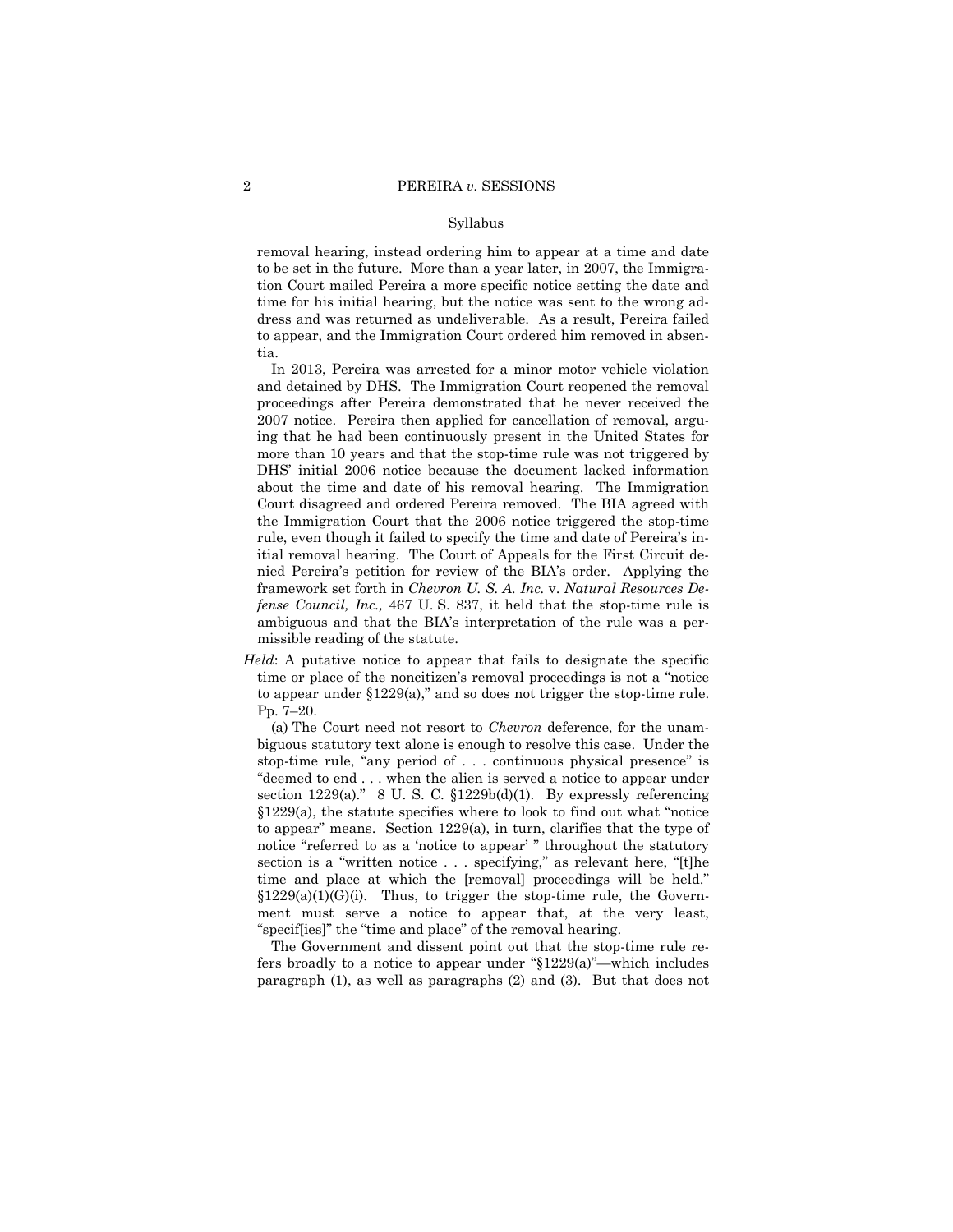tice that does not specify when and where to appear for a removal proceeding is not a "notice to appear" that triggers the stop-time rule. matter, because only paragraph (1) bears on the meaning of a "notice to appear." If anything, paragraph (2), which allows for a "change or postponement" of the proceedings to a "new time and place,"  $\S 1229(a)(2)(A)(i)$ , bolsters the Court's interpretation of the statute because the provision presumes that the Government has already served a "notice to appear" that specified a time and place as required by  $$1229(a)(1)(G)(i)$ . Another neighboring provision,  $$1229(b)(1)$ , lends further support for the view that a "notice to appear" must specify the time and place of removal proceedings to trigger the stoptime rule. Section 1229(b)(1) gives a noncitizen "the opportunity to secure counsel before the first [removal] hearing date" by mandating that such "hearing date shall not be scheduled earlier than 10 days after the service of the notice to appear." For that provision to have any meaning, the "notice to appear" must specify the time and place that the noncitizen, and his counsel, must appear at the removal proceedings. Finally, common sense reinforces the conclusion that a no-After all, an essential function of a "notice to appear" is to provide noncitizens "notice" of the information (*i.e.*, the "time" and "place") that would enable them "to appear" at the removal hearing in the first place. Without conveying such information, the Government cannot reasonably expect noncitizens to appear for their removal proceedings. Pp. 7–13.

(b) The Government and the dissent advance a litany of counterarguments, all of which are unpersuasive. To begin, the Government mistakenly argues that §1229(a) is not definitional. That is wrong. Section 1229(a) speaks in definitional terms, requiring that a notice to appear specify, among other things, the "time and place at which the proceedings will be held." As such, the dissent is misguided in arguing that a defective notice to appear, which fails to specify timeand-place information, is still a notice to appear for purposes of the stop-time rule. Equally unavailing is the Government's (and the dissent's) attempt to generate ambiguity in the statute based on the word "under." In light of the plain language and statutory context, the word "under," as used in the stop-time rule, clearly means "in accordance with" or "according to" because it connects the stop-time trigger in  $$1229b(d)(1)$  to a "notice to appear" that specifies the enumerated time-and-place information. The Government fares no better in arguing that surrounding statutory provisions reinforce its preferred reading of the stop-time rule, as none of those provisions supports its atextual interpretation. Unable to root its reading in the statutory text, the Government and dissent raise a number of practical concerns, but those concerns are meritless and do not justify de-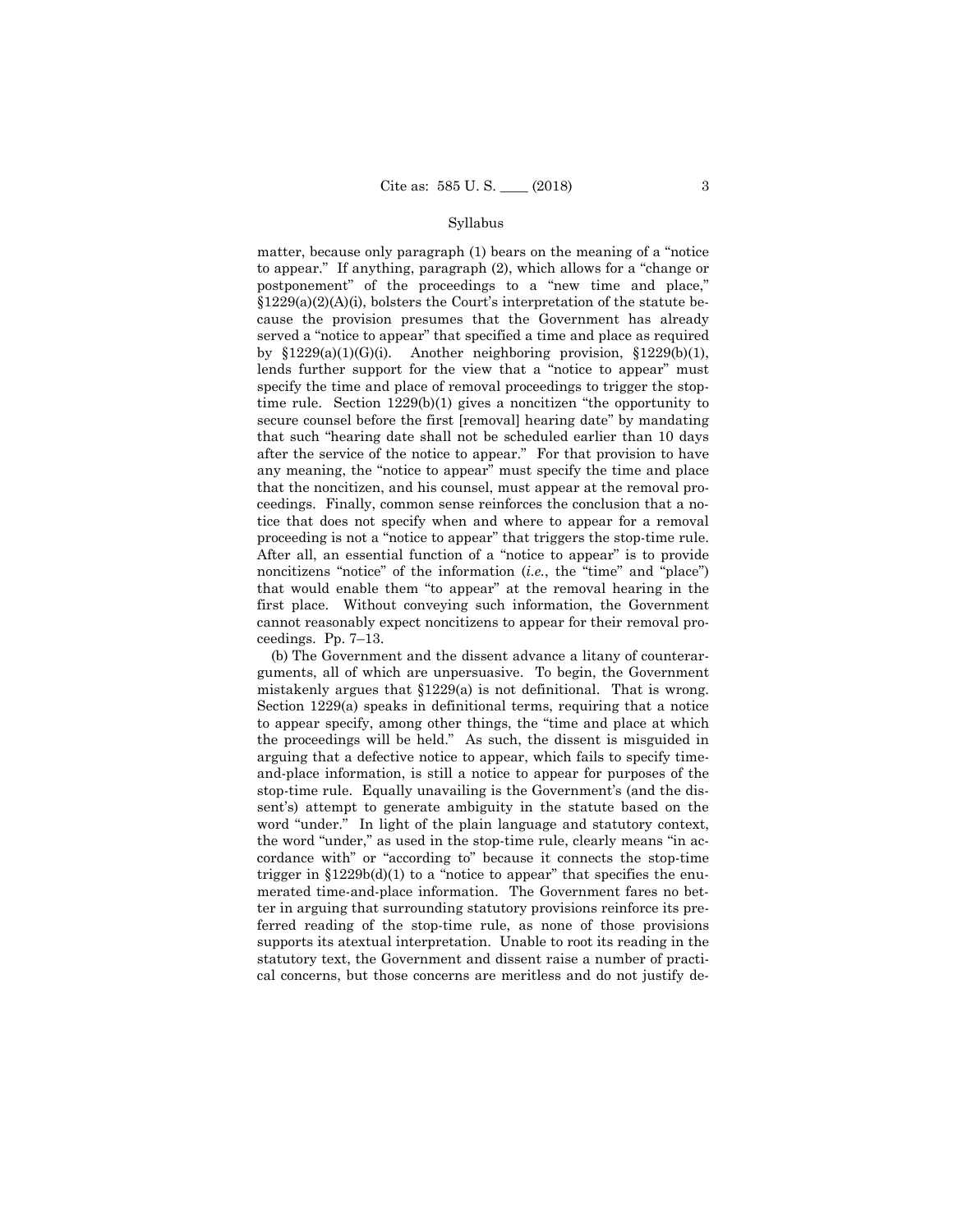parting from the statute's clear text. In a final attempt to salvage its atextual interpretation, the Government turns to the alleged statutory purpose and legislative history of the stop-time rule. Even for those who consider statutory purpose and legislative history, however, neither supports the Government's position. Requiring the Government to furnish time-and-place information in a notice to appear is entirely consistent with Congress' stated objective of preventing noncitizens from exploiting administrative delays to accumulate lengthier periods of continuous precedent. Pp. 13–20.

866 F. 3d 1, reversed and remanded.

 SOTOMAYOR, J., delivered the opinion of the Court, in which ROBERTS, C. J., and KENNEDY, THOMAS, GINSBURG, BREYER, KAGAN, and GORSUCH, JJ., joined. KENNEDY, J., filed a concurring opinion. ALITO, J., filed a dissenting opinion.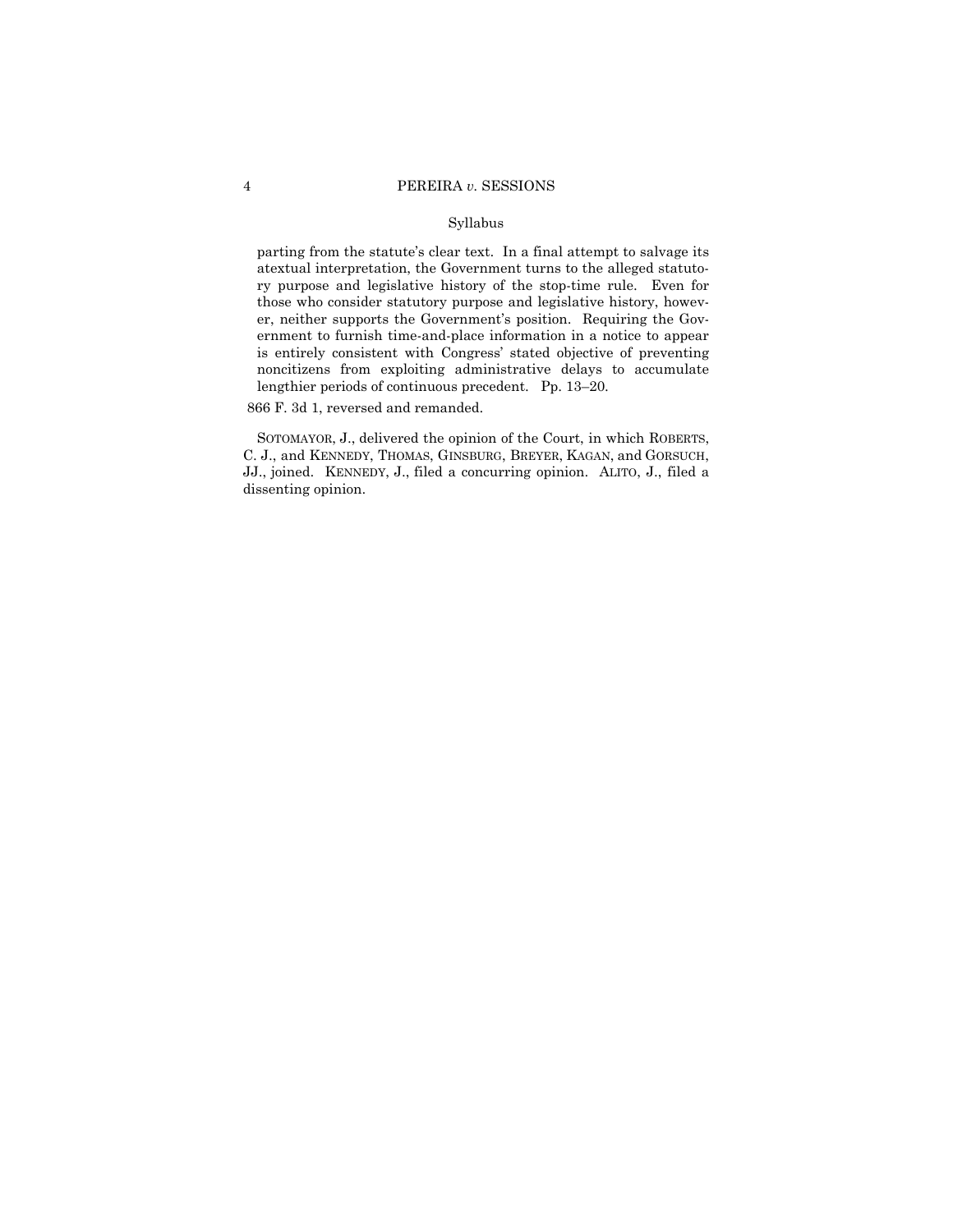preliminary print of the United States Reports. Readers are requested to notify the Reporter of Decisions, Supreme Court of the United States, Wash- ington, D. C. 20543, of any typographical or other formal errors, in order that corrections may be made before the preliminary print goes to press. NOTICE: This opinion is subject to formal revision before publication in the

## $\frac{1}{2}$  ,  $\frac{1}{2}$  ,  $\frac{1}{2}$  ,  $\frac{1}{2}$  ,  $\frac{1}{2}$  ,  $\frac{1}{2}$  ,  $\frac{1}{2}$ **SUPREME COURT OF THE UNITED STATES**

#### $\frac{1}{2}$  ,  $\frac{1}{2}$  ,  $\frac{1}{2}$  ,  $\frac{1}{2}$  ,  $\frac{1}{2}$  ,  $\frac{1}{2}$ No. 17–459

## WESCLEY FONSECA PEREIRA, PETITIONER *v.*  JEFFERSON B. SESSIONS, III, ATTORNEY GENERAL

## ON WRIT OF CERTIORARI TO THE UNITED STATES COURT OF APPEALS FOR THE FIRST CIRCUIT

#### [June 21, 2018]

## JUSTICE SOTOMAYOR delivered the opinion of the Court.

Nonpermanent residents, like petitioner here, who are subject to removal proceedings and have accrued 10 years of continuous physical presence in the United States, may be eligible for a form of discretionary relief known as cancellation of removal. 8 U. S. C. §1229b(b)(1). Under the so-called "stop-time rule" set forth in  $$1229b(d)(1)(A)$ , however, that period of continuous physical presence is "deemed to end . . . when the alien is served a notice to appear under section 1229(a)." Section 1229(a), in turn, provides that the Government shall serve noncitizens in removal proceedings with "written notice (in this section referred to as a 'notice to appear') . . . specifying" several required pieces of information, including "[t]he time and place at which the [removal] proceedings will be held."  $§1229(a)(1)(G)(i).<sup>1</sup>$ 

The narrow question in this case lies at the intersection

<sup>1</sup>The Court uses the term "noncitizen" throughout this opinion to refer to any person who is not a citizen or national of the United States. See 8 U. S. C. §1101(a)(3).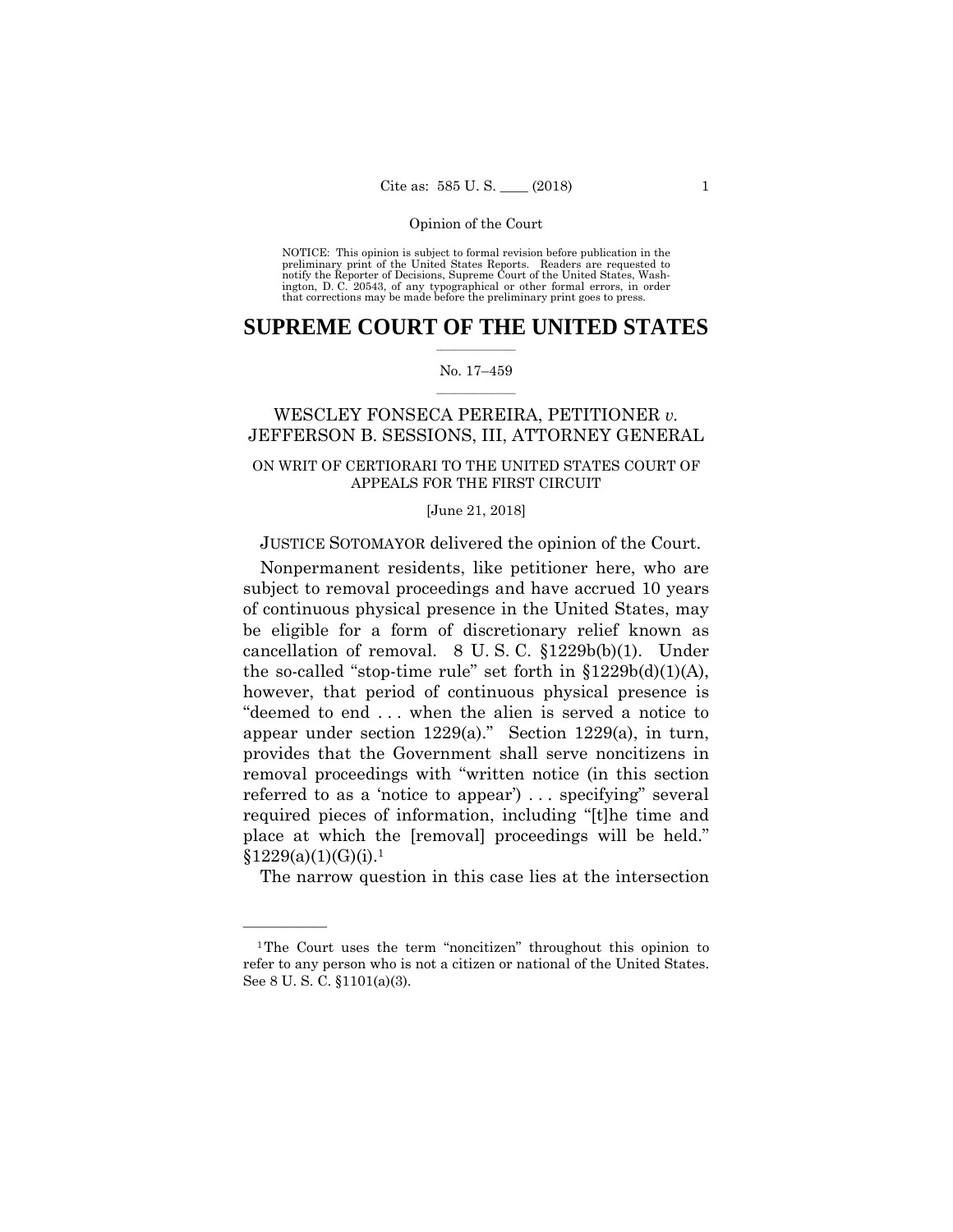#### Opinion of the Court

of those statutory provisions. If the Government serves a noncitizen with a document that is labeled "notice to appear," but the document fails to specify either the time or place of the removal proceedings, does it trigger the stop-time rule? The answer is as obvious as it seems: No. A notice that does not inform a noncitizen when and where to appear for removal proceedings is not a "notice to appear under section 1229(a)" and therefore does not trigger the stop-time rule. The plain text, the statutory context, and common sense all lead inescapably and unambiguously to that conclusion.

> I A

Under the Illegal Immigration Reform and Immigrant Responsibility Act of 1996 (IIRIRA), 110 Stat. 3009–546, the Attorney General of the United States has discretion to "cancel removal" and adjust the status of certain nonpermanent residents. §1229b(b). To be eligible for such relief, a nonpermanent resident must meet certain enumerated criteria, the relevant one here being that the noncitizen must have "been physically present in the United States for a continuous period of not less than 10 years immediately preceding the date of [an] application" for cancellation of removal.  $$1229b(b)(1)(A).<sup>2</sup>$ 

IIRIRA also established the stop-time rule at issue in this case. Under that rule, "any period of . . . continuous physical presence in the United States shall be deemed to end . . . when the alien is served a notice to appear under section 1229(a) of this title."<sup>3</sup>  $$1229b(d)(1)(A)$ . Section

<sup>2</sup>Lawful permanent residents also may be eligible for cancellation of removal if, *inter alia*, they have continuously resided in the United States for at least seven years.  $$1229b(a)(2)$ .<br><sup>3</sup>The period of continuous physical presence also stops if and when

<sup>&</sup>quot;the alien has committed" certain enumerated offenses that would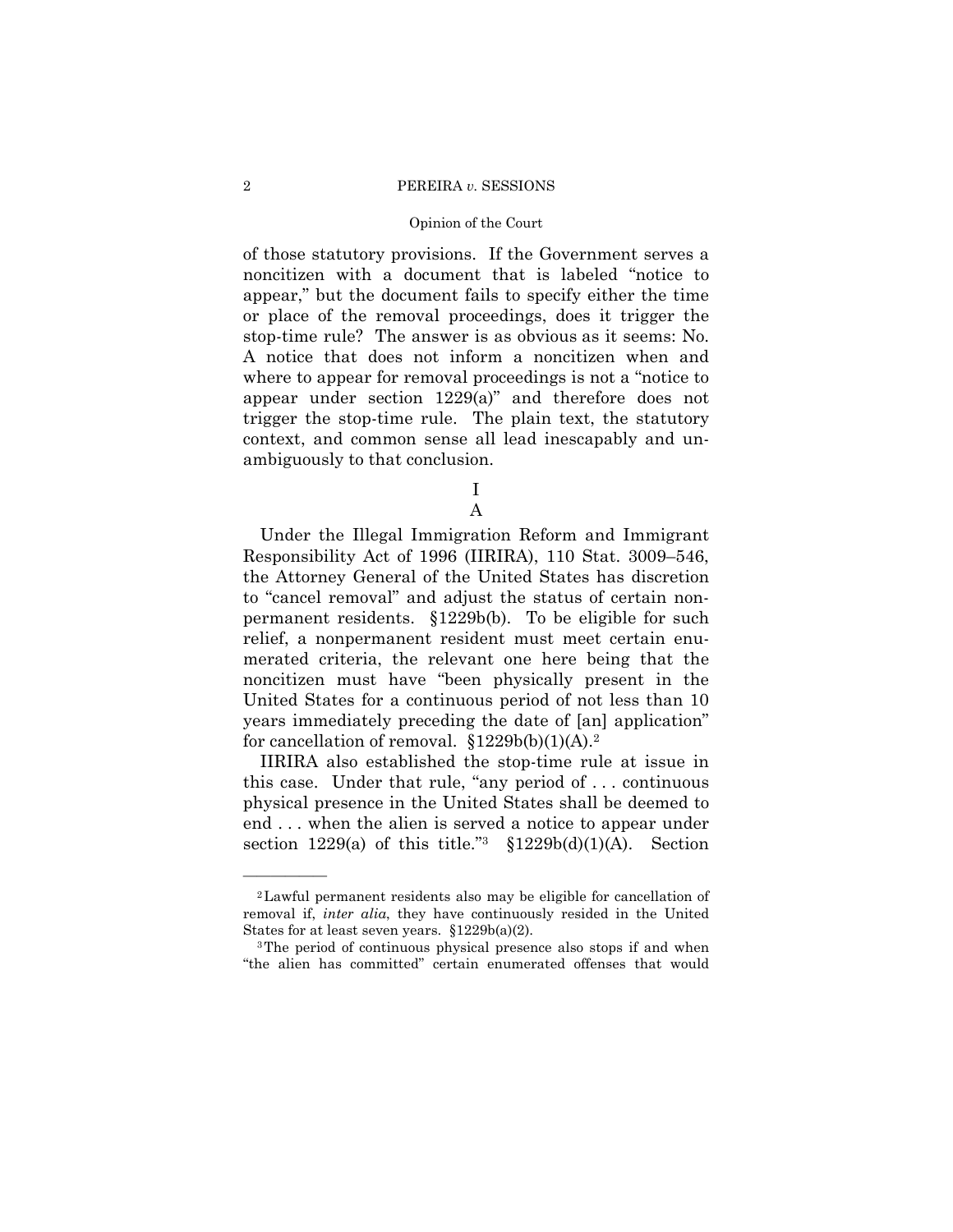1229(a), in turn, provides that "written notice (in this section referred to as a 'notice to appear') shall be given . . . to the alien . . . specifying":

"(A) The nature of the proceedings against the alien.

"(B) The legal authority under which the proceedings are conducted.

"(C) The acts or conduct alleged to be in violation of law.

"(D) The charges against the alien and the statutory provisions alleged to have been violated.

"(E) The alien may be represented by counsel and the alien will be provided (i) a period of time to secure counsel under subsection (b)(1) of this section and (ii) a current list of counsel prepared under subsection (b)(2) of this section.

"(F)(i) The requirement that the alien must immediately provide (or have provided) the Attorney General with a written record of an address and telephone number (if any) at which the alien may be contacted respecting proceedings under section 1229a of this title.

"(ii) The requirement that the alien must provide the Attorney General immediately with a written record of any change of the alien's address or telephone number.

"(iii) The consequences under section 1229a(b)(5) of this title of failure to provide address and telephone information pursuant to this subparagraph.

"**(G)(i) The time and place at which the [removal] proceedings will be held.**

"(ii) The consequences under section  $1229a(b)(5)$  of this title of the failure, except under exceptional cir-

constitute grounds for removal or inadmissibility.  $$1229b(d)(1)(B)$ . That provision is not at issue here.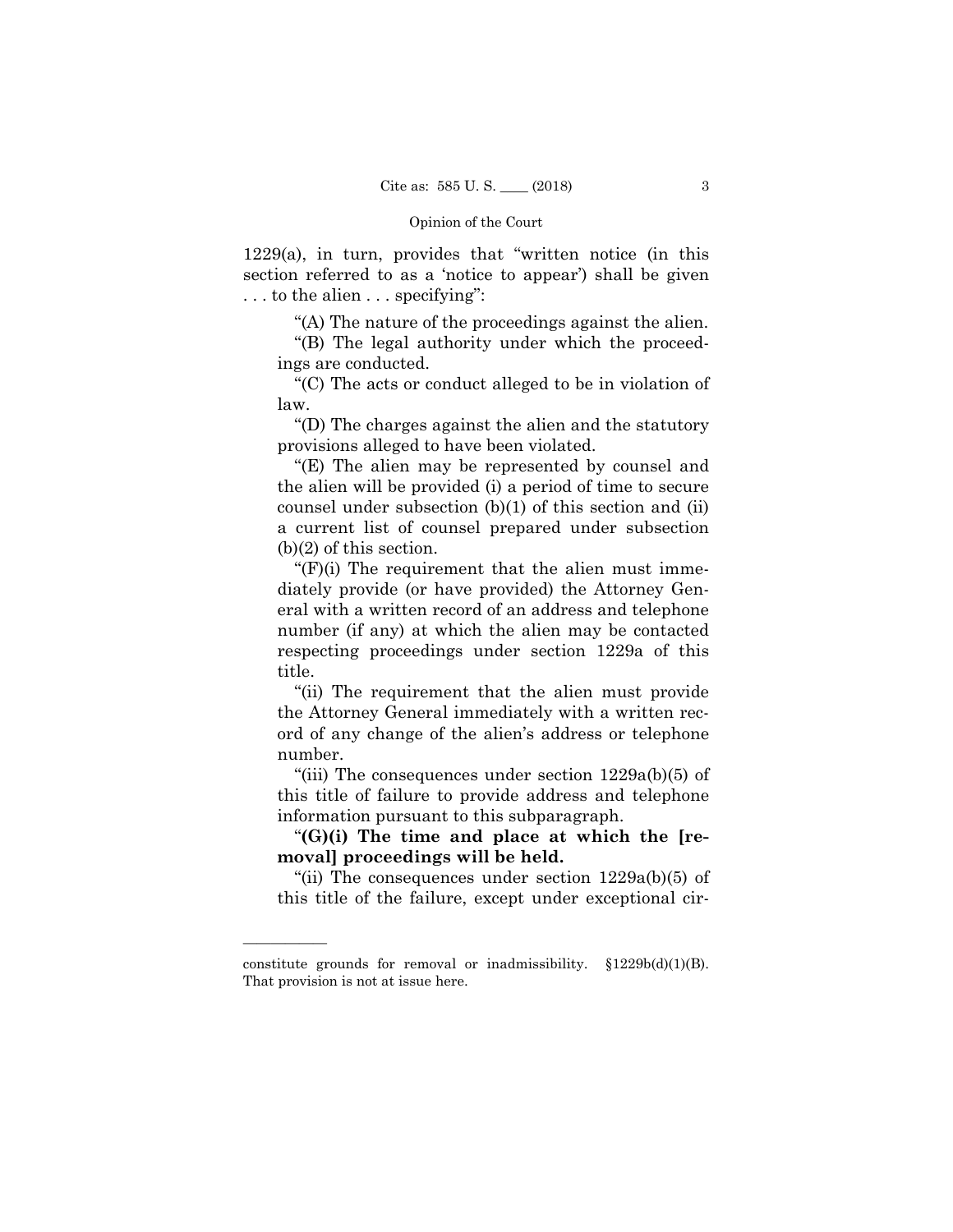cumstances, to appear at such proceedings."  $§1229(a)(1)$  (boldface added).

The statute also enables the Government to "change or postpon[e] . . . the time and place of [the removal] proceedings." §1229(a)(2)(A). To do so, the Government must give the noncitizen "a written notice . . . specifying . . . the new time or place of the proceedings" and "the consequences . . . of failing, except under exceptional circumstances, to attend such proceedings." *Ibid.* The Government is not required to provide written notice of the change in time or place of the proceedings if the noncitizen is "not in detention" and "has failed to provide [his] address" to the Government.  $$1229(a)(2)(B)$ .

The consequences of a noncitizen's failure to appear at a removal proceeding can be quite severe. If a noncitizen who has been properly served with the "written notice required under paragraph  $(1)$  or  $(2)$  of section  $1229(a)$ " fails to appear at a removal proceeding, he "shall be ordered removed in absentia" if the Government "establishes by clear, unequivocal, and convincing evidence that the written notice was so provided and that the alien is removable." §1229a(b)(5)(A). Absent "exceptional circumstances," a noncitizen subject to an in absentia removal order is ineligible for some forms of discretionary relief for 10 years if, "at the time of the notice described in paragraph (1) or (2) of section 1229(a)," he "was provided oral notice . . . of the time and place of the proceedings and of the consequences" of failing to appear. §1229a(b)(7). In certain limited circumstances, however, a removal order entered in absentia may be rescinded—*e.g.,* when the noncitizen "demonstrates that [he] did not receive notice in accordance with paragraph  $(1)$  or  $(2)$  of section  $1229(a)$ ."  $§1229a(b)(5)(C)(ii).$ 

B

In 1997, shortly after Congress passed IIRIRA, the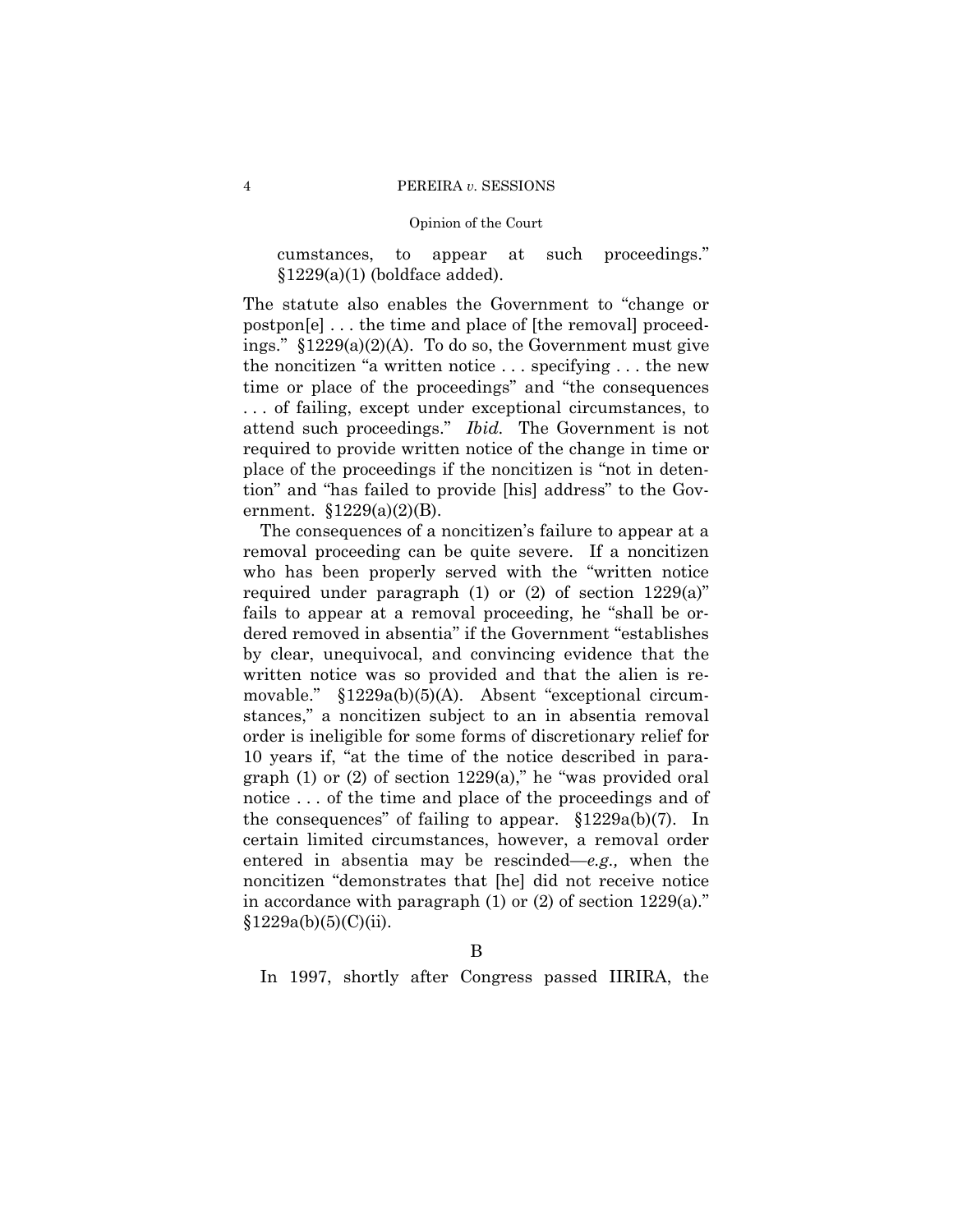Attorney General promulgated a regulation stating that a "notice to appear" served on a noncitizen need only provide "the time, place and date of the initial removal hearing, where practicable*.*" 62 Fed. Reg. 10332 (1997). Per that regulation, the Department of Homeland Security (DHS), at least in recent years, almost always serves noncitizens with notices that fail to specify the time, place, or date of initial removal hearings whenever the agency deems it impracticable to include such information. See Brief for Petitioner 14; Brief for Respondent 48–49; Tr. of Oral Arg. 52–53 (Government's admission that "almost 100 percent" of "notices to appear omit the time and date of the proceeding over the last three years"). Instead, these notices state that the times, places, or dates of the initial hearings are "to be determined." Brief for Petitioner 14.

In *Matter of Camarillo*, 25 I. & N. Dec. 644 (2011), the Board of Immigration Appeals (BIA) addressed whether such notices trigger the stop-time rule even if they do not specify the time and date of the removal proceedings. The BIA concluded that they do. *Id.,* at 651. It reasoned that the statutory phrase "notice to appear 'under section [1229](a)'" in the stop-time rule "merely specifies the document the DHS must serve on the alien to trigger the 'stop-time' rule," but otherwise imposes no "substantive requirements" as to what information that document must include to trigger the stop-time rule. *Id.,* at 647.

 $\mathcal{C}$ 

Petitioner Wescley Fonseca Pereira is a native and citizen of Brazil. In 2000, at age 19, he was admitted to the United States as a temporary "non-immigrant visitor." App. to Pet. for Cert. 3a. After his visa expired, he remained in the United States. Pereira is married and has two young daughters, both of whom are United States citizens. He works as a handyman and, according to submissions before the Immigration Court, is a well-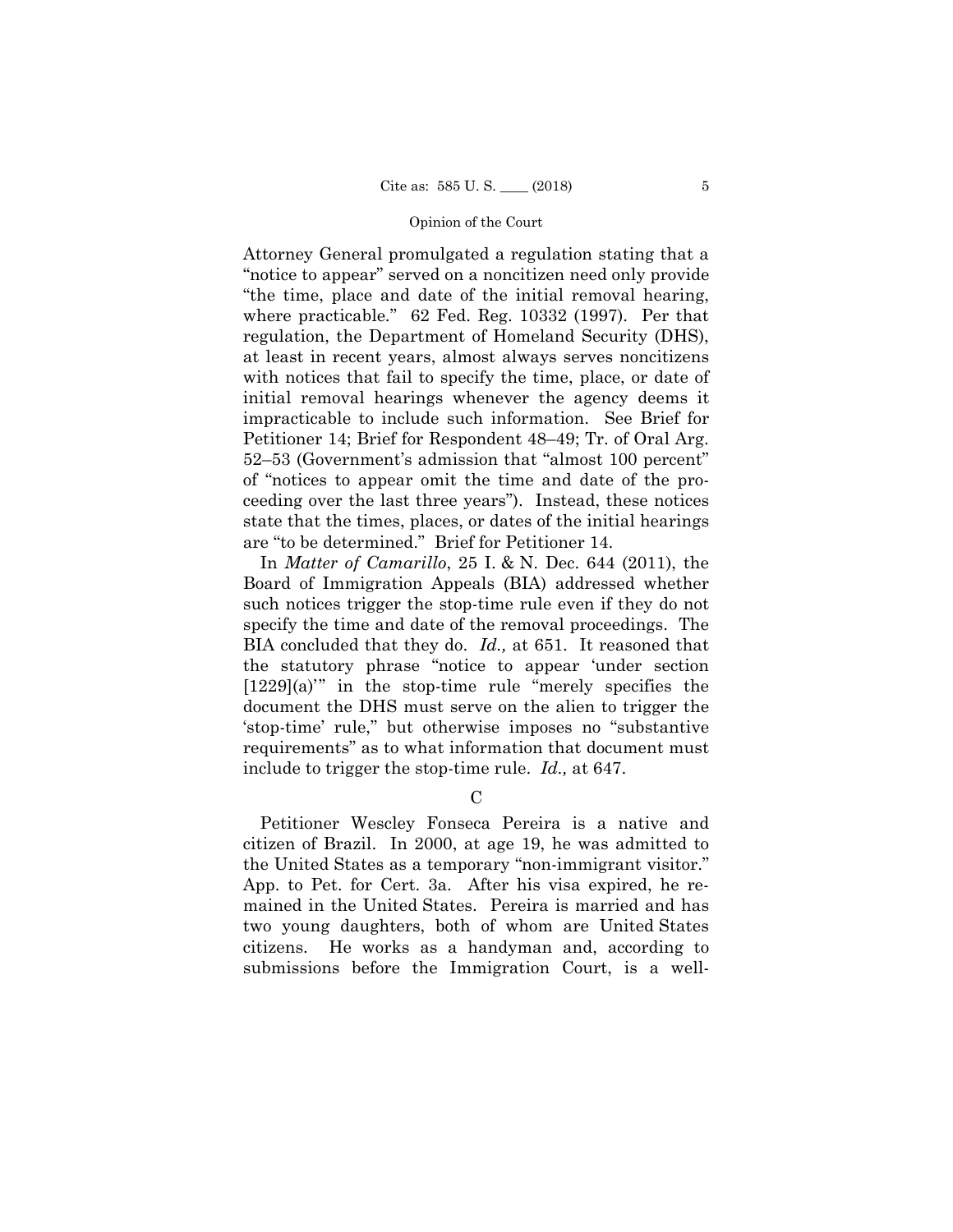respected member of his community.

Boston "on <u>a date to be set</u> at <u>a time to be set</u>." *Id.*, at 9 In 2006, Pereira was arrested in Massachusetts for operating a vehicle while under the influence of alcohol. On May 31, 2006, while Pereira was detained, DHS served him (in person) with a document labeled "Notice to Appear." App. 7–13. That putative notice charged Pereira as removable for overstaying his visa, informed him that "removal proceedings" were being initiated against him, and provided him with information about the "[c]onduct of the hearing" and the consequences for failing to appear. *Id.*, at 7, 10–12. Critical here, the notice did not specify the date and time of Pereira's removal hearing. Instead, it ordered him to appear before an Immigration Judge in (underlining in original).

More than a year later, on August 9, 2007, DHS filed the 2006 notice with the Boston Immigration Court. The Immigration Court thereafter attempted to mail Pereira a more specific notice setting the date and time for his initial removal hearing for October 31, 2007, at 9:30 a.m. But that second notice was sent to Pereira's street address rather than his post office box (which he had provided to DHS), so it was returned as undeliverable. Because Pereira never received notice of the time and date of his removal hearing, he failed to appear, and the Immigration Court ordered him removed in absentia. Unaware of that removal order, Pereira remained in the United States.

In 2013, after Pereira had been in the country for more than 10 years, he was arrested for a minor motor vehicle violation (driving without his headlights on) and was subsequently detained by DHS. The Immigration Court reopened the removal proceedings after Pereira demonstrated that he never received the Immigration Court's 2007 notice setting out the specific date and time of his hearing. Pereira then applied for cancellation of removal, arguing that the stop-time rule was not triggered by DHS'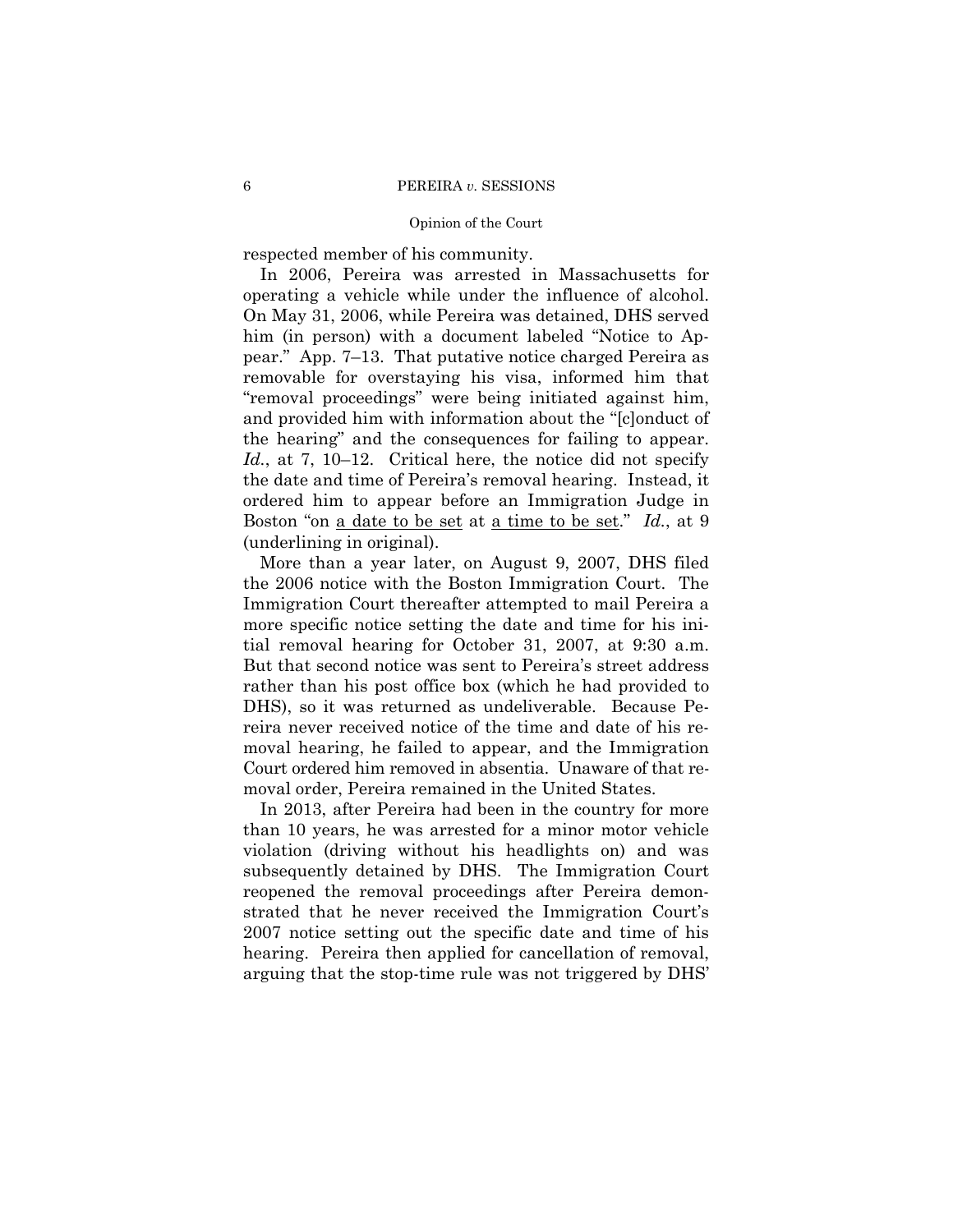initial 2006 notice because the document lacked information about the time and date of his removal hearing.

The Immigration Court disagreed, finding the law "quite settled that DHS need not put a date certain on the Notice to Appear in order to make that document effective." App. to Pet. for Cert. 23a. The Immigration Court therefore concluded that Pereira could not meet the 10-year physicalpresence requirement under §1229b(b), thereby rendering him statutorily ineligible for cancellation of removal, and ordered Pereira removed from the country. The BIA dismissed Pereira's appeal. Adhering to its precedent in *Camarillo*, the BIA agreed with the Immigration Court that the 2006 notice triggered the stop-time rule and that Pereira thus failed to satisfy the 10-year physical-presence requirement and was ineligible for cancellation of removal.

The Court of Appeals for the First Circuit denied Pereira's petition for review of the BIA's order. 866 F. 3d 1 (2017). Applying the framework set forth in *Chevron U. S. A. Inc.* v. *Natural Resources Defense Council, Inc.*, 467 U. S. 837 (1984), the Court of Appeals first found that the stop-time rule in  $$1229b(d)(1)$  is ambiguous because it "does not explicitly state that the date and time of the hearing must be included in a notice to appear in order to cut off an alien's period of continuous physical presence." 866 F. 3d, at 5. Then, after reviewing the statutory text and structure, the administrative context, and pertinent legislative history, the Court of Appeals held that the BIA's interpretation of the stop-time rule was a permissible reading of the statute. *Id.,* at 6–8.

# II

## A

The Court granted certiorari in this case, 583 U.S. (2018), to resolve division among the Courts of Appeals on a simple, but important, question of statutory interpretation: Does service of a document styled as a "notice to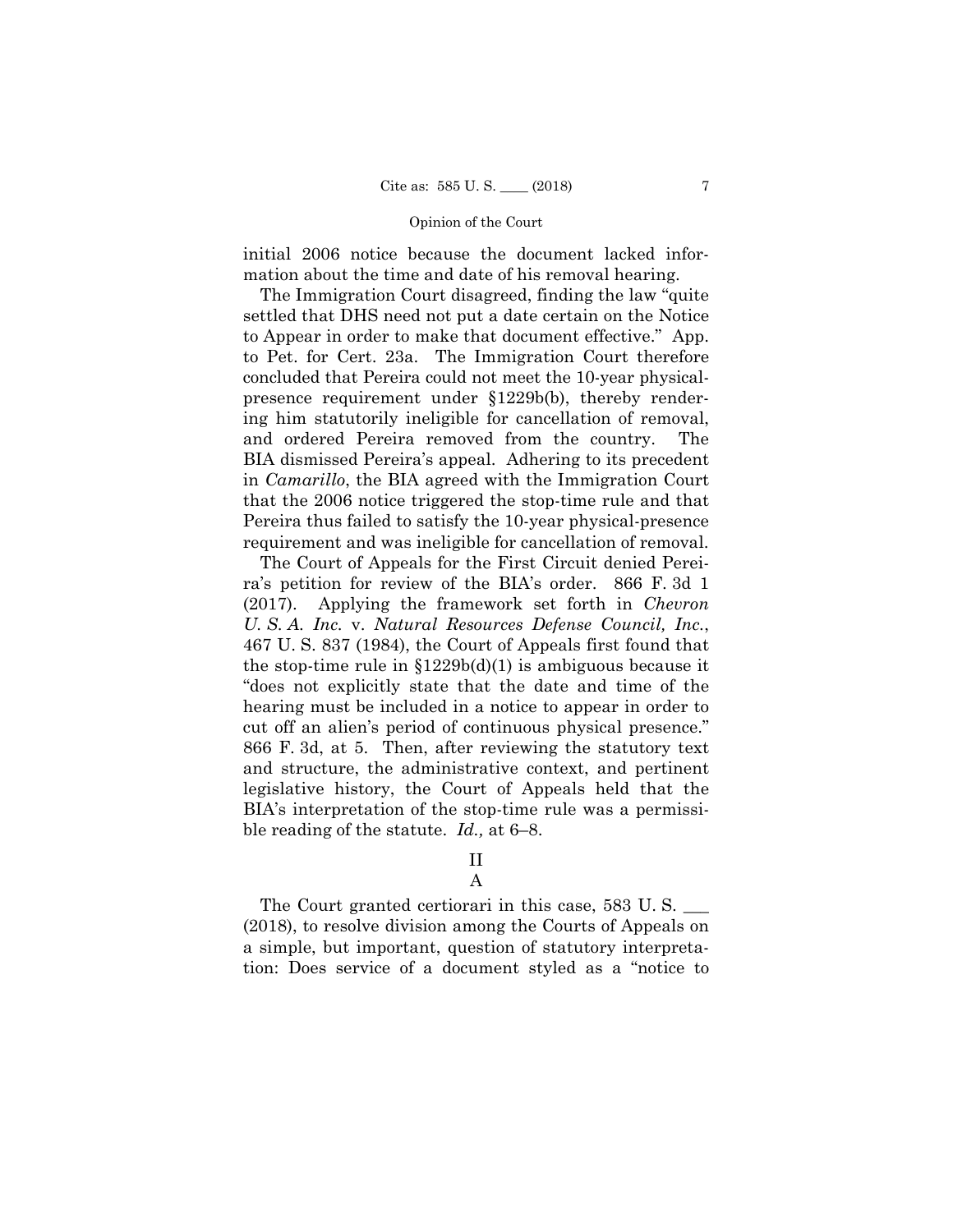## Opinion of the Court

appear" that fails to specify "the items listed" in  $$1229(a)(1)$  trigger the stop-time rule?<sup>4</sup> Pet. for Cert. i.

As a threshold matter, the Court notes that the question presented by Pereira, which focuses on all "items listed" in  $$1229(a)(1)$ , sweeps more broadly than necessary to resolve the particular case before us. Although the timeand-place information in a notice to appear will vary from case to case, the Government acknowledges that "[m]uch of the information Section  $1229(a)(1)$  calls for does not" change and is therefore "included in standardized language on the I–862 notice-to-appear form." Brief for Respondent 36 (referencing 8 U.S.C.  $\S$  $1229(a)(1)(A)$ –(B),  $(E)$ – $(F)$ , and  $(G)$ (ii)). In fact, the Government's 2006 notice to Pereira included all of the information required by  $§1229(a)(1)$ , except it failed to specify the date and time of Pereira's removal proceedings. See App. 10–12. Accordingly, the dispositive question in this case is much narrower, but no less vital: Does a "notice to appear" that does not specify the "time and place at which the proceedings will be held," as required by  $$1229(a)(1)(G)(i)$ , trigger the stop-time rule?5

<sup>4</sup>Compare *Orozco-Velasquez* v. *Attorney General United States*, 817 F. 3d 78, 83–84 (CA3 2016) (holding that the stop-time rule unambiguously requires service of a "notice to appear" that meets  $$1229(a)(1)$ 's requirements), with *Moscoso-Castellanos* v. *Lynch*, 803 F. 3d 1079, 1083 (CA9 2015) (finding the statute ambiguous and deferring to the BIA's interpretation); *O'Garro* v. *United States Atty. Gen.*, 605 Fed. Appx. 951, 953 (CA11 2015) (*per curiam*) (same); *Guaman-Yuqui* v. *Lynch*, 786 F. 3d 235, 239–240 (CA2 2015) (*per curiam*) (same); *Gonzalez-Garcia* v. *Holder*, 770 F. 3d 431, 434–435 (CA6 2014) (same); *Yi Di Wang* v. *Holder*, 759 F. 3d 670, 674–675 (CA7 2014) (same); *Urbina* v. *Holder*, 745 F. 3d 736, 740 (CA4 2014) (same).<br><sup>5</sup>The Court leaves for another day whether a putative notice to ap-

pear that omits any of the other categories of information enumerated in §1229(a)(1) triggers the stop-time rule. Contrary to the dissent's assertion, this exercise of judicial restraint is by no means "tantamount to admitting" that the Government's (and dissent's) atextual interpre-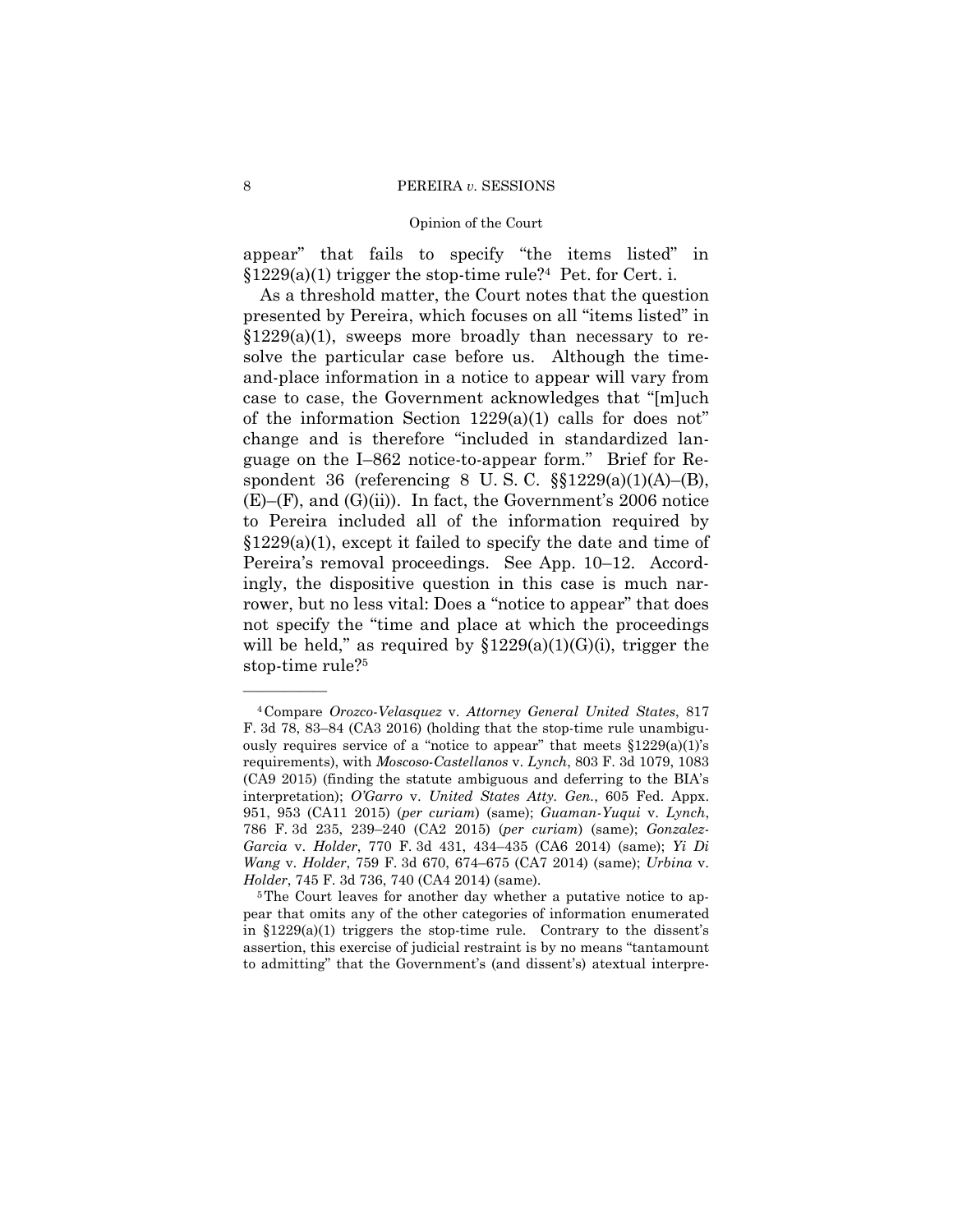In addressing that narrower question, the Court need not resort to *Chevron* deference, as some lower courts have done, for Congress has supplied a clear and unambiguous answer to the interpretive question at hand. See 467 U. S., at 842–843 ("If the intent of Congress is clear, that is the end of the matter; for the court, as well as the agency, must give effect to the unambiguously expressed intent of Congress"). A putative notice to appear that fails to designate the specific time or place of the noncitizen's removal proceedings is not a "notice to appear under section  $1229(a)$ ," and so does not trigger the stop-time rule.

B

The statutory text alone is enough to resolve this case. Under the stop-time rule, "any period of . . . continuous physical presence" is "deemed to end . . . when the alien is served a notice to appear under section 1229(a)." 8 U. S. C.  $\frac{1229b(d)}{1}$ . By expressly referencing  $\frac{1229(a)}{1}$ , the statute specifies where to look to find out what "notice to appear" means. Section 1229(a), in turn, clarifies that the type of notice "referred to as a 'notice to appear'" throughout the statutory section is a "written notice . . . specifying," as relevant here, "[t]he time and place at which the [removal] proceedings will be held."  $$1229(a)(1)(G)(i)$ . Thus, based on the plain text of the statute, it is clear that to trigger the stop-time rule, the Government must serve a notice to appear that, at the very least, "specif[ies]" the "time and place" of the removal proceedings.

It is true, as the Government and dissent point out, that the stop-time rule makes broad reference to a notice to

tation is a permissible construction of the statute. *Post,* at 10 (opinion of ALITO, J.).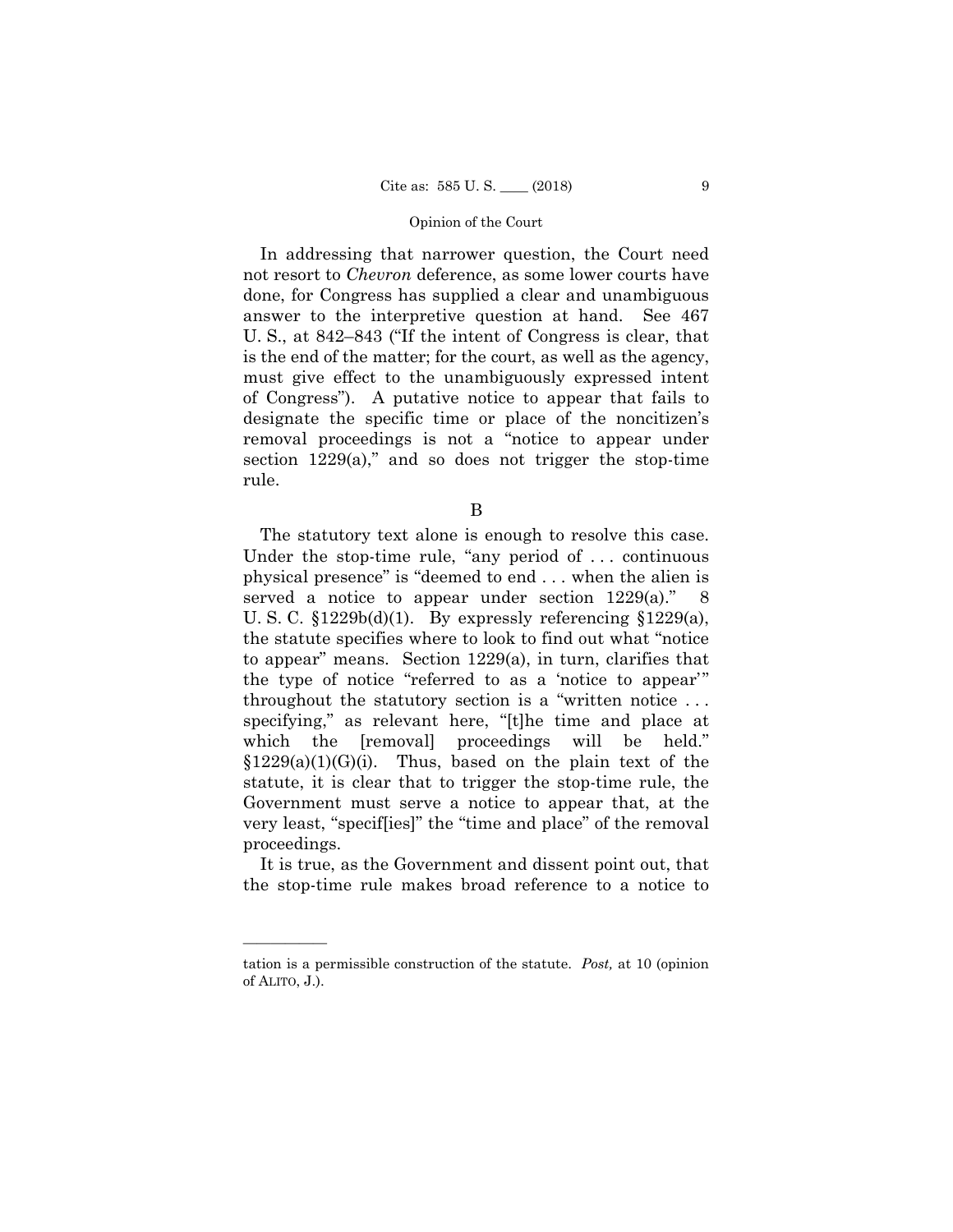## Opinion of the Court

appear under "section 1229(a)," which includes paragraph (1), as well as paragraphs (2) and (3). See Brief for Respondent 27–28; *post,* at 5–6 (opinion of ALITO, J.). But the broad reference to  $$1229(a)$  is of no consequence, because, as even the Government concedes, only paragraph (1) bears on the meaning of a "notice to appear." Brief for Respondent 27. By contrast, paragraph (2) governs the "[n]otice of change in time or place of proceedings," and paragraph (3) provides for a system to record noncitizens' addresses and phone numbers. Nowhere else within §1229(a) does the statute purport to delineate the requirements of a "notice to appear." In fact, the term "notice to appear" appears only in paragraph (1) of §1229(a).

required by  $\S 1229(a)(1)$ ." *Post*, at 13. The dissent never-If anything, paragraph (2) of §1229(a) actually bolsters the Court's interpretation of the statute. Paragraph (2) provides that, "in the case of any change or postponement in the time and place of [removal] proceedings," the Government shall give the noncitizen "written notice ... specifying ... the new time or place of the proceedings."  $§1229(a)(2)(A)(i)$ . By allowing for a "change or postponement" of the proceedings to a "new time or place," paragraph (2) presumes that the Government has already served a "notice to appear under section 1229(a)" that specified a time and place as required by  $$1229(a)(1)(G)(i)$ . Otherwise, there would be no time or place to "change or postpon[e]." §1229(a)(2). Notably, the dissent concedes that paragraph (2) confirms that a notice to appear must "state the 'time and place' of the removal proceeding as theless retorts that this point is "entirely irrelevant." *Ibid.*  Not so. Paragraph (2) clearly reinforces the conclusion that "a notice to appear under section  $1229(a)$ ," §1229b(d)(1), must include at least the time and place of the removal proceedings to trigger the stop-time rule.

Another neighboring statutory provision lends further contextual support for the view that a "notice to appear"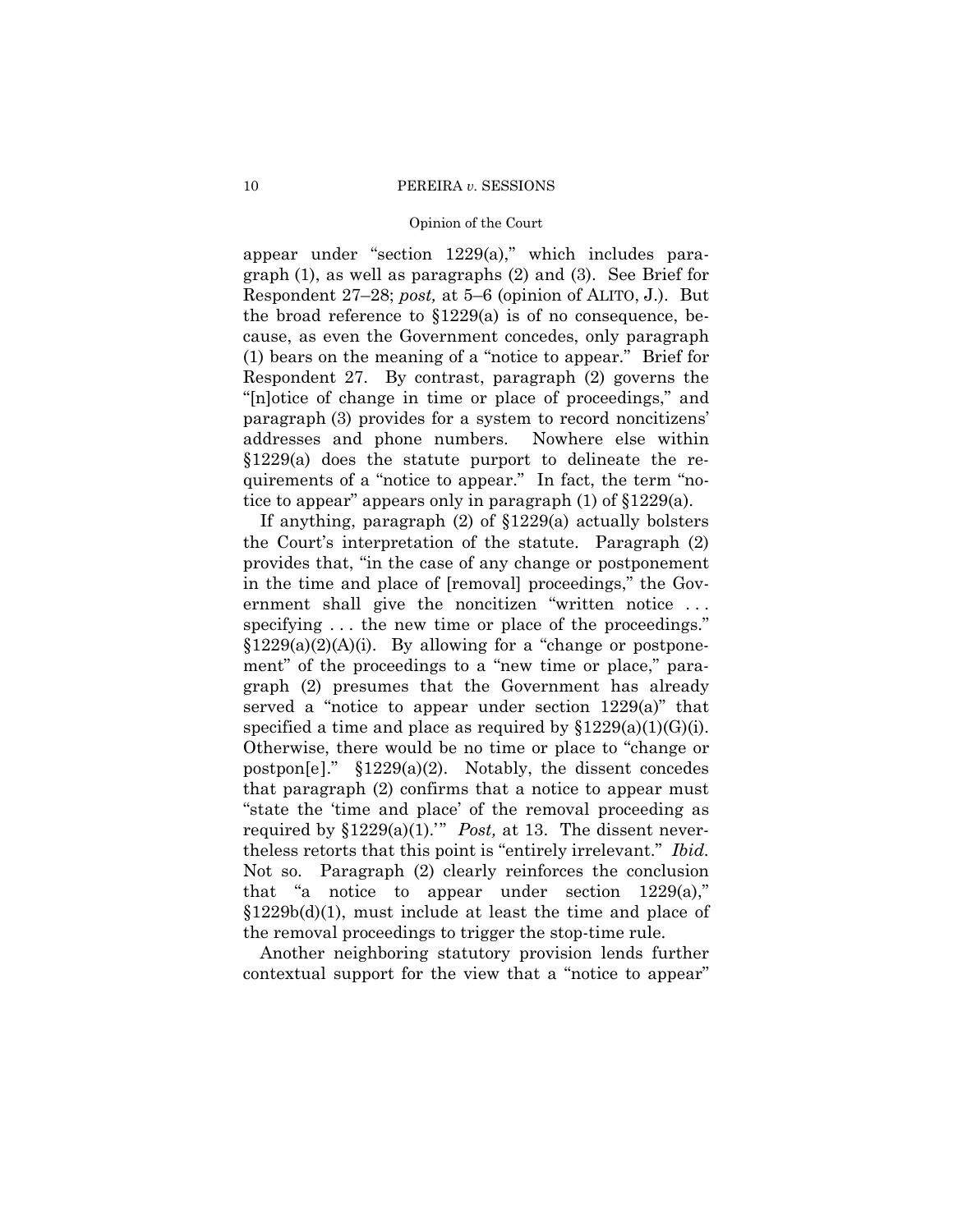must include the time and place of the removal proceedings to trigger the stop-time rule. Section 1229(b)(1) gives a noncitizen "the opportunity to secure counsel before the first [removal] hearing date" by mandating that such "hearing date shall not be scheduled earlier than 10 days after the service of the notice to appear." For §1229(b)(1) to have any meaning, the "notice to appear" must specify the time and place that the noncitizen, and his counsel, must appear at the removal hearing. Otherwise, the Government could serve a document labeled "notice to appear" without listing the time and location of the hearing and then, years down the line, provide that information a day before the removal hearing when it becomes available. Under that view of the statute, a noncitizen theoretically would have had the "opportunity to secure counsel," but that opportunity will not be meaningful if, given the absence of a specified time and place, the noncitizen has minimal time and incentive to plan accordingly, and his counsel, in turn, receives limited notice and time to prepare adequately. It therefore follows that, if a "notice to appear" for purposes of §1229(b)(1) must include the time-and-place information, a "notice to appear" for purposes of the stop-time rule under  $$1229b(d)(1)$  must as well. After all, "it is a normal rule of statutory construction that identical words used in different parts of the same act are intended to have the same meaning." *Taniguchi* v. *Kan Pacific Saipan, Ltd.*, 566 U. S. 560, 571 (2012) (internal quotation marks omitted).6

<sup>6</sup>The dissent argues that, if a notice to appear must furnish time-andplace information, the Government "may be forced by the Court's interpretation to guess that the hearing will take place far in the future, only to learn shortly afterwards that the hearing is in fact imminent." *Post,* at 14. In such a scenario, the dissent hypothesizes, a noncitizen would be "lulled into a false sense of security" and thus would have little meaningful opportunity to secure counsel and prepare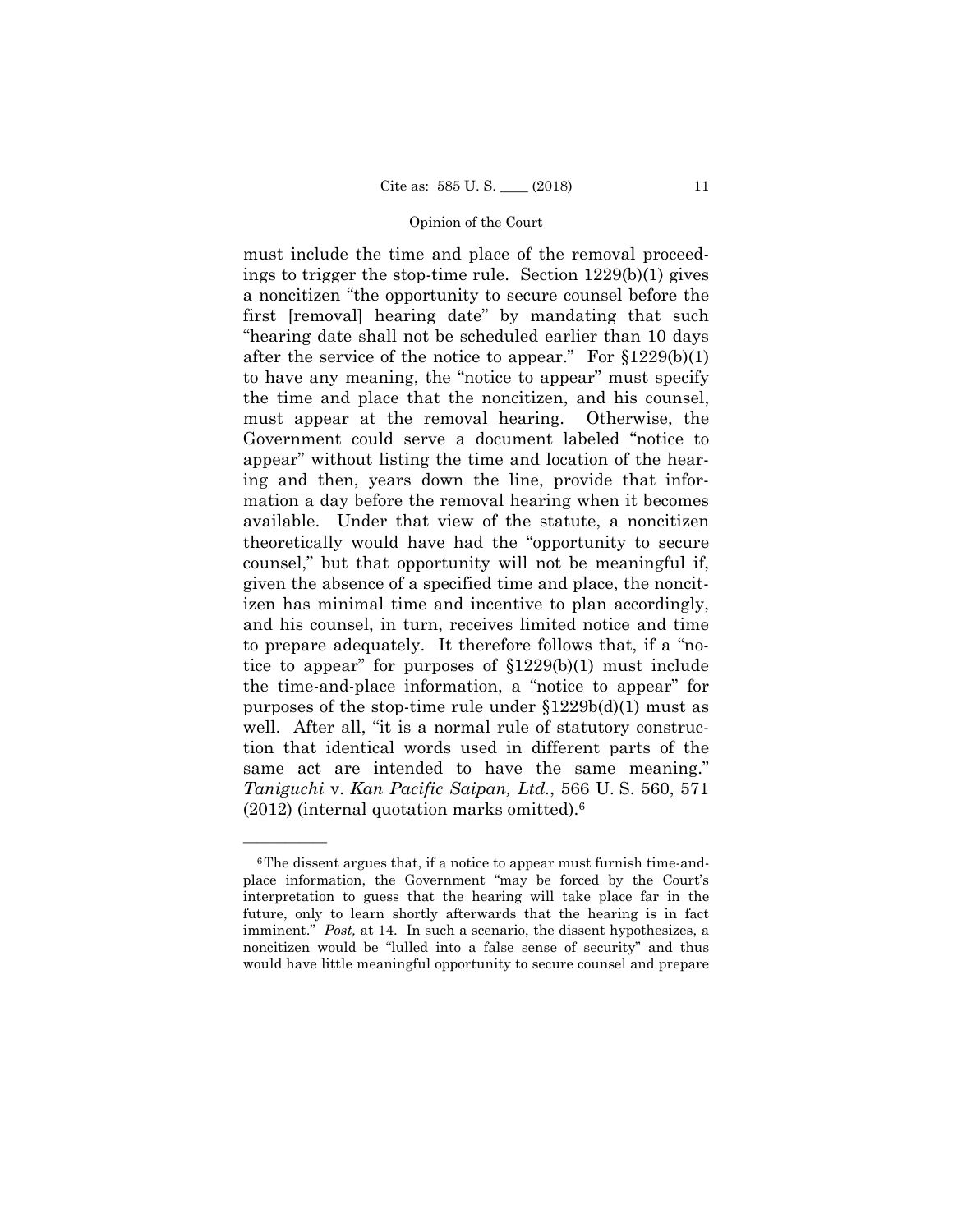#### Opinion of the Court

Finally, common sense compels the conclusion that a notice that does not specify when and where to appear for a removal proceeding is not a "notice to appear" that triggers the stop-time rule. If the three words "notice to appear" mean anything in this context, they must mean that, at a minimum, the Government has to provide noncitizens "notice" of the information, *i.e.,* the "time" and "place," that would enable them "to appear" at the removal hearing in the first place. Conveying such time-and-place information to a noncitizen is an essential function of a notice to appear, for without it, the Government cannot reasonably expect the noncitizen to appear for his removal proceedings. To hold otherwise would empower the Government to trigger the stop-time rule merely by sending noncitizens a barebones document labeled "Notice to Appear," with no mention of the time and place of the removal proceedings, even though such documents would do little if anything to facilitate appearance at those proceedings.7 "'We are not willing to impute to Congress . . .

adequately. *Ibid.* But nothing in our interpretation of the statute "force[s]" the Government to guess when and where a hearing will take place, *ibid.*, nor does our interpretation prevent DHS and the Immigration Courts from working together to streamline the scheduling of removal proceedings, see *infra,* at 18–19. Far from "lull[ing]" noncitizens into a false sense of security, *post*, at 14, our reading (unlike the Government's and the dissent's) still gives meaning to a noncitizen's "opportunity to secure counsel before the first [removal] hearing date,"  $§1229(b)(1)$ , by informing the noncitizen that the Government is committed to moving forward with removal proceedings at a specific time and place. Equipped with that knowledge, a noncitizen has an incentive to obtain counsel and prepare for his hearing. 7At oral argument, the Government conceded that a blank piece of

paper would not suffice to trigger the stop-time rule because (in its view) such a hypothetical notice would fail to specify the charges against the noncitizen. Tr. of Oral Arg. 39–40 (arguing that notice to appear must "tell the alien what proceedings he must appear for and why he must appear for them"). The dissent also endorses the view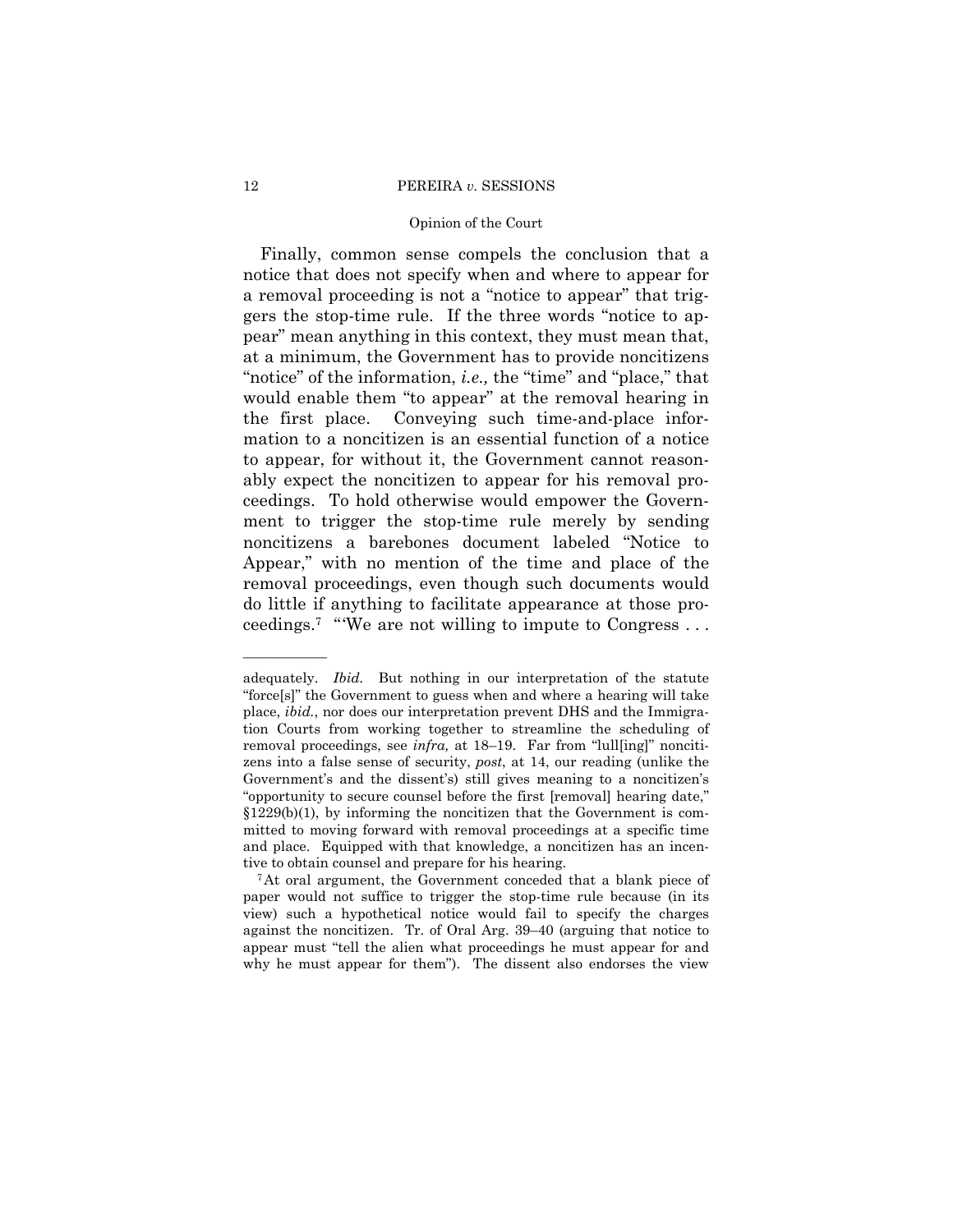such [a] contradictory and absurd purpose,'" *United States*  v. *Bryan*, 339 U. S. 323, 342 (1950), particularly where doing so has no basis in the statutory text.

## III

Straining to inject ambiguity into the statute, the Government and the dissent advance several overlapping arguments. None is persuasive.

First, the Government posits that §1229(a) "is not worded in the form of a definition" and thus cannot circumscribe what type of notice counts as a "notice to appear" for purposes of the stop-time rule. Brief for Respondent 32. Section 1229(a), however, does speak in definitional terms, at least with respect to the "time and place at which the proceedings will be held": It specifically provides that the notice described under paragraph (1) is "referred to as a 'notice to appear,'" which in context is quintessential definitional language.8 It then defines that term as a

A

 charging document." *Post,* at 14–15. But neither the Government nor that a notice to appear "can also be understood to serve primarily as a the dissent offers any convincing basis, much less one rooted in the statutory text, for treating time-and-place information as any less crucial than charging information for purposes of triggering the stoptime rule. Furthermore, there is no reason why a notice to appear should have only one essential function. Even if a notice to appear functions as a "charging document," that is not mutually exclusive with the conclusion that a notice to appear serves another equally integral function: telling a noncitizen when and where to appear. At bottom, the Government's self-serving position that a notice to appear must specify charging information, but not the time-and-place information, reveals the arbitrariness inherent in its atextual approach to the stoptime rule.<br><sup>8</sup>Congress has employed similar definitional language in other statu-

tory schemes. See, *e.g.,* 21 U. S. C. §356(b)(1) (creating new class of "fast track product[s]" by setting out drug requirements and providing: "In this section, such a drug is referred to as a 'fast track product' ");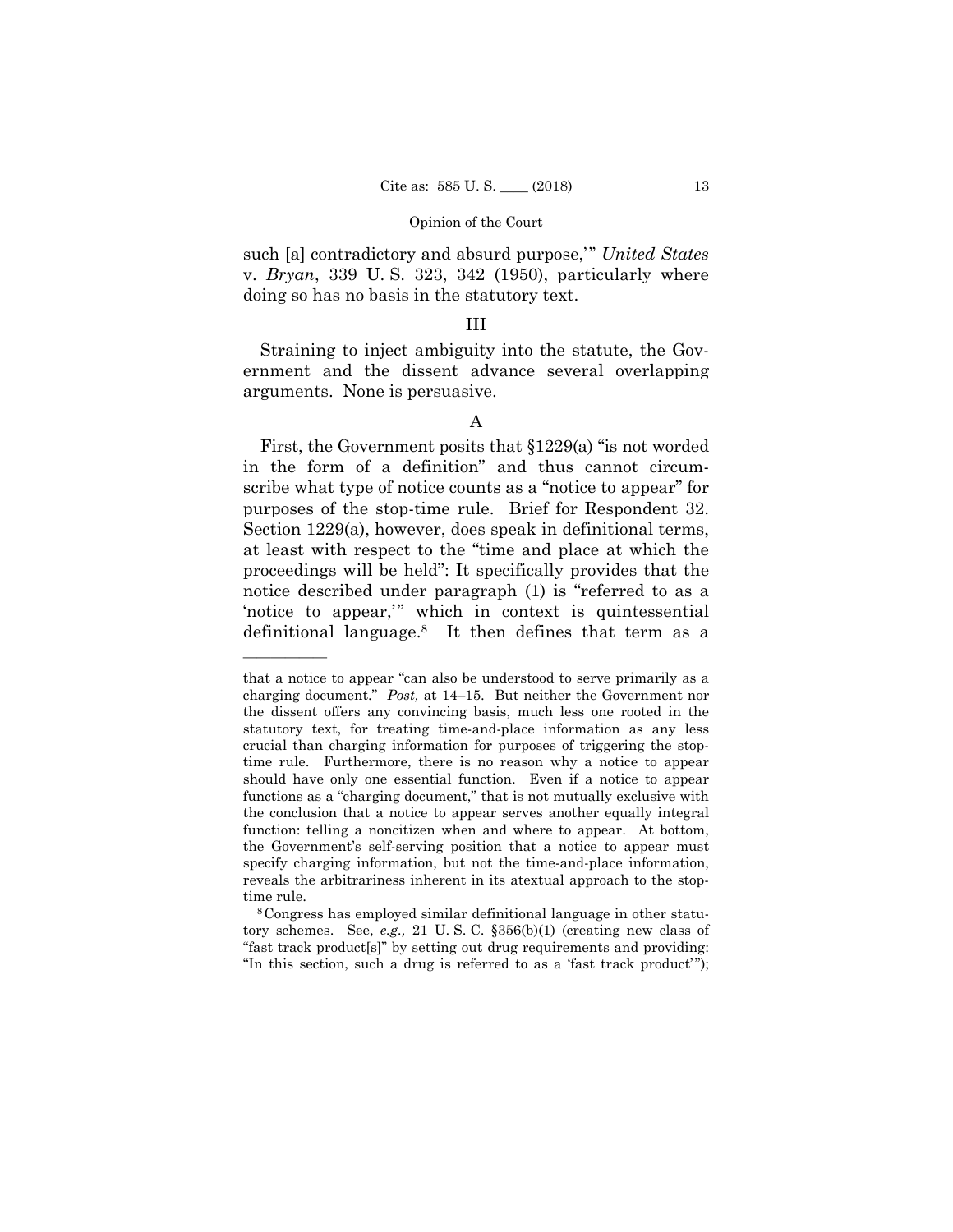"written notice" that, as relevant here, "specif[ies] . . . [t]he time and place at which the [removal] proceedings will be held."  $$1229(a)(1)(G)(i)$ . Thus, when the term "notice to appear" is used elsewhere in the statutory section, including as the trigger for the stop-time rule, it carries with it the substantive time-and-place criteria required by  $§1229(a).$ 

 Chevy is still a car. *Post,* at 10–11. The statutory text Resisting this straightforward understanding of the text, the dissent posits that " $$1229(a)(1)$ 's language can be understood to define what makes a notice to appear *complete*." *Post*, at 10 (emphasis in original). In the dissent's view, a defective notice to appear is still a "notice to appear" even if it is incomplete—much like a three-wheeled proves otherwise. Section 1229(a)(1) does not say a "notice to appear" is "complete" when it specifies the time and place of the removal proceedings. Rather, it defines a "notice to appear" as a "written notice" that "specif[ies]," at a minimum, the time and place of the removal proceedings.  $$1229(a)(1)(G)(i)$ . Moreover, the omission of timeand-place information is not, as the dissent asserts, some trivial, ministerial defect, akin to an unsigned notice of appeal. Cf. *Becker* v. *Montgomery*, 532 U. S. 757, 763, 768 (2001). Failing to specify integral information like the time and place of removal proceedings unquestionably would "deprive [the notice to appear] of its essential character." *Post,* at 12, n. 5; see *supra,* at 12–13, n. 7.9

 $$356(a)(1)$  ('In this section, such a drug is referred to as a 'breakthrough therapy"); 38 U.S.C.  $$7451(a)(2)$  ("hereinafter in this section referred to as 'covered positions'"); 42 U.S.C. §285g-4(b) ("hereafter in this section referred to as 'medical rehabilitation'").<br><sup>9</sup>The dissent maintains that Congress' decision to make the stop-time

 cause did not necessarily include time-and-place information. *Post,* at rule retroactive to certain pre-IIRIRA "orders to show cause" "sheds considerable light on the question presented" because orders to show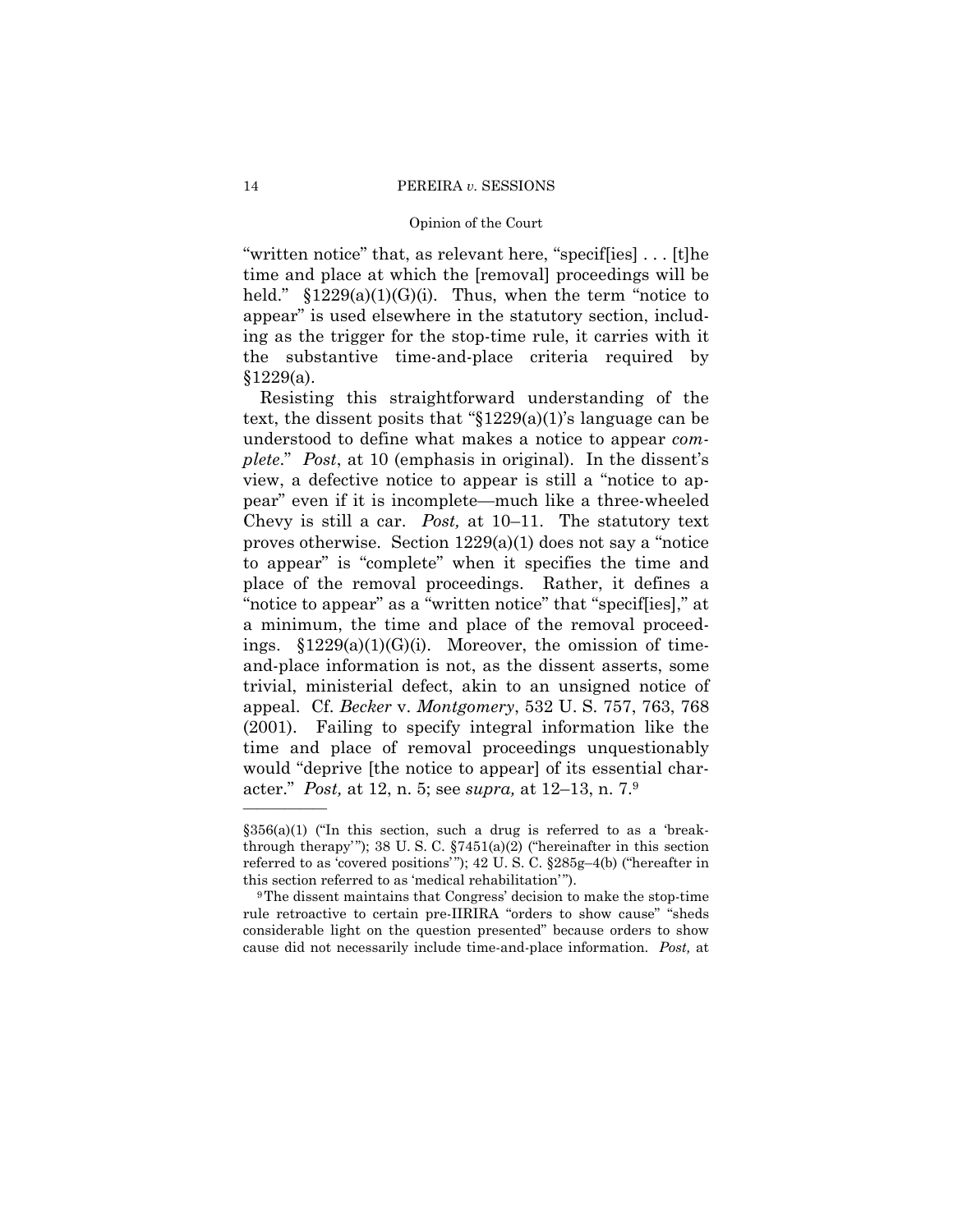#### B

The Government and the dissent next contend that Congress' use of the word "under" in the stop-time rule renders the statute ambiguous. Brief for Respondent 22– 23; *post,* at 4–5. Recall that the stop-time rule provides that "any period of . . . continuous physical presence" is "deemed to end . . . when the alien is served a notice to appear under section  $1229(a)$ ."  $$1229b(d)(1)(A)$ . According to the Government, the word "under" in that provision means "subject to," "governed by," or "issued under the authority of." Brief for Respondent 24. The dissent offers yet another alternative, insisting that "under" can also mean "authorized by." *Post,* at 4. Those definitions, the Government and dissent maintain, support the BIA's view that the stop-time rule applies so long as DHS serves a notice that is "authorized by," or "subject to or governed by, or issued under the authority of  $\S 1229(a)$ , even if the notice bears none of the time-and-place information required by that provision. See Brief for Respondent 24; *post,* at 4–5.

We disagree. It is, of course, true that "[t]he word 'under' is [a] chameleon" that "'must draw its meaning from its context.'" *Kucana* v. *Holder*, 558 U. S. 233, 245 (2010) (quoting *Ardestani* v. *INS*, 502 U. S. 129, 135 (1991)). But nothing in the text or context here supports either the Government's or the dissent's preferred definition of "under." Based on the plain language and statutory context discussed above, we think it obvious that the word "un-

<sup>6–7.</sup> That argument compares apples to oranges. Even if the stop-time rule sometimes applies retroactively to an order to show cause, that provides scant support for the dissent's view that, under the new post-IIRIRA statutory regime, an entirely different document called a "notice to appear," which, by statute, must specify the time and place of removal proceedings, see  $$1229(a)(1)(G)(i)$ , need not include such information to trigger the stop-time rule.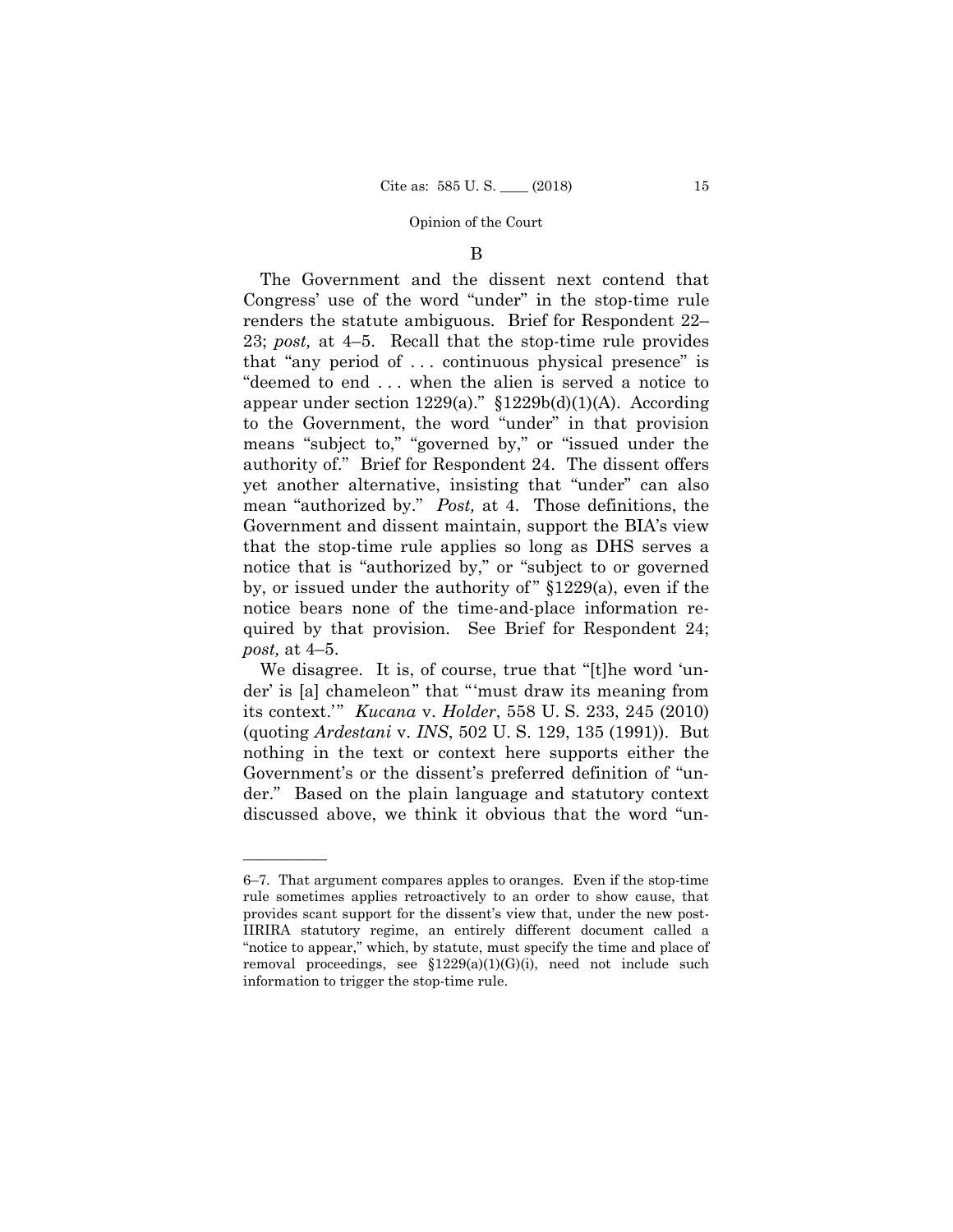## Opinion of the Court

der," as used in the stop-time rule, can only mean "in accordance with" or "according to," for it connects the stoptime trigger in  $$1229b(d)(1)$  to a "notice to appear" that contains the enumerated time-and-place information described in  $$1229(a)(1)(G)(i)$ . See 18 Oxford English Dictionary 950 (2d ed. 1989) (defining "under" as "[i]n accordance with"); Black's Law Dictionary 1525 (6th ed. 1990) (defining "under" as "according to"). So construed, the stop-time rule applies only if the Government serves a "notice to appear" "[i]n accordance with" or "according to" the substantive time-and-place requirements set forth in §1229(a). See *Kirtsaeng* v. *John Wiley & Sons, Inc.*, 568 U. S. 519, 530 (2013) (internal quotation marks omitted). Far from generating any "degree of ambiguity," *post,* at 4, the word "under" provides the glue that bonds the stoptime rule to the substantive time-and-place requirements mandated by §1229(a).

 $\mathcal{C}$ 

The Government argues that surrounding statutory provisions reinforce its preferred reading. See Brief for Respondent 25–27. It points, for instance, to two separate provisions relating to in absentia removal orders:  $$1229a(b)(5)(A)$ , which provides that a noncitizen may be removed in absentia if the Government has provided "written notice required under paragraph (1) or (2) of section  $1229(a)$ "; and  $$1229a(b)(5)(C)(ii)$ , which provides that, once an in absentia removal order has been entered, the noncitizen may seek to reopen the proceeding if, *inter alia*, he "demonstrates that [he] did not receive notice in accordance with paragraph  $(1)$  or  $(2)$  of section 1229 $(a)$ ." According to the Government, those two provisions use the distinct phrases "required under" and "in accordance with" as shorthand for a notice that satisfies  $$1229(a)(1)$ 's requirements, whereas the stop-time rule uses the phrase "under section 1229(a)" to encompass a different type of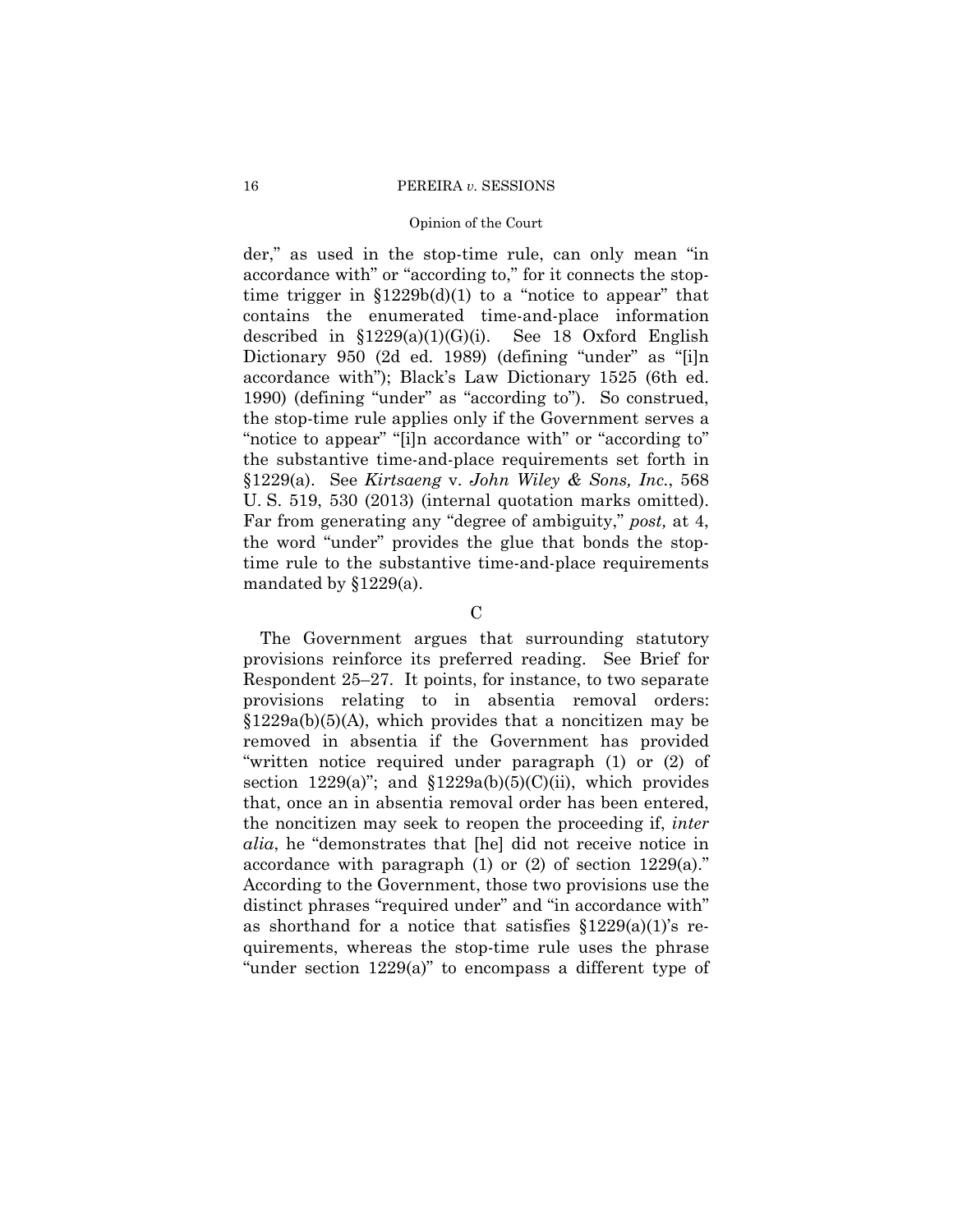notice that does not necessarily include the information outlined in §1229(a)(1). See Brief for Respondent 25–26. That logic is unsound. The Government essentially argues that phrase 1 ("written notice required under paragraph  $(1) \ldots$  of section 1229(a)") and phrase 2 ("notice in accordance with paragraph  $(1)$ ... of section  $1229(a)$ " can refer to the same type of notice even though they use entirely different words, but that phrase 3 ("notice to appear under section 1229(a)") cannot refer to that same type of notice because it uses words different from phrases 1 and 2. But the Government offers no convincing reason why that is so. The far simpler explanation, and the one that comports with the actual statutory language and context, is that each of these three phrases refers to notice satisfying, at a minimum, the time-and-place criteria defined in  $§1229(a)(1).$ 

 than because of exceptional circumstances," to appear. Equally unavailing is the Government's invocation of §1229a(b)(7). Brief for Respondent 26–27. Under that provision, a noncitizen who is ordered removed in absentia is ineligible for various forms of discretionary relief for a 10-year period if the noncitizen, "at the time of the notice described in paragraph (1) or (2) of section 1229(a) of [Title 8], was provided oral notice . . . of the time and place of the proceedings" and "of the consequences . . . of failing, other §1229a(b)(7). The Government argues that the express reference to "the time and place of the proceedings" in §1229a(b)(7) shows that, when Congress wants to attach substantive significance to whether a noncitizen is given information about the specific "time and place" of a removal proceeding, it knows exactly how to do so. Brief for Respondent 26–27. But even if §1229a(b)(7) may impose harsher consequences on noncitizens who fail to appear at removal proceedings after having specifically received oral notice of the time and place of such proceedings, that reveals nothing about the distinct question here—*i.e.,*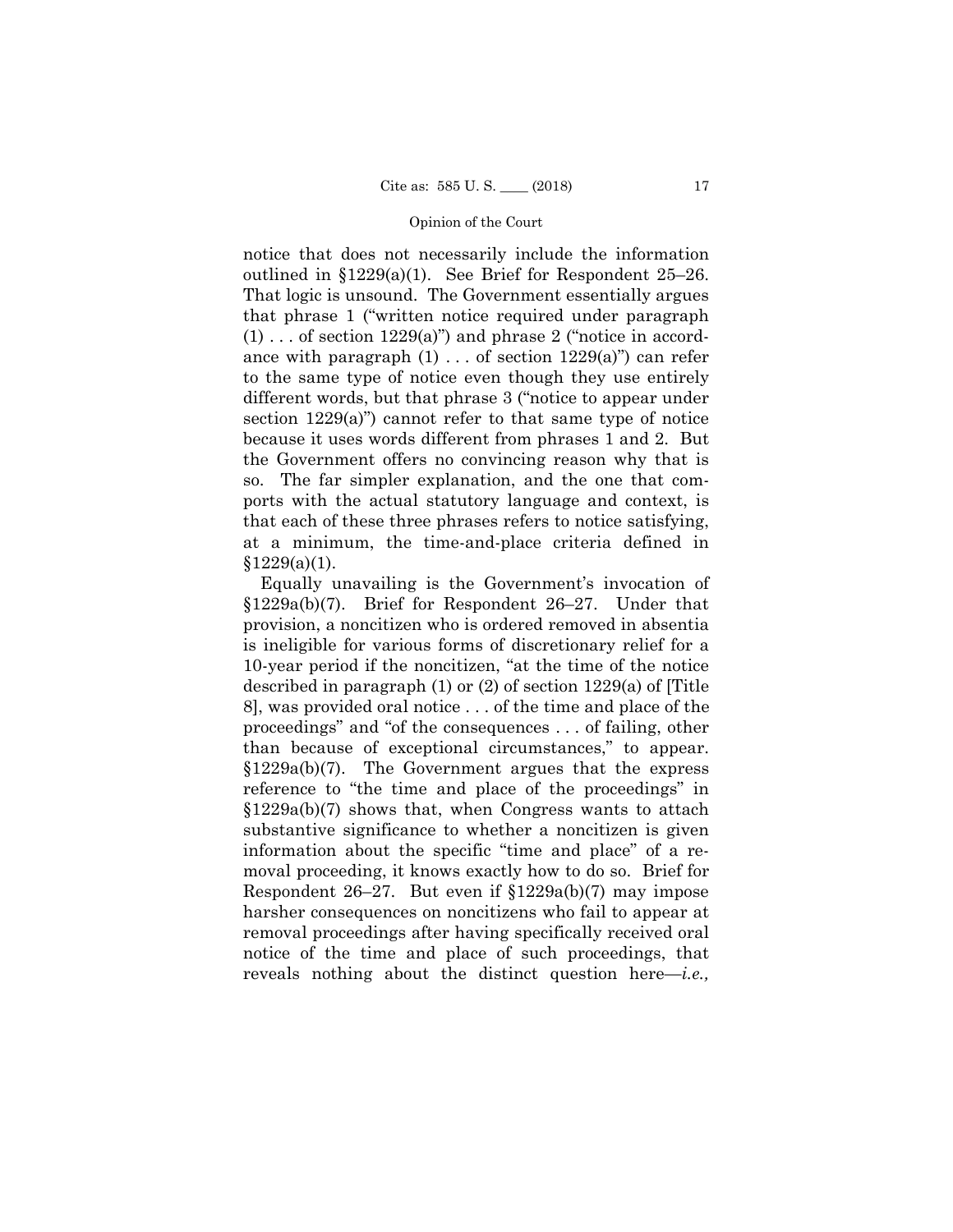#### Opinion of the Court

whether Congress intended the stop-time rule to apply when the Government fails to provide written notice of the time and place of removal proceedings. As to that question, the statute makes clear that Congress fully intended to attach substantive significance to the requirement that noncitizens be given notice of at least the time and place of their removal proceedings. A document that fails to include such information is not a "notice to appear under section 1229(a)" and thus does not trigger the stop-time rule.

D

Unable to find sure footing in the statutory text, the Government and the dissent pivot away from the plain language and raise a number of practical concerns. These practical considerations are meritless and do not justify departing from the statute's clear text. See *Burrage* v. *United States*, 571 U. S. 204, 218 (2014).

The Government, for its part, argues that the "administrative realities of removal proceedings" render it difficult to guarantee each noncitizen a specific time, date, and place for his removal proceedings. See Brief for Respondent 48. That contention rests on the misguided premise that the time-and-place information specified in the notice to appear must be etched in stone. That is incorrect. As noted above, §1229(a)(2) expressly vests the Government with power to change the time or place of a noncitizen's removal proceedings so long as it provides "written notice . . . specifying . . . the new time or place of the proceedings" and the consequences of failing to appear. See  $$1229(a)(2);$ Tr. of Oral Arg. 16–19. Nothing in our decision today inhibits the Government's ability to exercise that statutory authority after it has served a notice to appear specifying the time and place of the removal proceedings.

The dissent raises a similar practical concern, which is similarly misplaced. The dissent worries that requiring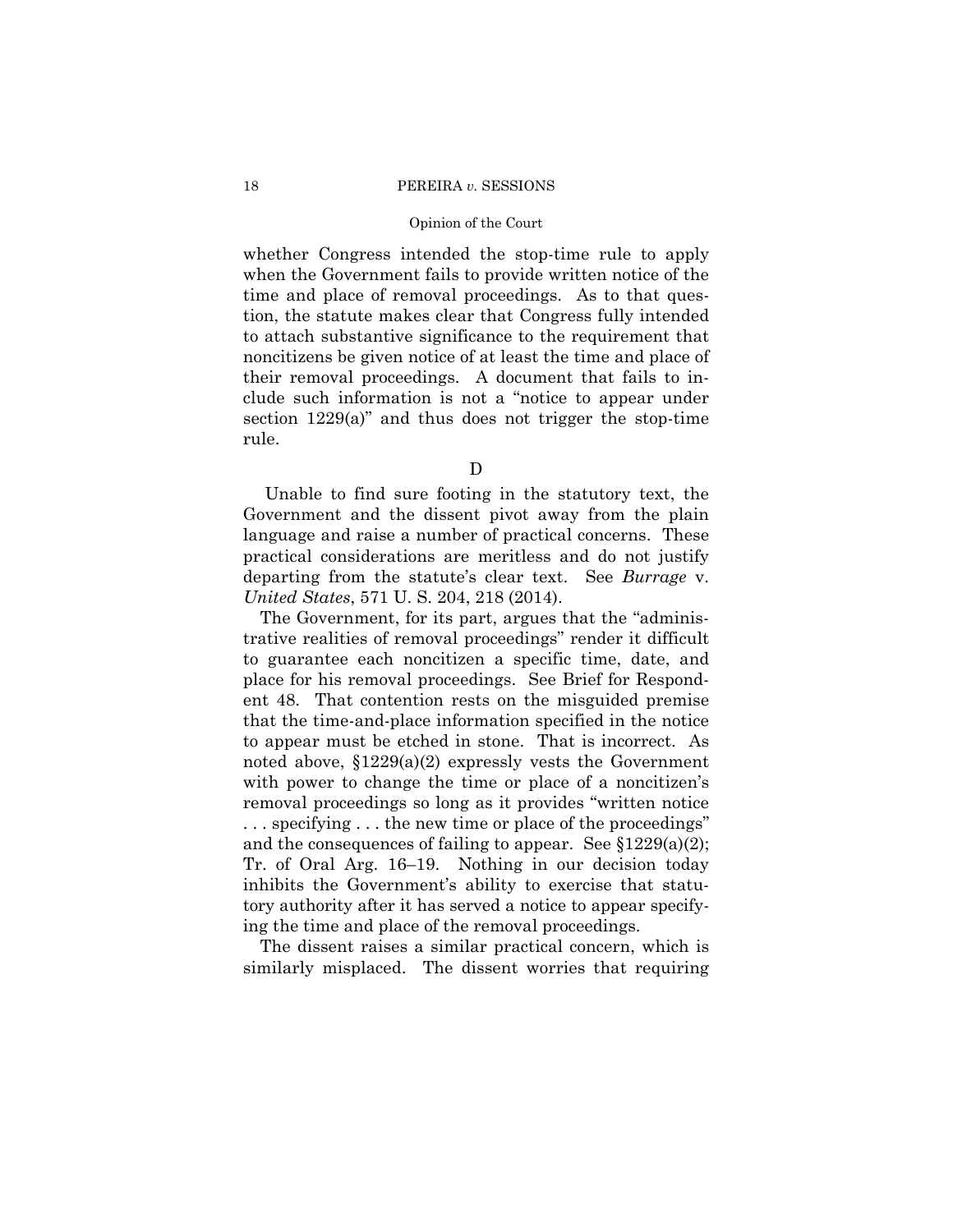the Government to specify the time and place of removal proceedings, while allowing the Government to change that information, might encourage DHS to provide "arbitrary dates and times that are likely to confuse and confound all who receive them." *Post,* at 8. The dissent's argument wrongly assumes that the Government is utterly incapable of specifying an accurate date and time on a notice to appear and will instead engage in "arbitrary" behavior. See *ibid.* The Court does not embrace those unsupported assumptions. As the Government concedes, "a scheduling system previously enabled DHS and the immigration court to coordinate in setting hearing dates in some cases." Brief for Respondent 50, n. 15; Brief for National Immigrant Justice Center as *Amicus Curiae* 30– 31. Given today's advanced software capabilities, it is hard to imagine why DHS and immigration courts could not again work together to schedule hearings before sending notices to appear.

Finally, the dissent's related contention that including a changeable date would "mislead" and "prejudice" noncitizens is unfounded. *Post,* at 8. As already explained, if the Government changes the date of the removal proceedings, it must provide written notice to the noncitizen,  $§1229(a)(2)$ . This notice requirement mitigates any potential confusion that may arise from altering the hearing date. In reality, it is the dissent's interpretation of the statute that would "confuse and confound" noncitizens, *post,* at 8, by authorizing the Government to serve notices that lack any information about the time and place of the removal proceedings.

In a last ditch effort to salvage its atextual interpretation, the Government invokes the alleged purpose and legislative history of the stop-time rule. Brief for Respondent 37–40. Even for those who consider statutory

E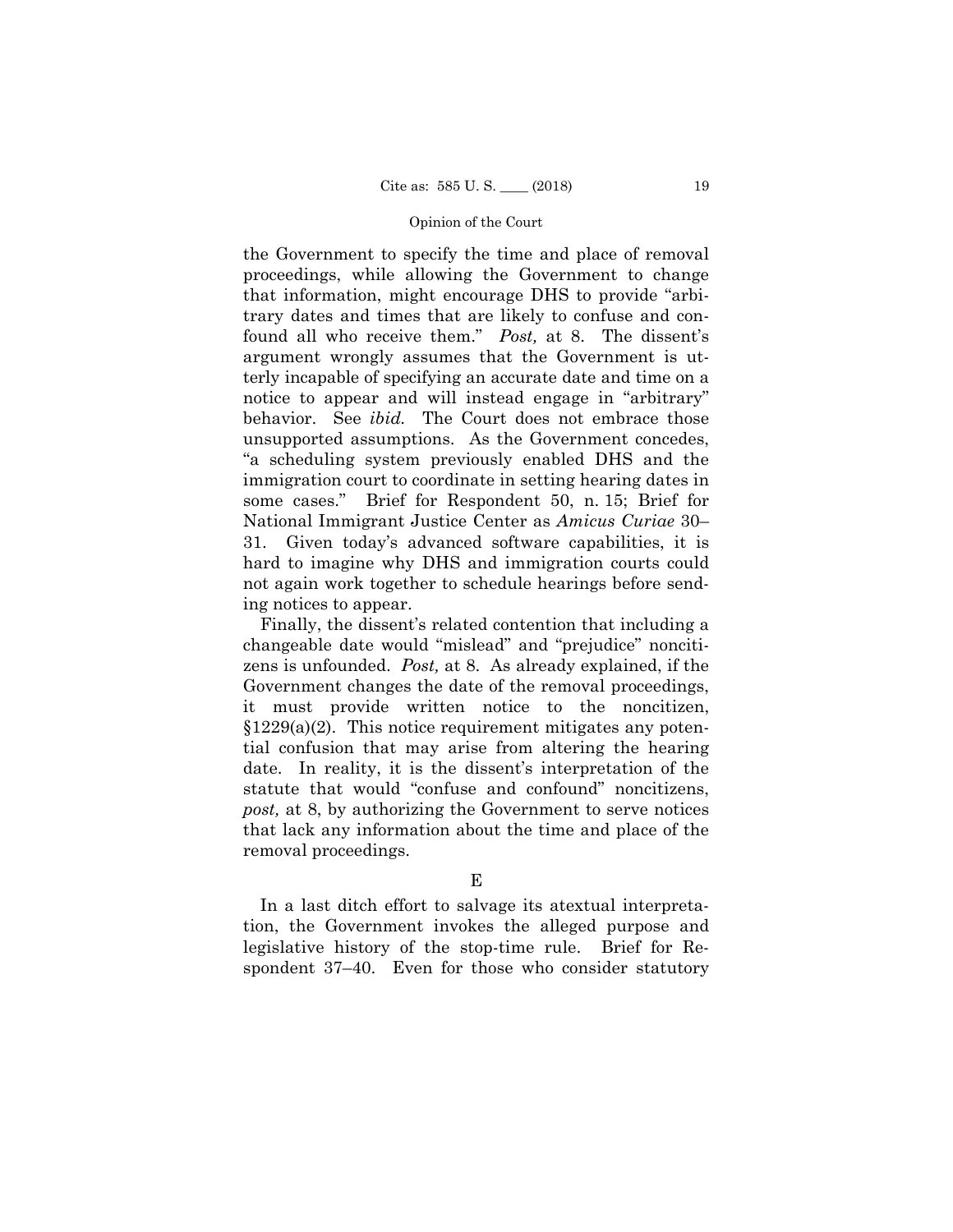## Opinion of the Court

 which they accumulate periods of continuous presence. purpose and legislative history, however, neither supports the Government's atextual position that Congress intended the stop-time rule to apply when a noncitizen has been deprived notice of the time and place of his removal proceedings. By the Government's own account, Congress enacted the stop-time rule to prevent noncitizens from exploiting administrative delays to "buy time" during *Id.,* at 37–38 (citing H. R. Rep. No. 104–469, pt. 1, p. 122 (1996)). Requiring the Government to furnish time-andplace information in a notice to appear, however, is entirely consistent with that objective because, once a proper notice to appear is served, the stop-time rule is triggered, and a noncitizen would be unable to manipulate or delay removal proceedings to "buy time." At the end of the day, given the clarity of the plain language, we "apply the statute as it is written." *Burrage*, 571 U. S., at 218.

## IV

For the foregoing reasons, the judgment of the Court of Appeals for the First Circuit is reversed, and the case is remanded for further proceedings consistent with this opinion.

*It is so ordered.*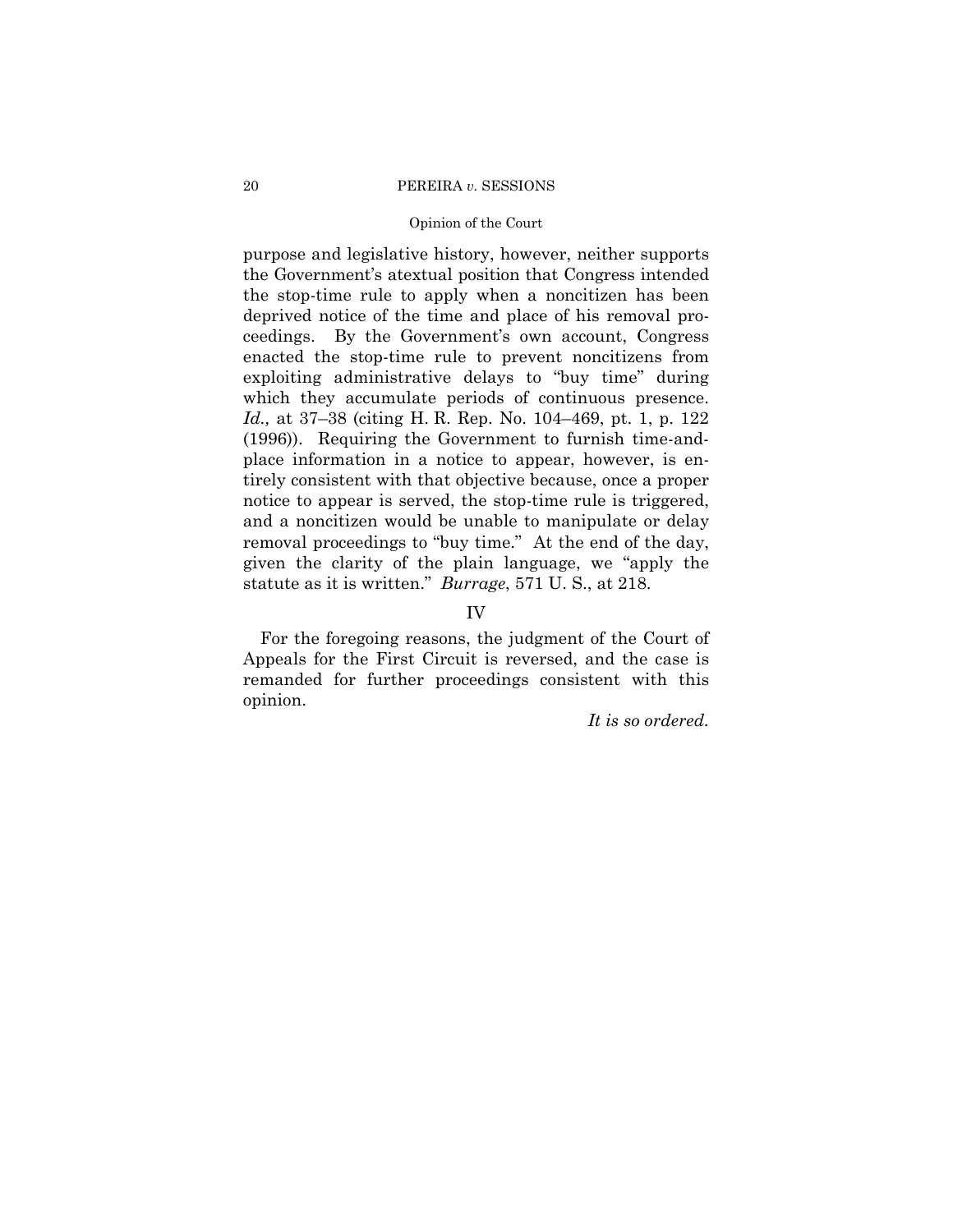KENNEDY, J., concurring

## $\frac{1}{2}$  ,  $\frac{1}{2}$  ,  $\frac{1}{2}$  ,  $\frac{1}{2}$  ,  $\frac{1}{2}$  ,  $\frac{1}{2}$  ,  $\frac{1}{2}$ **SUPREME COURT OF THE UNITED STATES**

#### $\frac{1}{2}$  ,  $\frac{1}{2}$  ,  $\frac{1}{2}$  ,  $\frac{1}{2}$  ,  $\frac{1}{2}$  ,  $\frac{1}{2}$ No. 17–459

## WESCLEY FONSECA PEREIRA, PETITIONER *v.*  JEFFERSON B. SESSIONS, III, ATTORNEY GENERAL

## ON WRIT OF CERTIORARI TO THE UNITED STATES COURT OF APPEALS FOR THE FIRST CIRCUIT

[June 21, 2018]

## JUSTICE KENNEDY, concurring.

I agree with the Court's opinion and join it in full.

This separate writing is to note my concern with the way in which the Court's opinion in *Chevron U. S. A. Inc.*  v. *Natural Resources Defense Council, Inc.*, 467 U. S. 837 (1984), has come to be understood and applied. The application of that precedent to the question presented here by various Courts of Appeals illustrates one aspect of the problem.

The first Courts of Appeals to encounter the question concluded or assumed that the notice necessary to trigger the stop-time rule found in  $8 \text{ U. S. C. } \S 1229b(d)(1)$  was not "perfected" until the immigrant received all the information listed in §1229(a)(1). *Guamanrrigra* v. *Holder*, 670 F. 3d 404, 410 (CA2 2012) (*per curiam*); see also *Dababneh*  v. *Gonzales*, 471 F. 3d 806, 809 (CA7 2006); *Garcia-Ramirez* v. *Gonzales*, 423 F. 3d 935, 937, n. 3 (CA9 2005) (*per curiam*).

That emerging consensus abruptly dissolved not long after the Board of Immigration Appeals (BIA) reached a contrary interpretation of §1229b(d)(1) in *Matter of Camarillo*, 25 I. & N. Dec. 644 (2011). After that administrative ruling, in addition to the decision under review here, at least six Courts of Appeals, citing *Chevron*, concluded that  $$1229b(d)(1)$  was ambiguous and then held that the BIA's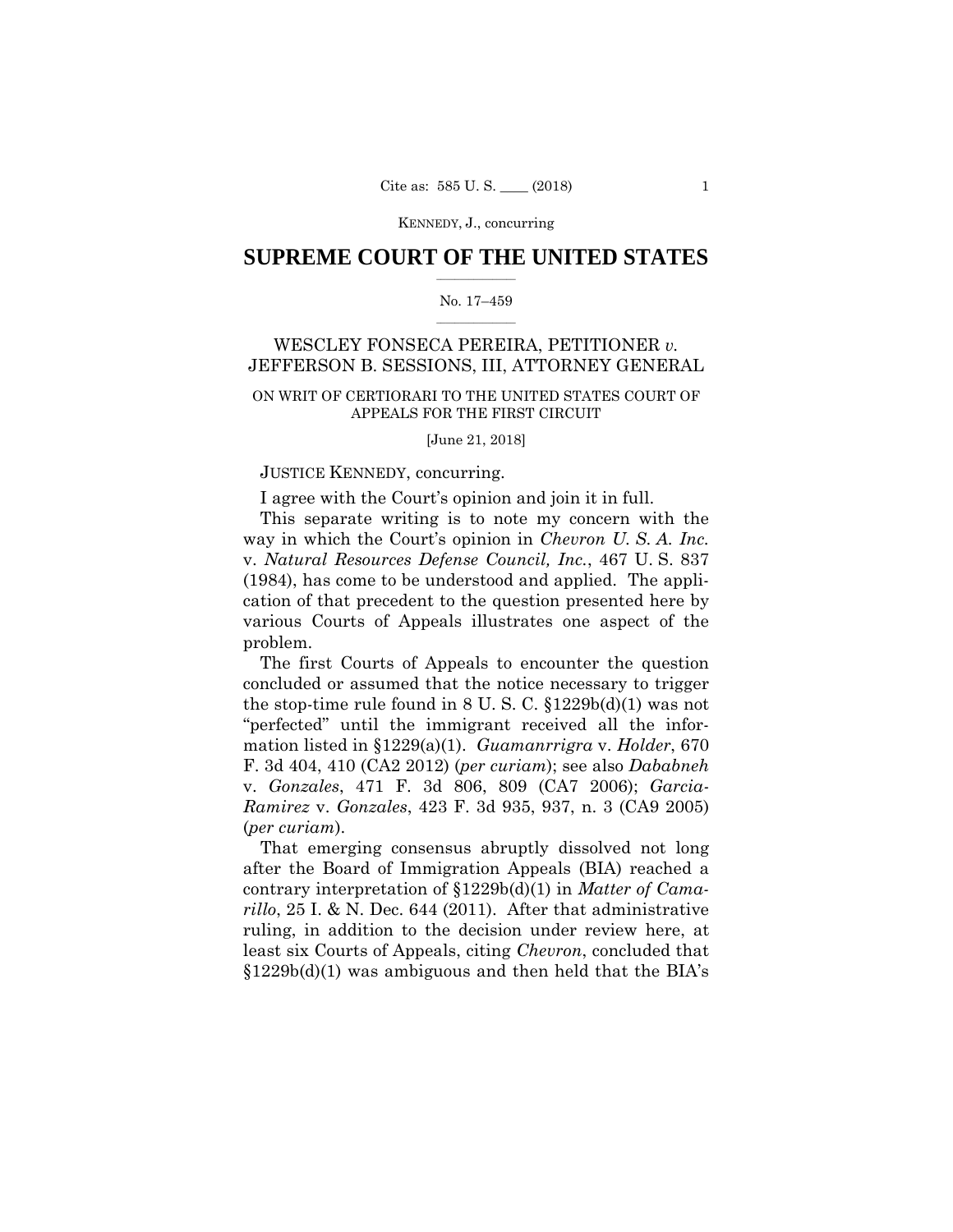#### KENNEDY, J., concurring

interpretation was reasonable. See *Moscoso-Castellanos* v. *Lynch*, 803 F. 3d 1079, 1083 (CA9 2015); *O'Garro* v. *United States Atty. Gen.*, 605 Fed. Appx. 951, 953 (CA11 2015) (*per curiam*); *Guaman-Yuqui* v. *Lynch*, 786 F. 3d 235, 239– 240 (CA2 2015) (*per curiam*); *Gonzalez-Garcia* v. *Holder*, 770 F. 3d 431, 434–435 (CA6 2014); *Yi Di Wang* v. *Holder*, 759 F. 3d 670, 674–675 (CA7 2014); *Urbina* v. *Holder*, 745 F. 3d 736, 740 (CA4 2014). But see *Orozco-Velasquez* v. *Attorney General United States*, 817 F. 3d 78, 81–82 (CA3 2016). The Court correctly concludes today that those holdings were wrong because the BIA's interpretation finds little support in the statute's text.

 In according *Chevron* deference to the BIA's interpretation, some Courts of Appeals engaged in cursory analysis of the questions whether, applying the ordinary tools of statutory construction, Congress' intent could be discerned, 467 U. S., at 843, n. 9, and whether the BIA's interpretation was reasonable, *id.,* at 845. In *Urbina* v. *Holder*, for example, the court stated, without any further elaboration, that "we agree with the BIA that the relevant statutory provision is ambiguous." 745 F. 3d, at 740. It then deemed reasonable the BIA's interpretation of the statute, "for the reasons the BIA gave in that case." *Ibid*. This analysis suggests an abdication of the Judiciary's proper role in interpreting federal statutes.

The type of reflexive deference exhibited in some of these cases is troubling. And when deference is applied to other questions of statutory interpretation, such as an agency's interpretation of the statutory provisions that concern the scope of its own authority, it is more troubling still. See *Arlington* v. *FCC*, 569 U. S. 290, 327 (2013) (ROBERTS, C. J., dissenting) ("We do not leave it to the agency to decide when it is in charge"). Given the concerns raised by some Members of this Court, see, *e.g.*, *id.,*  at 312–328; *Michigan* v. *EPA*, 576 U. S. \_\_\_, \_\_\_ (2015) (THOMAS, J., concurring); *Gutierrez-Brizuela* v. *Lynch*, 834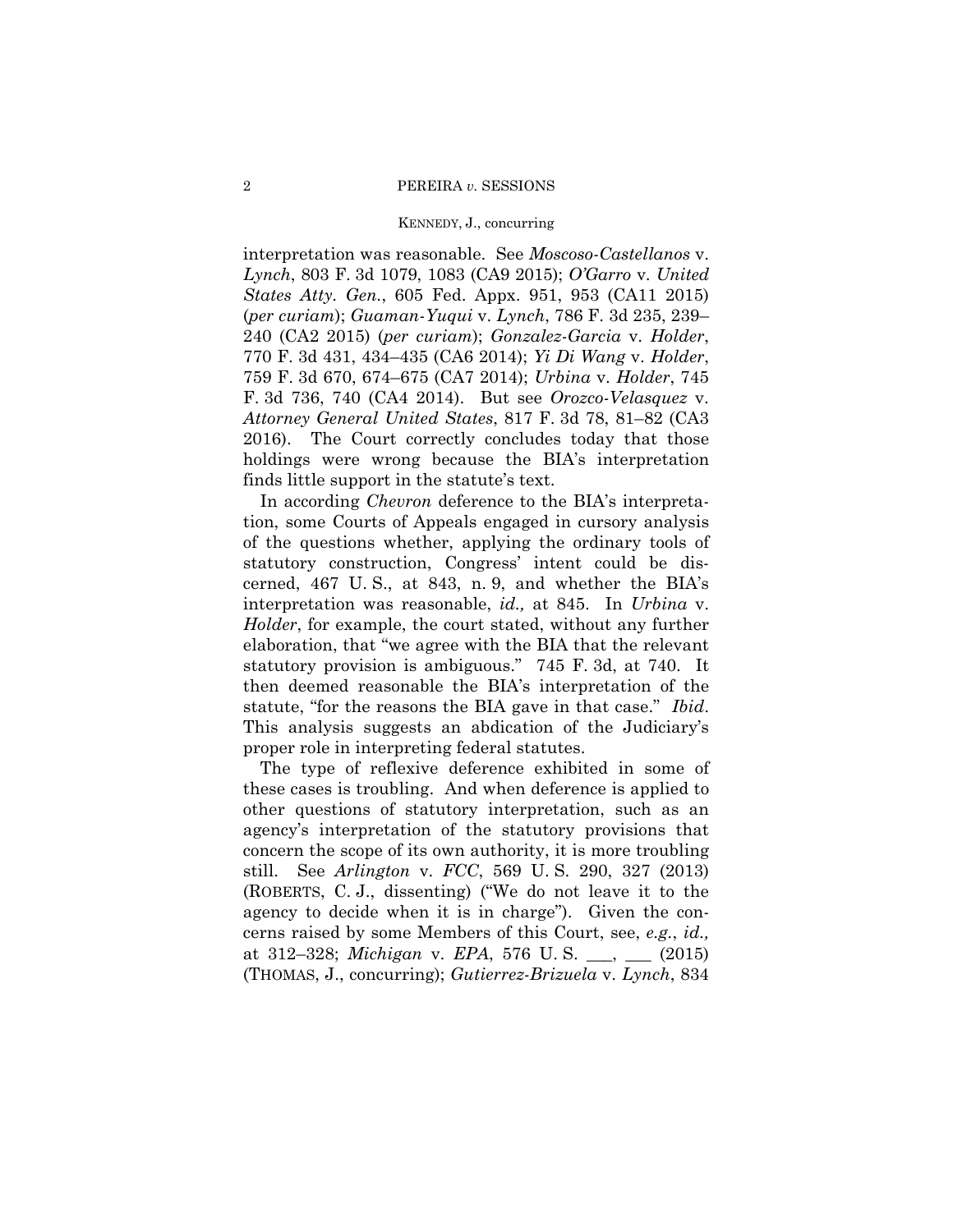## KENNEDY, J., concurring

F. 3d 1142, 1149–1158 (CA10 2016) (Gorsuch, J., concurring), it seems necessary and appropriate to reconsider, in an appropriate case, the premises that underlie *Chevron*  and how courts have implemented that decision. The proper rules for interpreting statutes and determining agency jurisdiction and substantive agency powers should accord with constitutional separation-of-powers principles and the function and province of the Judiciary. See, *e.g.*, *Arlington*, *supra*, at 312–316 (ROBERTS, C. J., dissenting).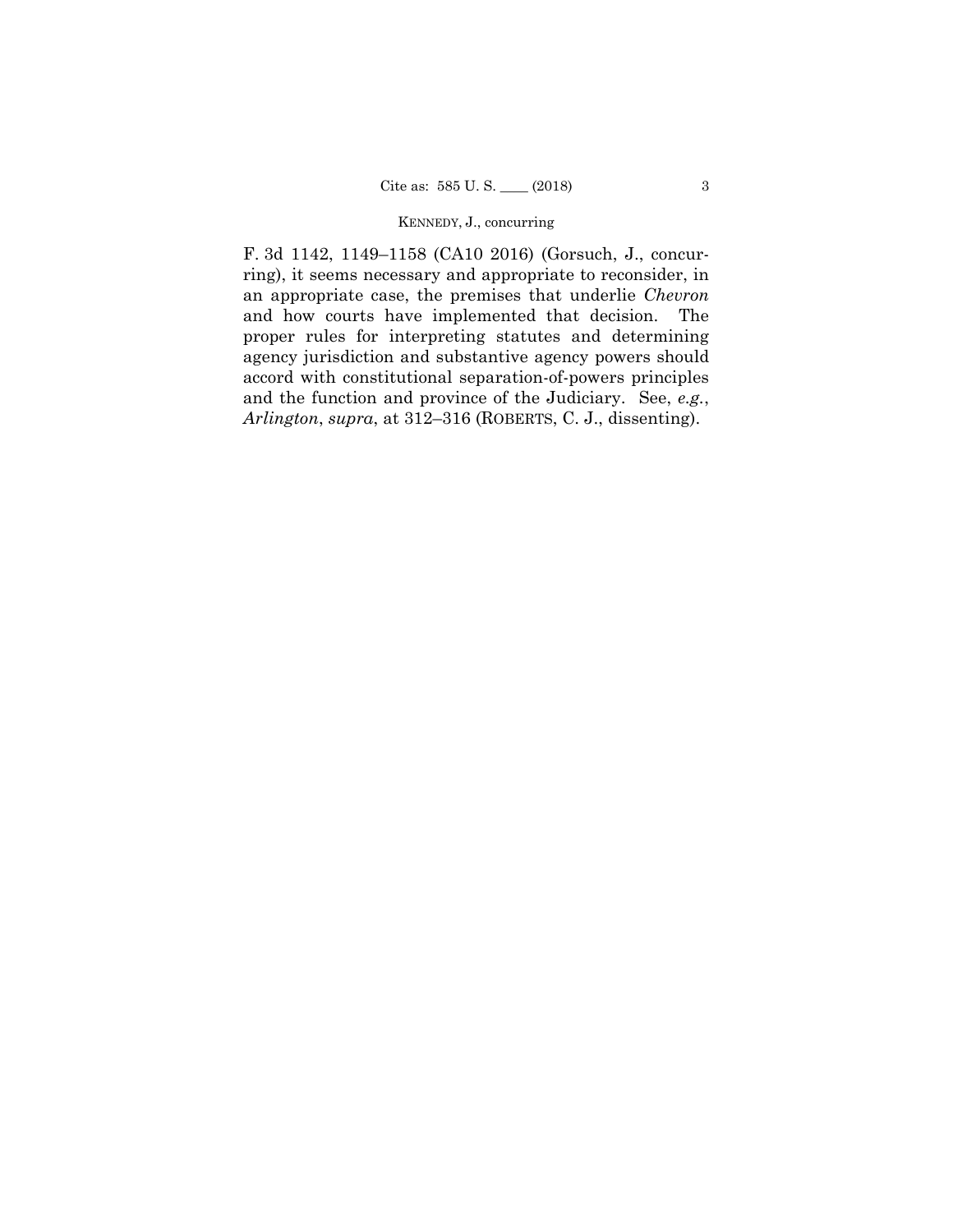## $\frac{1}{2}$  ,  $\frac{1}{2}$  ,  $\frac{1}{2}$  ,  $\frac{1}{2}$  ,  $\frac{1}{2}$  ,  $\frac{1}{2}$  ,  $\frac{1}{2}$ **SUPREME COURT OF THE UNITED STATES**

#### $\frac{1}{2}$  ,  $\frac{1}{2}$  ,  $\frac{1}{2}$  ,  $\frac{1}{2}$  ,  $\frac{1}{2}$  ,  $\frac{1}{2}$ No. 17–459

## WESCLEY FONSECA PEREIRA, PETITIONER *v.*  JEFFERSON B. SESSIONS, III, ATTORNEY GENERAL

## ON WRIT OF CERTIORARI TO THE UNITED STATES COURT OF APPEALS FOR THE FIRST CIRCUIT

[June 21, 2018]

## JUSTICE ALITO, dissenting.

Although this case presents a narrow and technical issue of immigration law, the Court's decision implicates the status of an important, frequently invoked, once celebrated, and now increasingly maligned precedent, namely, *Chevron U. S. A. Inc.* v. *Natural Resources Defense Council, Inc.*, 467 U. S. 837 (1984). Under that decision, if a federal statute is ambiguous and the agency that is authorized to implement it offers a reasonable interpretation, then a court is supposed to accept that interpretation. Here, a straightforward application of *Chevron*  requires us to accept the Government's construction of the provision at issue. But the Court rejects the Government's interpretation in favor of one that it regards as the best reading of the statute. I can only conclude that the Court, for whatever reason, is simply ignoring *Chevron*.

I

 may decide to cancel their removal instead. See §1229b. As amended, the Immigration and Nationality Act generally requires the Government to remove nonpermanent resident aliens who overstay the terms of their admission into this country. See 8 U.S.C.  $\S$ [1227(a)(1)(B)– (C). But under certain circumstances, the Government To be eligible for such relief, an alien must demonstrate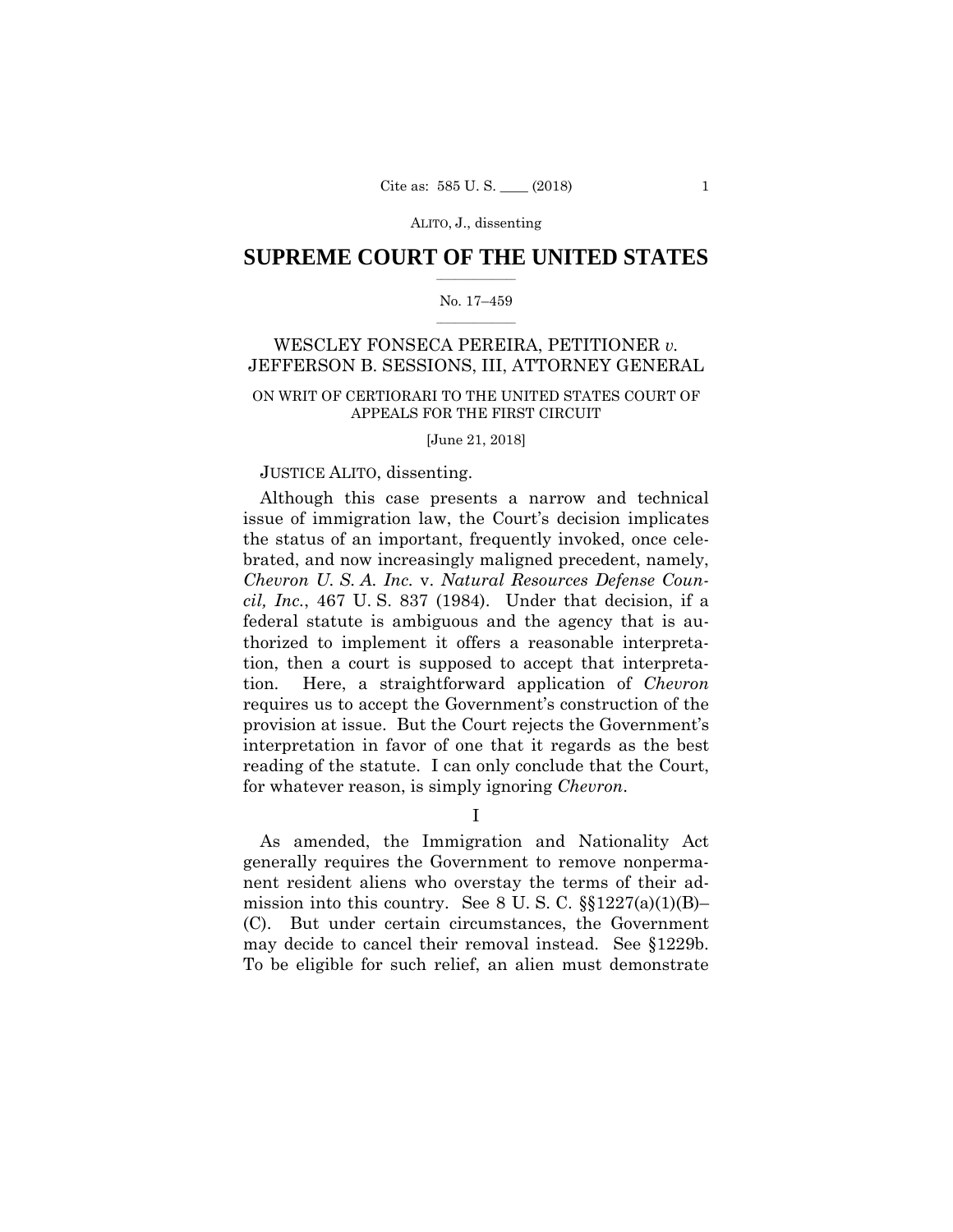that he or she "has been physically present in the United States for a continuous period of not less than 10 years." §1229b(b)(1)(A). "For purposes of" that rule, however, "any period of . . . continuous physical presence in the United States shall be deemed to end . . . when the alien is served a notice to appear under section 1229(a) of this title."  $$1229b(d)(1)$ . That language acts as a stop-time rule, preventing the continuous-presence clock from continuing to run once an alien is served with a notice to appear.

The question presented by this case is whether the stoptime rule is triggered by service of a notice to appear that is incomplete in some way. A provision of the amended Immigration and Nationality Act requires that the Government serve an alien who it seeks to remove with a notice to appear "specifying" a list of things, including "[t]he nature of the proceedings against the alien," "[t]he legal authority under which the proceedings are conducted," "[t]he acts or conduct alleged to be in violation of law," "[t]he charges against the alien and the statutory provisions alleged to have been violated," and (what is relevant here) "[t]he time and place at which the proceedings will be held."  $\S$ [229(a)(1)(A), (B), (C), (D), (G)(i).

Petitioner Wescley Pereira is a Brazilian citizen who entered the United States lawfully in 2000 but then illegally overstayed his nonimmigrant visa. In 2006, the Government caused him to be served in person with a document styled as a notice to appear for removal proceedings. Pereira concedes that he overstayed his visa and is thus removable, but he argues that he is nonetheless eligible for cancellation of removal because he has now been in the country continuously for more than 10 years. He contends that the notice served on him in 2006 did not qualify as a notice to appear because it lacked one piece of information that such a notice is supposed to contain, namely, the time at which his removal proceedings were to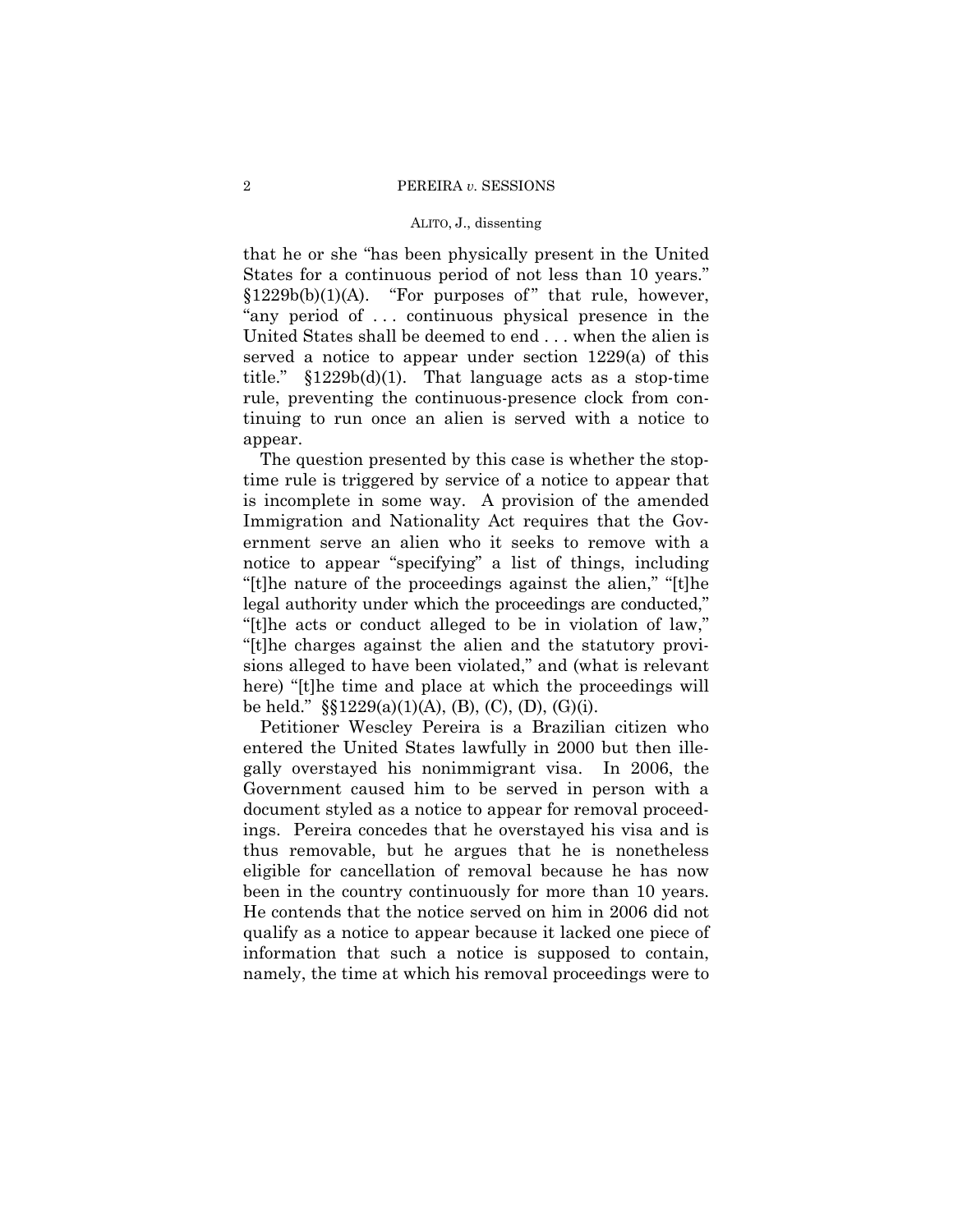be held. Thus, Pereira contends, that notice did not trigger the stop-time rule, and the clock continued to run.

The Board of Immigration Appeals (BIA) has rejected this interpretation of the stop-time rule in the past. It has held that "[a]n equally plausible reading" is that the stoptime rule "merely specifies the document the [Government] must serve on the alien to trigger the 'stop-time' rule and does not impose substantive requirements for a notice to appear to be effective in order for that trigger to occur." *In re Camarillo*, 25 I. & N. Dec. 644, 647 (2011). It therefore held in this case that Pereira is ineligible for cancellation of removal.

> II A

Pereira, on one side, and the Government and the BIA, on the other, have a quasi-metaphysical disagreement about the meaning of the concept of a notice to appear. Is a notice to appear a document that contains certain essential characteristics, namely, all the information required by  $$1229(a)(1)$ , so that any notice that omits any of that information is not a "notice to appear" at all? Or is a notice to appear a document that is conventionally called by that name, so that a notice that omits some of the information required by §1229(a)(1) may still be regarded as a "notice to appear"?

Picking the better of these two interpretations might have been a challenge in the first instance. But the Court did not need to decide that question, for under *Chevron* we are obligated to defer to a Government agency's interpretation of the statute that it administers so long as that interpretation is a "'permissible'" one. *INS* v. *Aguirre-Aguirre*, 526 U. S. 415, 424 (1999). All that is required is that the Government's view be "reasonable"; it need not be "the only possible interpretation, nor even the interpretation deemed *most* reasonable by the courts." *Entergy*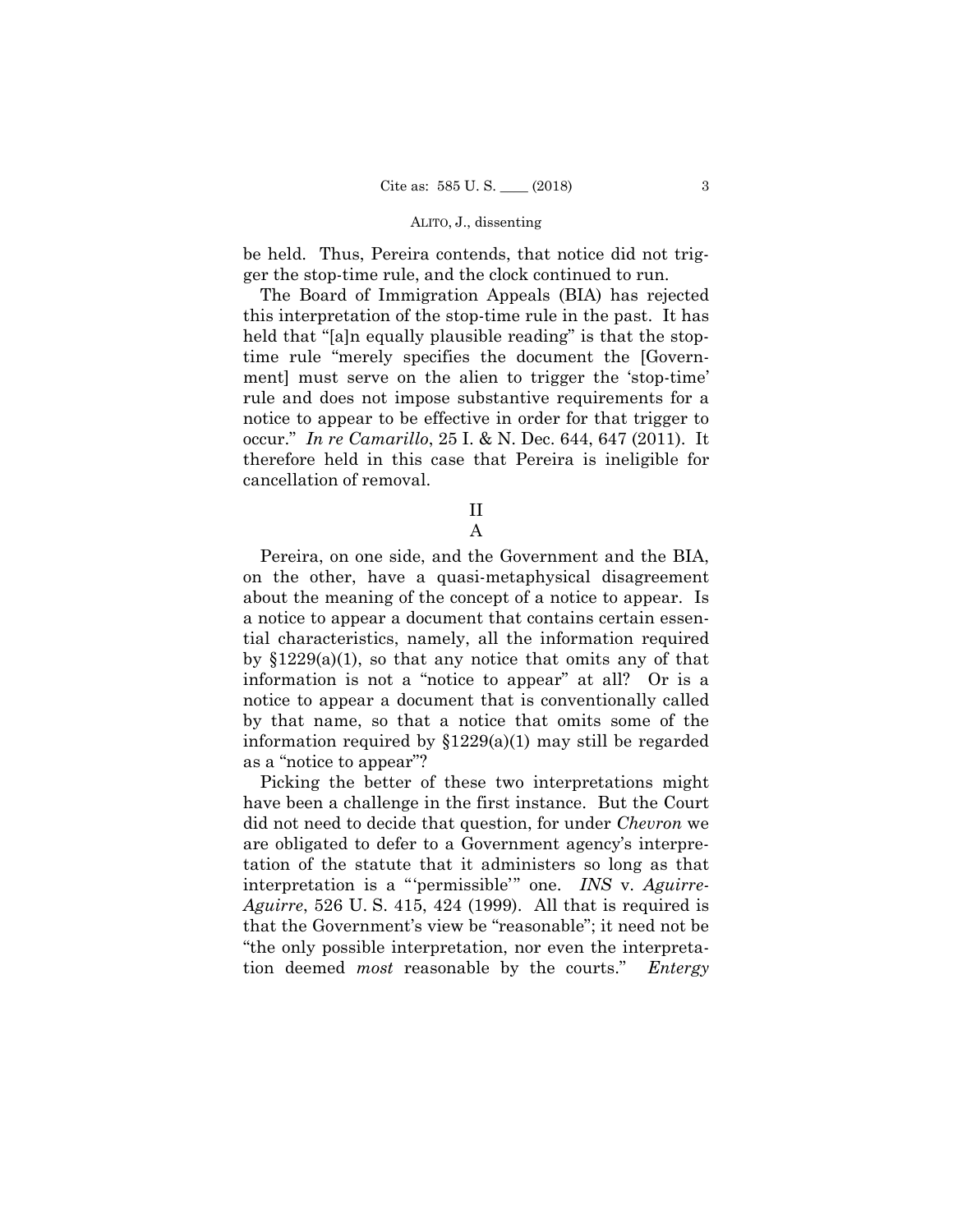*Corp.* v. *Riverkeeper, Inc.*, 556 U. S. 208, 218 (2009). Moreover, deference to the Government's interpretation "is especially appropriate in the immigration context" because of the potential foreign-policy implications. *Aguirre-Aguirre*, *supra*, at 425. In light of the relevant text, context, statutory history, and statutory purpose, there is no doubt that the Government's interpretation of the stop-time rule is indeed permissible under *Chevron*.

B

By its terms, the stop-time rule is consistent with the Government's interpretation. As noted, the stop-time rule provides that "any period of . . . continuous physical presence in the United States shall be deemed to end . . . when the alien is served a notice to appear under section 1229(a) of this title."  $$1229b(d)(1)$ . A degree of ambiguity arises from Congress's use of the word "under," for as the Court recognizes, "'[t]he word "under" is [a] chameleon,'" *ante*, at 15, having "'many dictionary definitions'" and no "uniform, consistent meaning," *Kirtsaeng* v. *John Wiley & Sons, Inc.*, 568 U. S. 519, 531 (2013). Everyone agrees, however, that "under" is often used to mean "authorized by." See, *e.g.*, Webster's New World College Dictionary 1453 (3d ed. 1997) ("authorized . . . by"); American Heritage Dictionary 1945 (3d ed. 1992) ("With the authorization of "); see also Brief for Respondent 24 (agreeing that "under" can mean "subject to," "governed by," or "issued under the authority of"); Brief for Petitioner 28. And when the term is used in this way, it does not necessarily mean that the act done pursuant to that authorization was done in strict compliance with the terms of the authorization. For example, one might refer to a litigant's disclosure "under" Rule 26(a) of the Federal Rules of Civil Procedure even if that disclosure did not comply with Rule 26(a) in every respect. Or one might refer to regulations promulgated "under" a statute even if a court later found those regula-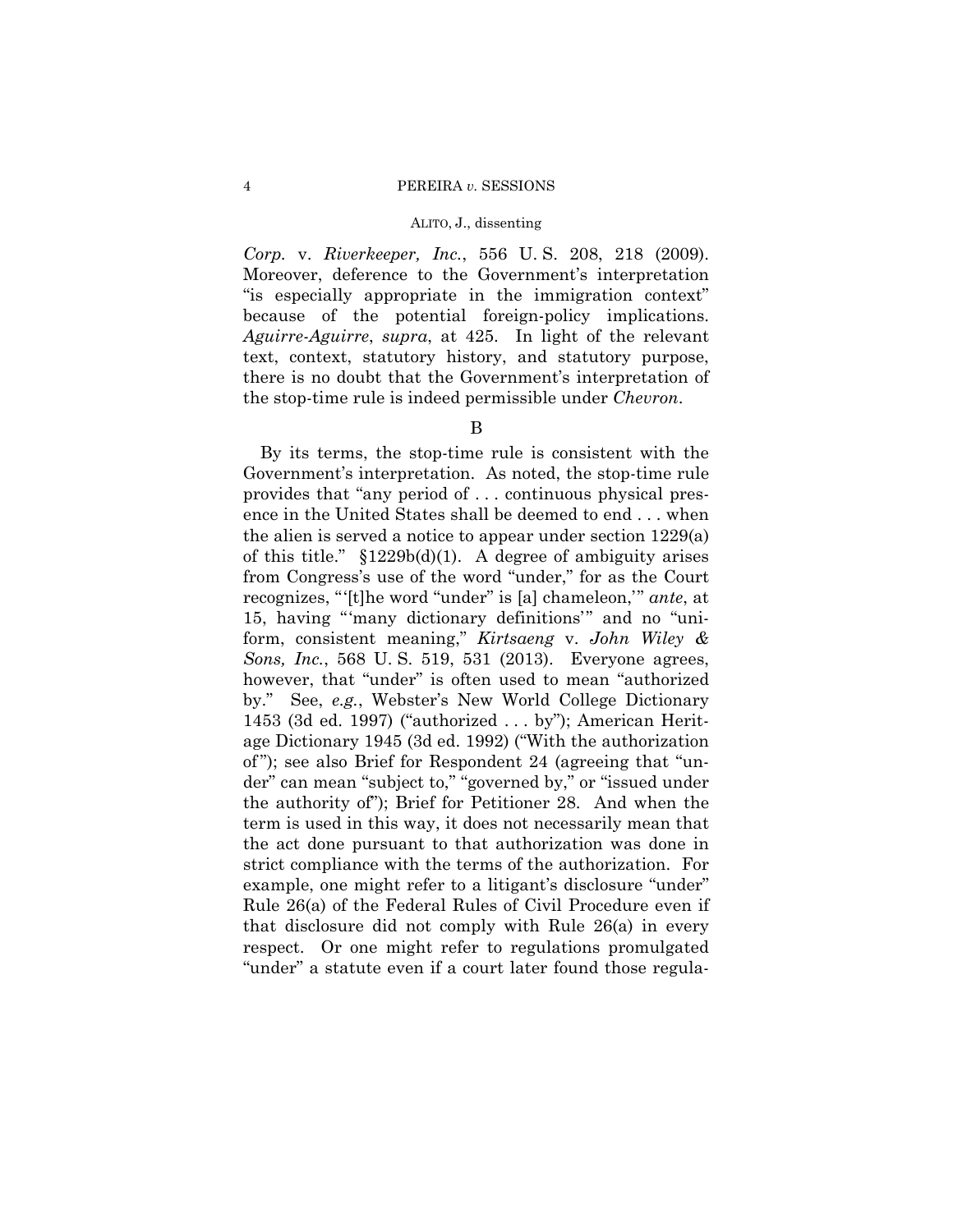tions inconsistent with the statute's text.

That use of the word "under" perfectly fits the Government's interpretation of the stop-time rule. The Government served Pereira with a notice to appear "under" §1229(a) in the sense that the notice was "authorized by" that provision, which states that a notice to appear "shall be given" to an alien in a removal proceeding and outlines several rules governing such notices. On that reasonable reading, the phrase "under section 1229(a)" acts as shorthand for the type of document governed by §1229(a).

C

That interpretation is bolstered by the stop-time rule's cross-reference to "section  $1229(a)$ ." §1229b(d)(1). Pereira interprets that cross-reference as picking up every substantive requirement that applies to notices to appear. But those substantive requirements are found only in  $$1229(a)(1)$ . Thus, the cross-reference to "section  $1229(a)$ ," as opposed to "section  $1229(a)(1)$ ," tends to undermine Pereira's interpretation, because if Congress had meant for the stop-time rule to incorporate the substantive requirements located in §1229(a)(1), it presumably would have referred specifically to that provision and not more generally to "section 1229(a)." We normally presume that "[w]hen Congress want[s] to refer only to a particular subsection or paragraph, it [says] so," *NLRB* v. *SW General, Inc.*, 580 U. S. \_\_\_, \_\_\_ (2017) (slip op., at 9), and it is instructive that neighboring statutory provisions in this case are absolutely riddled with such specific crossreferences.1 In the stop-time rule, however, Congress chose to insert a broader cross-reference, one that refers to the general process of serving notices to appear as a

<sup>&</sup>lt;sup>1</sup>See, *e.g.*,  $$1229a(b)(5)(A)$  ("paragraph (1) . . . of section 1229(a)");  $$1229a(b)(5)(C)(ii)$  (same);  $$1229a(b)(7)$  (same);  $$1229a(b)(5)(B)$  ("address required under section  $1229(a)(1)(F)$ "); see also  $$1229a(b)(7)$ (referring to  $$1229(a)(1)(G)(i)$ 's "time and place" requirement).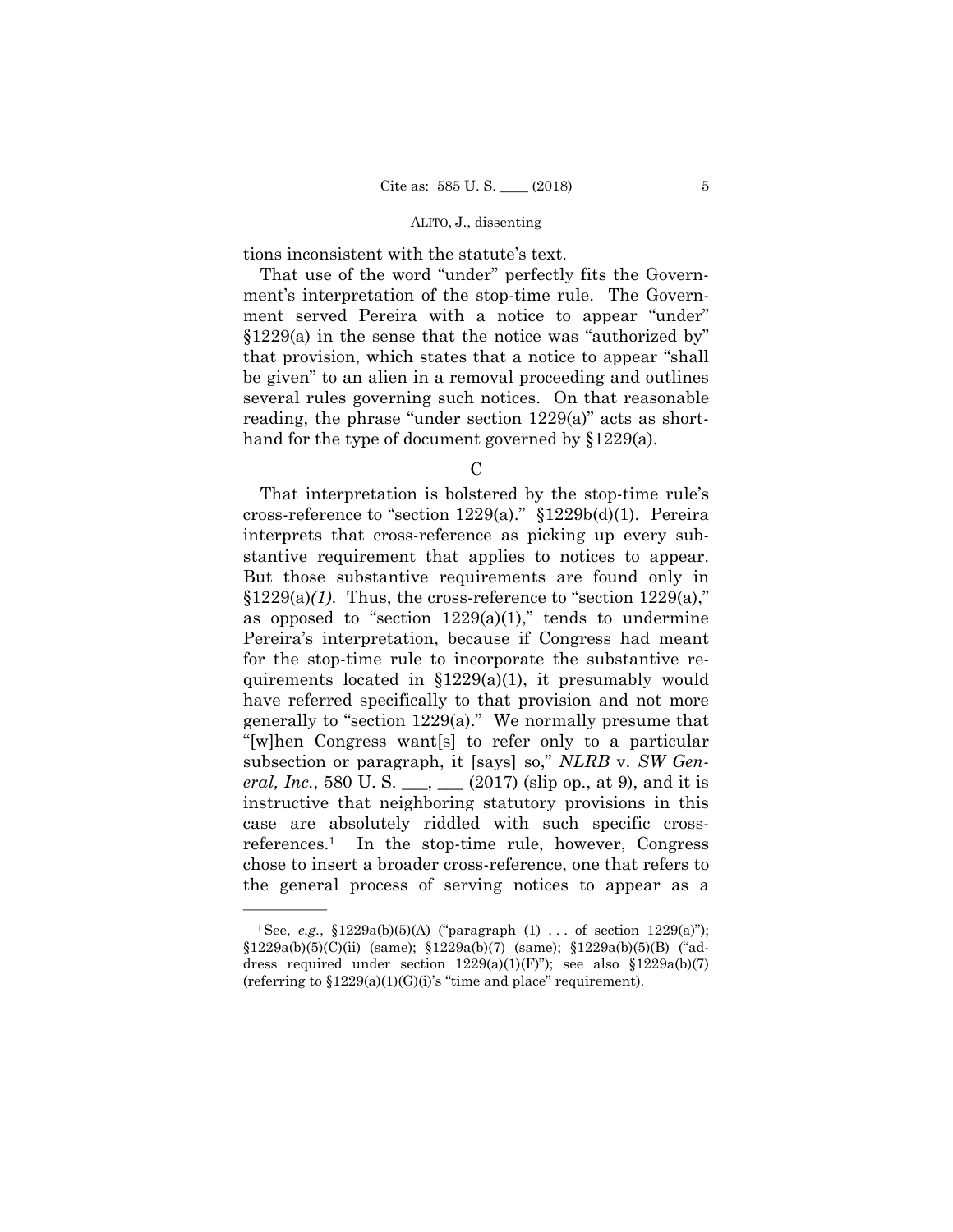whole. See §1229(a). Thus, Pereira essentially "wants to cherry pick from the material covered by the statutory cross-reference. But if Congress had intended to refer to the definition in  $[\S1229(a)(1)]$  alone, it presumably would have done so." *Cyan, Inc.* v. *Beaver County Employees Retirement Fund*, 583 U. S. \_\_\_, \_\_ (2018) (slip op., at 9).<sup>2</sup>

## D

Statutory history also strongly supports the Government's argument that a notice to appear should trigger the stop-time rule even if it fails to include the date and time of the alien's removal proceeding. When Congress enacted the stop-time rule, it decreed that the rule should "apply to notices to appear issued before, on, or after the date of the enactment of this Act." Illegal Immigration Reform and Immigrant Responsibility Act of 1996, §309(c)(5), 110 Stat. 3009–627. This created a problem: Up until that point, there was no such thing as a "notice to appear," so the reference to "notices to appear issued before . . . this Act" made little sense. When Congress became aware of the problem, it responded by clarifying that the stop-time rule should apply not only to notices to appear, but also "to orders to show cause . . . issued before, on, or after the date" of the clarifying amendment's enactment. Nicaraguan Adjustment and Central American Relief Act, §203(1), 111 Stat. 2196, as amended 8 U. S. C. §1101 note. That clarification sheds considerable light on the question presented here because orders to show cause did not necessarily include the date or location of proceedings (even if

<sup>&</sup>lt;sup>2</sup> According to the Court, "the broad reference to  $$1229(a)$  is of no consequence, because, as even the Government concedes, only paragraph (1) bears on the meaning of a 'notice to appear.' " *Ante*, at 10. But that is precisely the point: If "only paragraph (1) bears on the meaning of a 'notice to appear,'" then Congress's decision to refer to §1229(a) more broadly indicates that it meant to do something *other*  than to pick up the substantive requirements of  $$1229(a)(1)$ .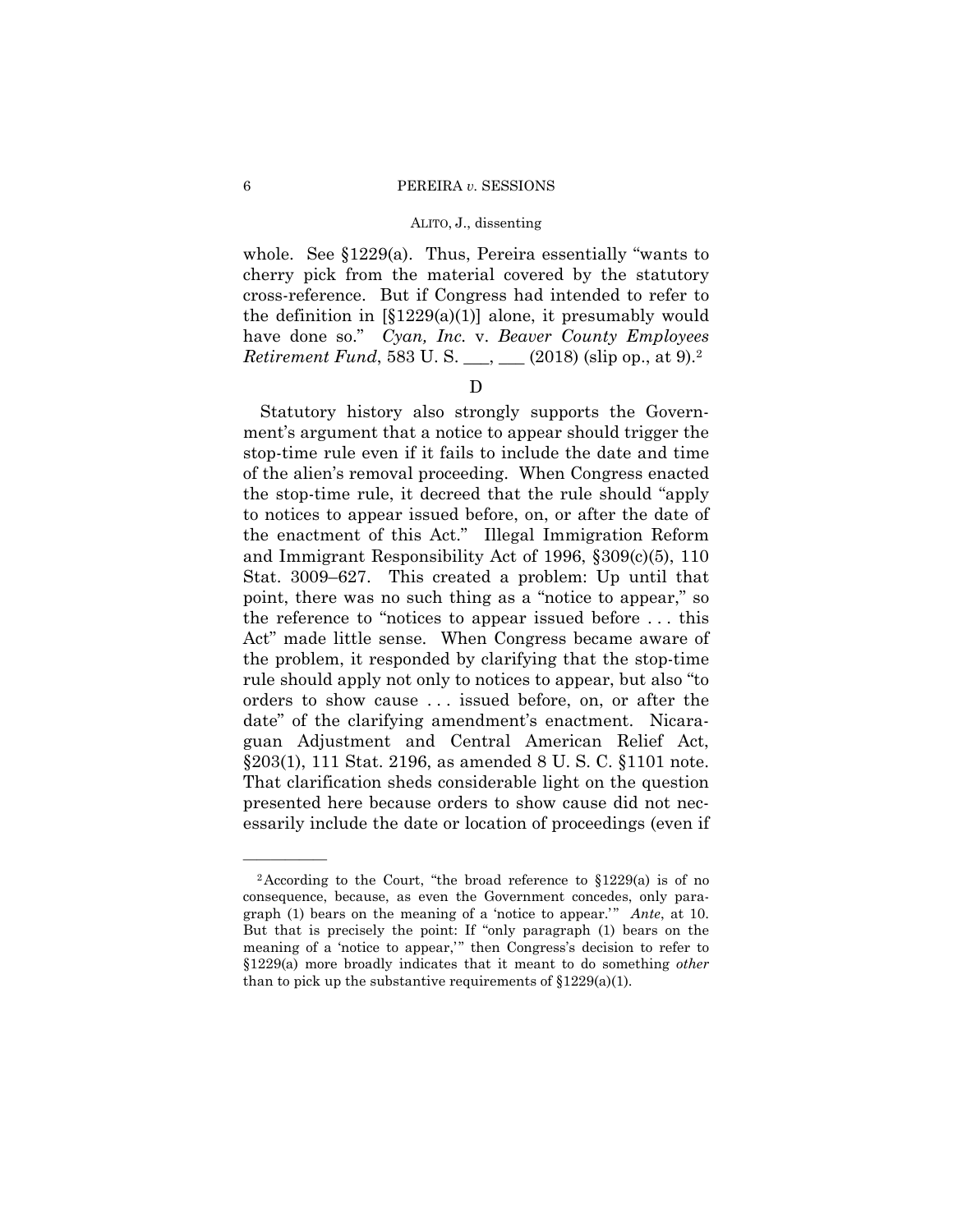they otherwise served a function similar to that now served by notices to appear). See 8 U. S. C.  $$1252b(a)(2)(A)$  (1994 ed.).

That statutory history supports the Government's interpretation twice over. First, it demonstrates that when it comes to triggering the stop-time rule, Congress attached no particular significance to the presence (or absence) of information about the date and time of a removal proceeding. Congress was more than happy for the stop-time rule to be activated either by notices to appear or by orders to show cause, even though the latter often lacked any information about the date and time of proceedings.

Second, and even more important, the statutory history also shows that Congress clearly thought of orders to show cause as the functional equivalent of notices to appear for purposes of the stop-time rule. After an initially confusing reference to "notices to appear" issued before the creation of the stop-time rule, Congress clarified that it had meant to refer to "orders to show cause." By equating orders to show cause with notices to appear, Congress indicated that when the stop-time rule refers to "a notice to appear," it is referring to a category of documents that do not necessarily provide the date and time of a future removal proceeding.3

E

Finally, Pereira's contrary interpretation leads to consequences that clash with any conceivable statutory purpose. Pereira's interpretation would require the Government to include a date and time on every notice to appear that it issues. But at the moment, the Government lacks the ability to do that with any degree of accuracy. The

<sup>3</sup>Although the Court charges me with "compar[ing] apples to oranges," *ante*, at 15, n. 9, Congress was the one that equated orders to show cause and notices to appear for purposes of the stop-time rule. By ignoring that decision, the Court rewrites the statute to *its* taste.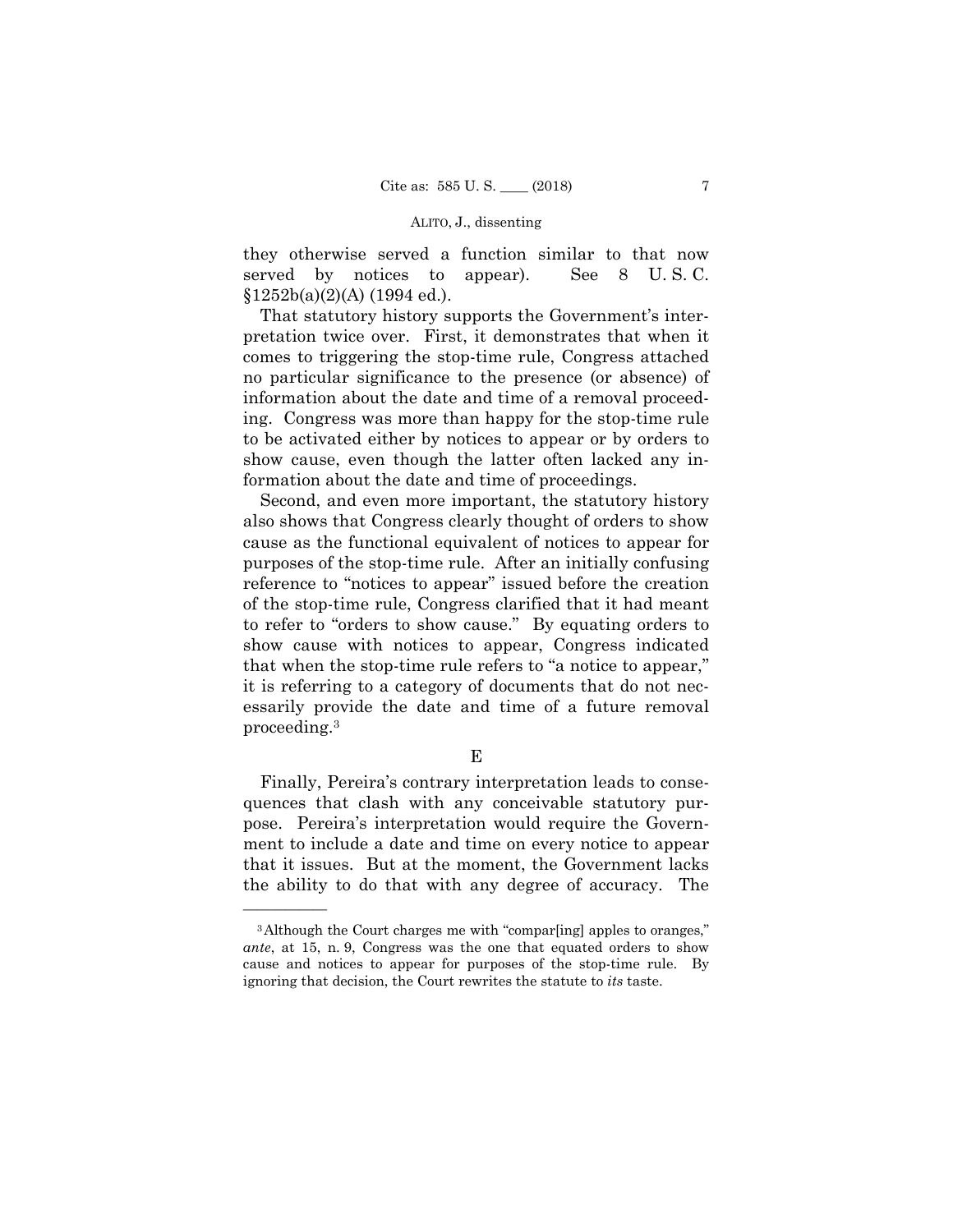#### ALITO, J., dissenting

Department of Homeland Security sends out the initial notice to appear, but the removal proceedings themselves are scheduled by the Immigration Court, which is part of the Department of Justice. See 8 CFR §1003.18(a) (2018). The Department of Homeland Security cannot dictate the scheduling of a matter on the docket of the Immigration Court, and at present, the Department of Homeland Security generally cannot even access the Immigration Court's calendar. *In re Camarillo*, 25 I. & N. Dec., at 648; Tr. of Oral Arg. 52–53. The Department of Homeland Security may thus be hard pressed to include on initial notices to appear a hearing date that is anything more than a rough estimate subject to considerable change. See §1229(a)(2); see also *ante*, at 18 (disclaiming any effect on the Government's ability to change initial hearing dates).

Including an estimated and changeable date, however, may do much more harm than good. See *Gonzalez-Garcia*  v. *Holder*, 770 F. 3d 431, 434–435 (CA6 2014). It is likely to mislead many recipients and to prejudice those who make preparations on the assumption that the initial date is firm. And it forces the Government to go through the pointless exercise of first including a date that it knows may very well be altered and then changing it once the real date becomes clear. Such a system serves nobody's interests.

Statutory interpretation is meant to be "a holistic endeavor," and sometimes language "that may seem ambiguous in isolation" becomes clear because "only one of the permissible meanings produces a substantive effect that is compatible with the rest of the law." *United Sav. Assn. of Tex.* v. *Timbers of Inwood Forest Associates, Ltd.*, 484 U. S. 365, 371 (1988). The real-world effects produced by Pereira's interpretation—arbitrary dates and times that are likely to confuse and confound all who receive them illustrate starkly the merits of the Government's alternative construction.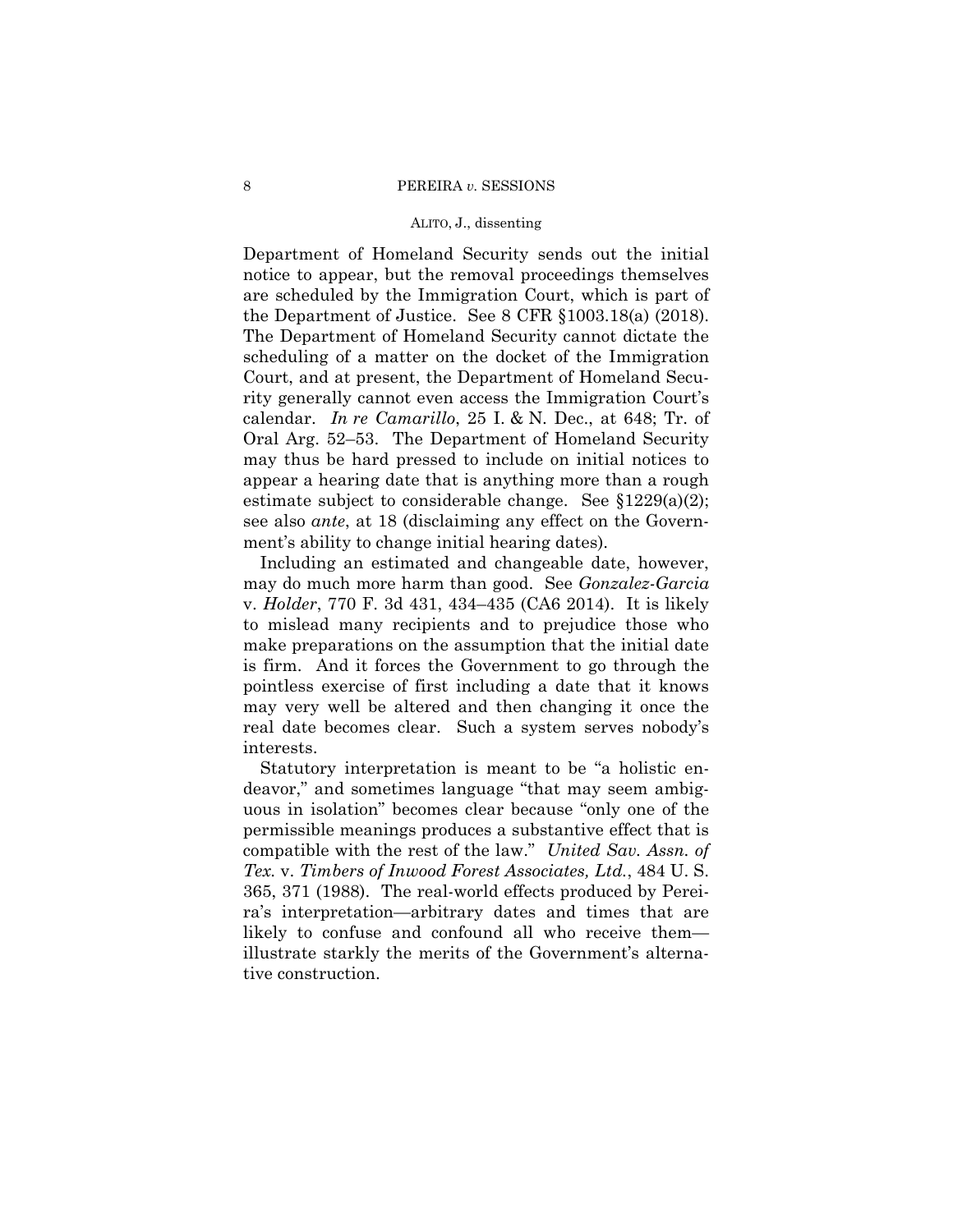#### III

Based on the relevant text, context, statutory history, and statutory purpose, the Government makes a convincing case that the stop-time rule can be triggered even by a notice to appear that omits the date and time of a removal proceeding. But the Court holds instead that in order "to trigger the stop-time rule, the Government must serve a notice to appear that, at the very least, 'specif[ies]' the 'time and place' of the removal proceedings." *Ante*, at 9. According to the Court, that conclusion is compelled by the statutory text, the statutory context, and "common sense." *Ante*, at 12. While the Court's interpretation may be reasonable, the Court goes much too far in saying that it is the *only* reasonable construction.

## A

Start with the text. As noted, the stop-time rule provides that "any period of . . . continuous physical presence in the United States shall be deemed to end . . . when the alien is served a notice to appear under section 1229(a)."  $$1229b(d)(1)$ . The Court does not dispute that it is entirely consistent with standard English usage to read this language as the Government and I do. See *ante*, at 15. It therefore follows that the stop-time rule itself does not foreclose the Government's interpretation.

 ated in §1229(a)(1) triggers the stop-time rule." *Ante*, at 8, That leaves only  $$1229(a)(1)$ , which specifies the information that a notice to appear must contain. The Court's treatment of this provision contradicts itself. On the one hand, the Court insists that this provision is "definitional" and that it sets out the essential characteristics without which a notice is not a notice to appear. *Ante*, at 13. But on the other hand, the Court states that it "leaves for another day whether a putative notice to appear that omits any of the other categories of information enumern. 5. The Court cannot have it both ways. If §1229(a)(1) is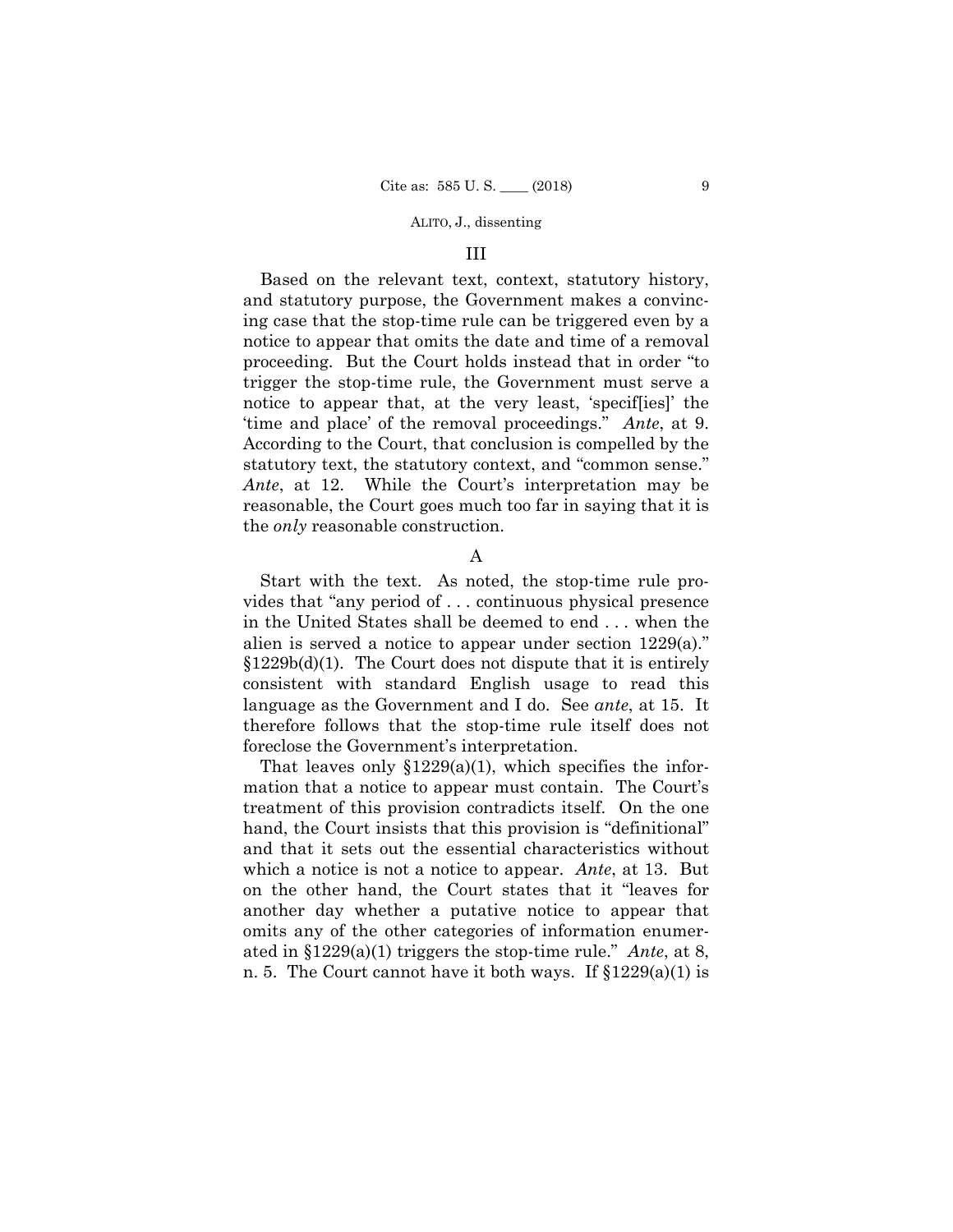definitional and sets out the essential characteristics of a notice to appear, then the omission of any required item of information makes a putative notice to appear a nullity. So if the Court means what it says—that its interpretation of §1229(a)(1)'s language leaves open the consequences of omitting other categories of information—that is tantamount to admitting that  $$1229(a)(1)$  itself cannot foreclose the Government's interpretation.4

In any event, the Government's interpretation can easily be squared with the text of  $$1229(a)(1)$ . That provision states that a "written notice (*in this section referred to as a 'notice to appear'*) shall be given in person to the alien . . . specifying" 10 categories of information, including the "time and place" of the removal proceeding.  $$1229(a)(1)$ (emphasis added). According to Pereira, that language cinches the case against the Government's interpretation: By equating a "notice to appear" with a "written notice ... [that] specif[ies]" the relevant categories of information,  $$1229(a)(1)$  establishes that a notice lacking any of those 10 pieces of information cannot qualify as a "notice to appear" and thus cannot trigger the stop-time rule. In Pereira's eyes, §1229(a)(1) defines what a notice to appear is, and most of the Court's opinion is to the same effect.

This may be a plausible interpretation of  $\S 1229(a)(1)$ 's language, but it is not the only one. It is at least as reasonable to read that language as simply giving a name to the new type of notice to which that provision refers. Or to put the point another way,  $$1229(a)(1)$ 's language can be understood to define what makes a notice to appear *complete*. See *In re Camarillo*, *supra*, at 647. Under that

<sup>4</sup>Nor can the Court get away with labeling its self-contradictions as "judicial restraint." *Ante*, at 8, n. 5. Either §1229(a)(1) sets out the essential characteristics of a notice to appear or it does not; the Court cannot stop at a halfway point unsupported by either text or logic while maintaining that its resting place is "clear" in light of the statutory text. *Ante*, at 9.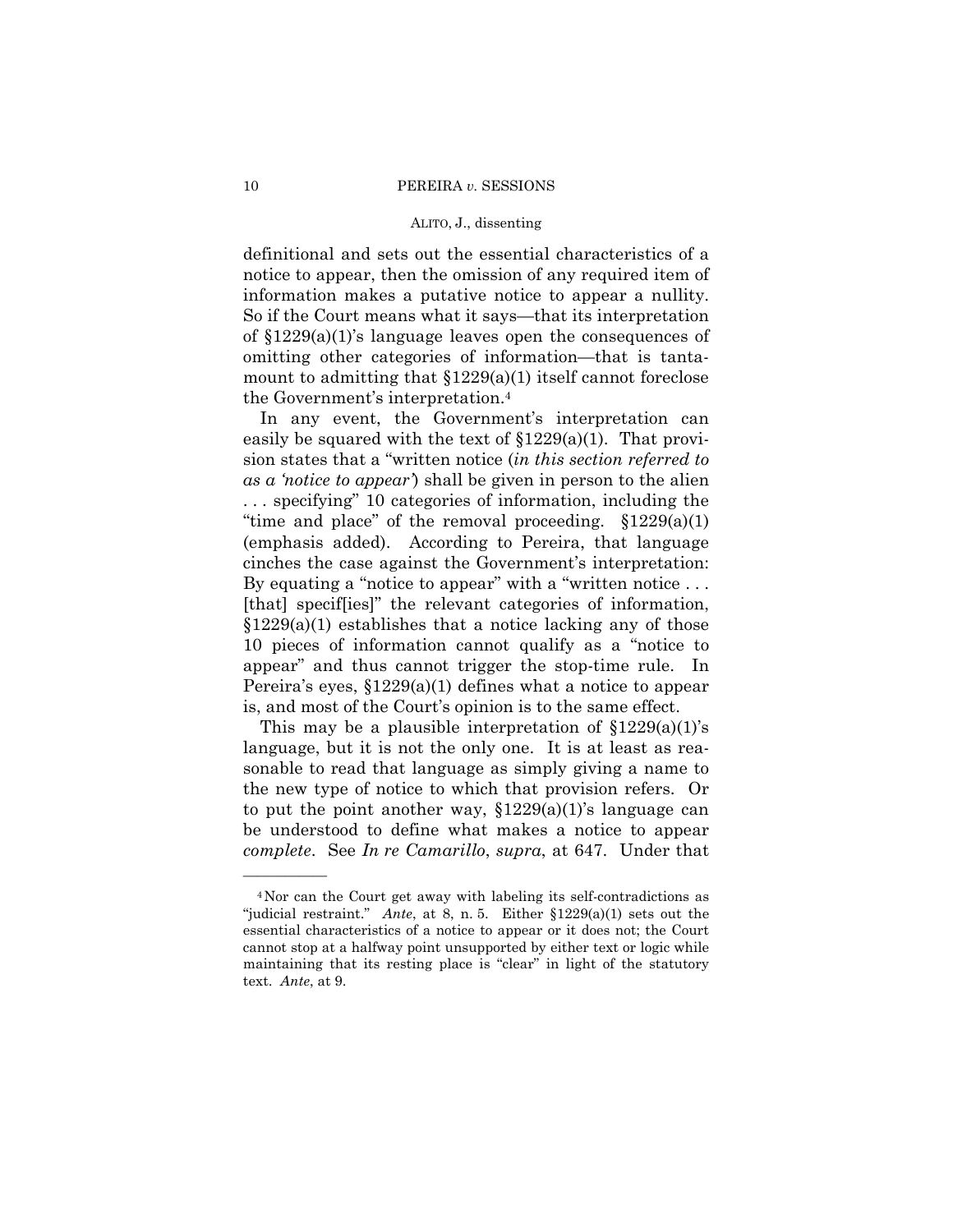interpretation, a notice that omits some of the information required by  $$1229(a)(1)$  might still be a "notice to appear."

We often use language in this way. In everyday life, a person who sees an old Chevy with three wheels in a junkyard would still call it a car. Language is often used the same way in the law. Consider the example of a notice of appeal. Much like a notice to appear, a notice of appeal must meet several substantive requirements; all notices of appeal, for example, "must be signed." Fed. Rule Civ. Proc. 11(a). So what happens if a notice of appeal is incomplete in some way—say, because it is unsigned but otherwise impeccable? If a court clerk wanted to point out the lack of a signature to an attorney, the clerk is far more likely to say, "there is a problem with your notice of appeal," than to say, "there is a problem with this document you filed; it's not signed and therefore I don't know what to call it, but I can't call it a notice of appeal because it is unsigned."

Furthermore, just because a legal document is incomplete, it does not necessarily follow that it is without legal effect. Consider again the notice of appeal. As a general matter, an appeal "may be taken" in a civil case "only by filing a notice of appeal" "within 30 days after entry of the judgment or order appealed from." Fed. Rules App. Proc.  $3(a)$ ,  $4(a)(1)(A)$ . While an unsigned notice of appeal does not meet the substantive requirements set out in Rule 11, in *Becker* v. *Montgomery*, 532 U. S. 757, 763, 768 (2001), this Court unanimously held that a litigant who filed a timely but unsigned notice of appeal still beat the 30-day clock for filing appeals. As we explained, "imperfections in noticing an appeal should not be fatal where no genuine doubt exists about who is appealing, from what judgment, to which appellate court." *Id.*, at 767.

If Rule 11 of the Federal Rules of Civil Procedure can be read in this way, it is not unreasonable to do the same with  $$1229(a)(1)$ . And in trying to distinguish an empty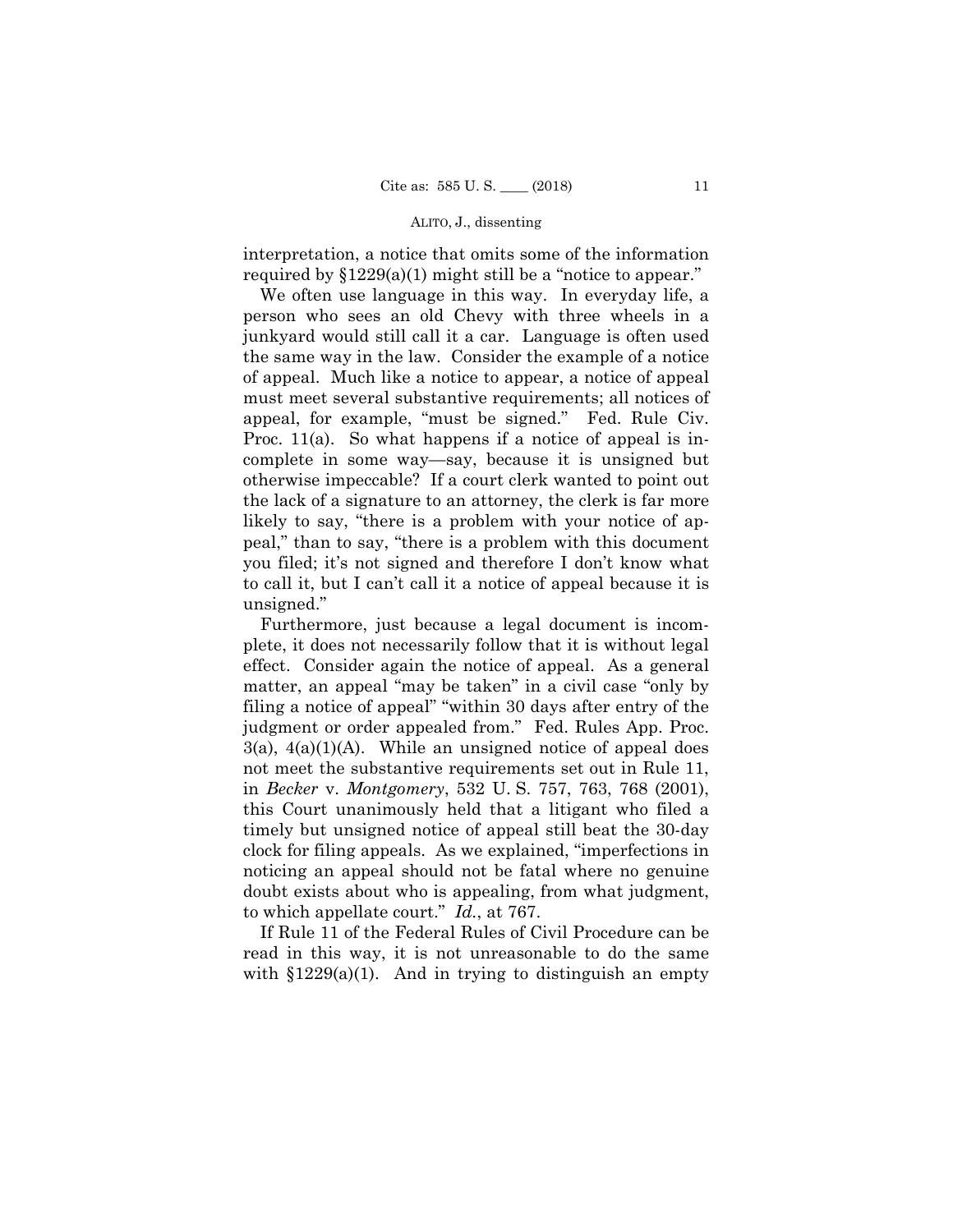signature line on a notice of appeal as a "trivial, ministerial defect," *ante*, at 14, the Court gives the game away by once again assuming its own conclusion. Whether the omission of the date and time certain on a notice to appear is essential for present purposes is the central issue in this case, and the Court gives no textually based reason to think that it is. The Government could reasonably conclude that a notice to appear that omits the date and time of a proceeding is still a notice to appear (albeit a defective one), much in the same way that a complaint without the e-mail address of the signer is still a complaint (albeit a defective one, see Rule 11(a)), or a clock missing the number "8" is still a clock (albeit a defective one).

Pereira and the Court are right that §1229(a)(1) sets out the substantive requirements for notices to appear, but that fact alone does not control whether an incomplete notice to appear triggers the stop-time rule.5

B

With the text of both the stop-time rule and  $$1229(a)(1)$ irreducibly ambiguous, the Court must next look to two neighboring provisions to support its conclusion that its interpretation is the only reasonable one. Neither provision is sufficient.

The Court first observes that the second paragraph of §1229(a) allows the Government to move or reschedule a removal proceeding unilaterally and then to inform the alien of "the new time or place of the proceedings."

 time of a future removal proceeding is not, by itself, enough to turn a 5Of course, courts should still demand that the Government justify why whatever is left off a notice to appear does not deprive it of its essential character as a "notice to appear." As the Government rightly concedes, for example, a blank sheet of paper would not constitute a "notice to appear." Tr. of Oral Arg. 39; see Brief for Respondent 35–36. But for all the reasons the Government gives, omission of the date and notice to appear into something else.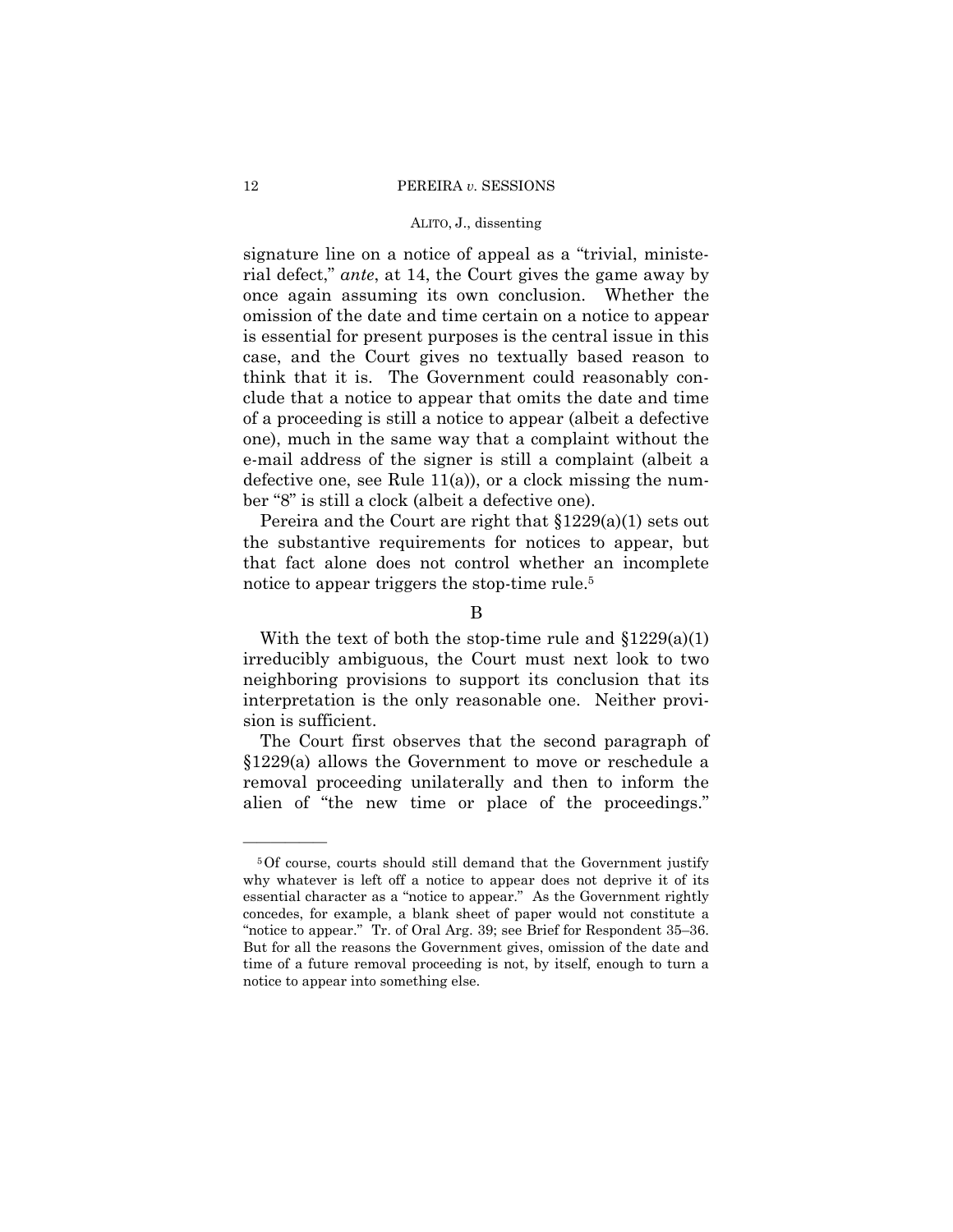$$1229(a)(2)(A)(i)$ . "By allowing for a 'change or postponement' of the proceedings to a 'new time or place,'" the Court reasons, "paragraph (2) presumes that the Government has already served a 'notice to appear . . .' that specified a time and place as required." *Ante*, at 10.

That is entirely correct—and entirely irrelevant. No one doubts that  $$1229(a)(1)$  requires that a notice to appear include the "time and place" of the removal proceeding. See  $$1229(a)(1)(G)(i)$ . Indeed, that is common ground between the two parties. See Brief for Petitioner 10–11; Brief for Respondent 3. Paragraph (2) undoubtedly assumes that notices to appear will state the "time and place" of the removal proceeding as required by  $$1229(a)(1)$ , but it has nothing to say about whether the failure to include that information affects the operation of the stop-time rule. By suggesting otherwise, the Court is merely reasoning backwards from its conclusion.

The other provision cited by the Court, §1229(b)(1), is no more helpful. As the Court explains, §1229(b)(1) generally precludes the Government from scheduling a hearing date "'earlier than 10 days after the service of the notice to appear'" in order to give the alien "'the opportunity to secure counsel.'" *Ante*, at 11. Unless a notice to appear includes the time and place of the hearing, the Court frets, "the Government could serve a document labeled 'notice to appear' without listing the time and location of the hearing and then, years down the line, provide that information a day before the removal hearing when it becomes available." *Ibid.* But that remote and speculative possibility depends entirely on the Immigration Court's allowing a removal proceeding to go forward only one day after an alien (and the Government) receives word of a hearing date. See 8 CFR §1003.18(a). Even assuming that such an unlikely event were to come to pass, the court's decision would surely be subject to review on appeal. See generally 8 CFR §1003.1, 8 U. S. C. §1252. Regardless, the Court's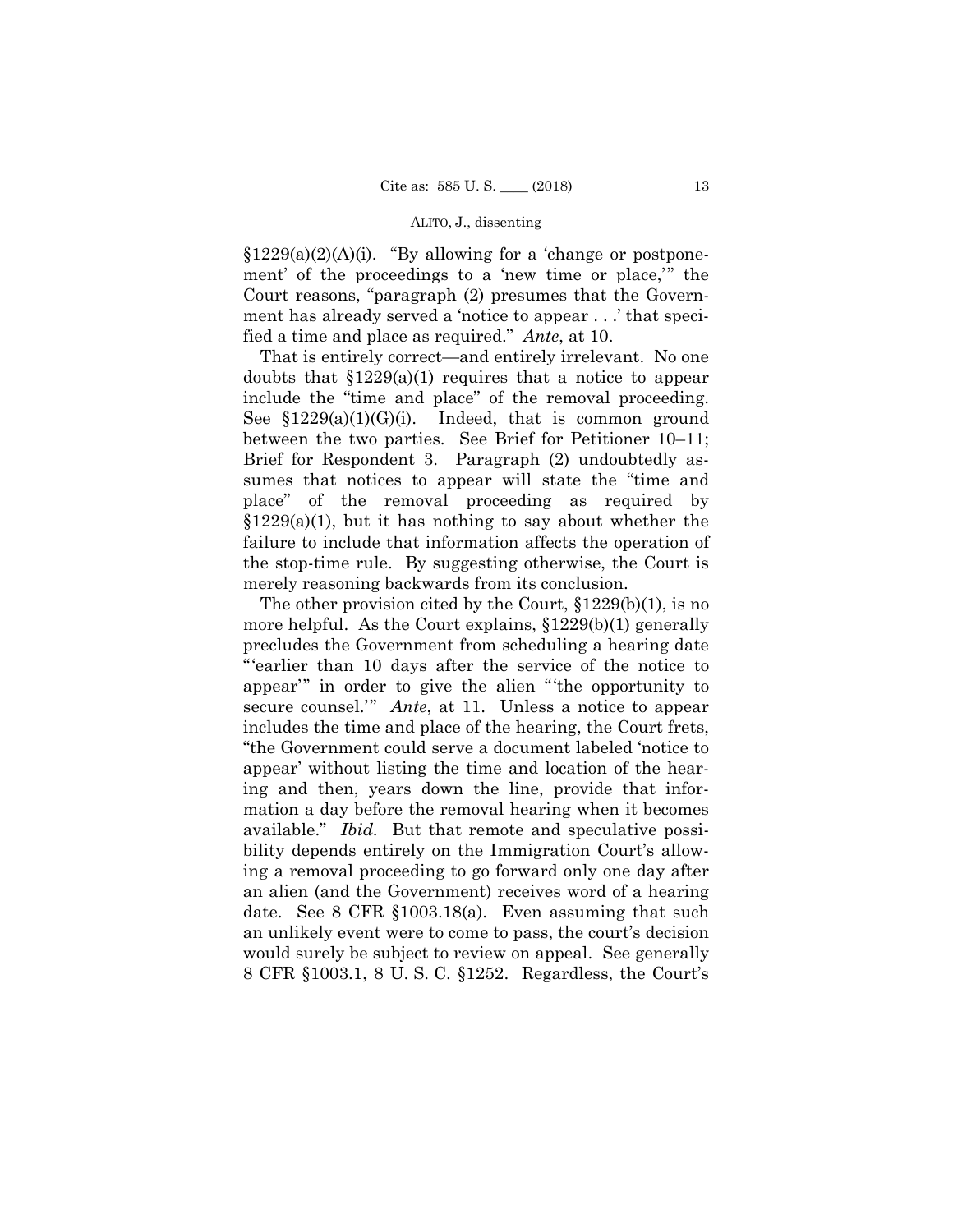#### ALITO, J., dissenting

interpretation of the stop-time rule would not prevent a similar type of problem from arising. When the Government sends an initial notice to appear from now on, it may be forced by the Court's interpretation to guess that the hearing will take place far in the future, only to learn shortly afterwards that the hearing is in fact imminent. An alien lulled into a false sense of security by that initial notice to appear will have as little meaningful "'opportunity to secure counsel'" and "time to prepare adequately," *ante*, at 11, as one who initially received a notice to appear without any hearing date.

C

Finally, the Court turns to "common sense" to support its preferred reading of the text. According to the Court, it should be "obvious" to anyone that "a notice that does not specify when and where to appear for a removal proceeding is not a 'notice to appear.'" *Ante*, at 2, 12. But what the Court finds so obvious somehow managed to elude every Court of Appeals to consider the question save one. See *Moscoso-Castellanos* v. *Lynch*, 803 F. 3d 1079, 1083 (CA9 2015); *O'Garro* v. *U. S. Attorney General*, 605 Fed. Appx. 951, 953 (CA11 2015) (*per curiam*); *Guaman-Yuqui*  v. *Lynch*, 786 F. 3d 235, 240 (CA2 2015) (*per curiam*); *Gonzalez-Garcia* v. *Holder*, 770 F. 3d 431, 434–435 (CA6 2014); *Yi Di Wang* v. *Holder*, 759 F. 3d 670, 675 (CA7 2014); *Urbina* v. *Holder*, 745 F. 3d 736, 740 (CA4 2014).

That is likely because the Court's "common sense" depends on a very specific understanding of the purpose of a notice to appear. In the Court's eyes, notices to appear serve primarily as a vehicle for communicating to aliens when and where they should appear for their removal hearings. That is certainly a reasonable interpretation with some intuitive force behind it. But that is not the only possible understanding or even necessarily the best one. As the Government reasonably explains, a notice to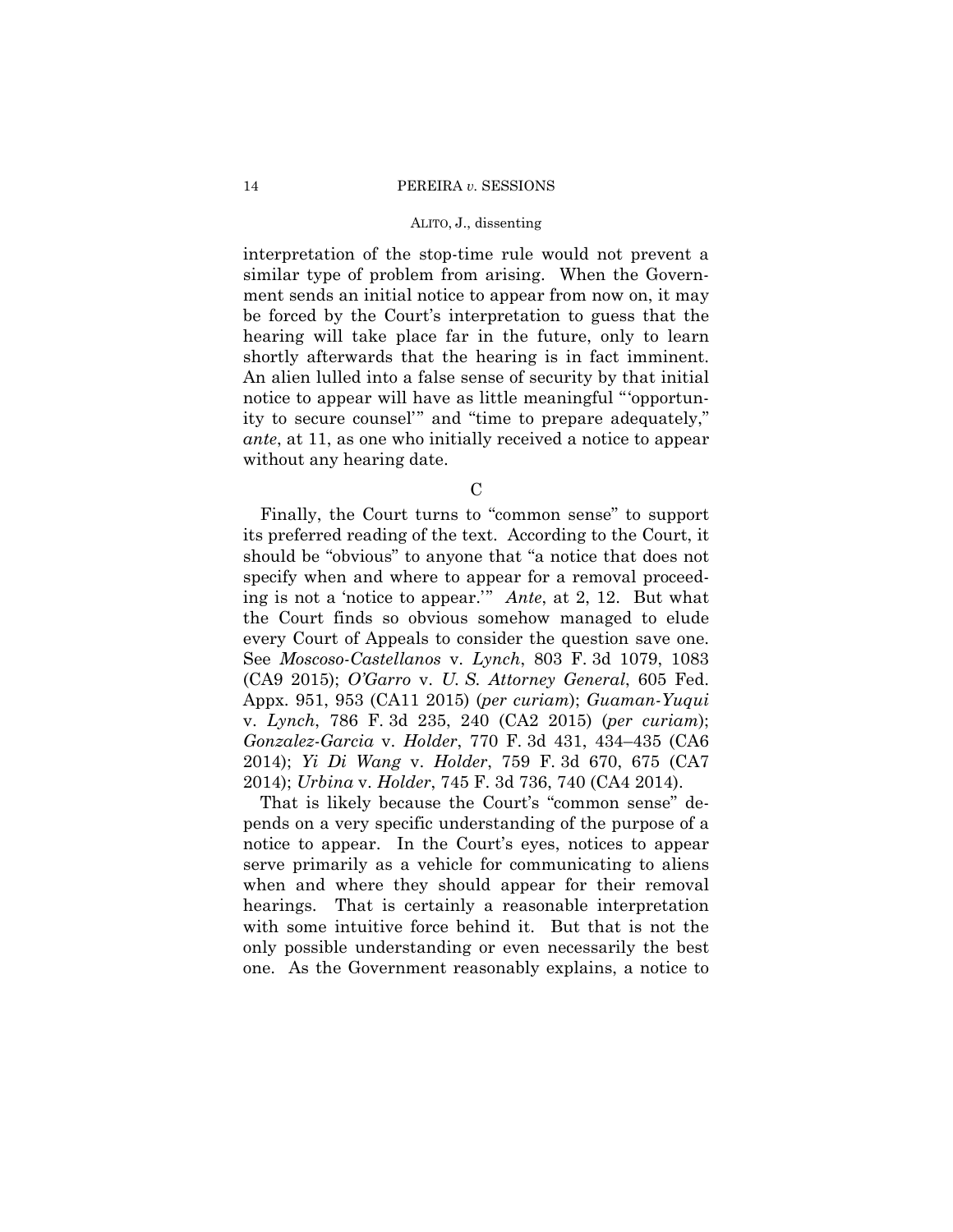appear can also be understood to serve primarily as a charging document. See Tr. of Oral Arg. 39–45. Indeed, much of  $$1229(a)(1)$  reinforces that view through the informational requirements it imposes on notices to appear. See, *e.g.*, §1229(a)(1)(A) ("nature of the proceedings");  $$1229(a)(1)(B)$  ("legal authority" for "the proceedings");  $$1229(a)(1)(C)$  ("acts or conduct alleged"); §1229(a)(1)(D) ("charges against the alien"); *ibid.* ("statutory provisions alleged to have been violated"). Interpreted in this way, a notice to appear hardly runs afoul of "common sense" by simply omitting the date and time of a future removal proceeding.6

 offers no explanation as to why it believes otherwise. Today's decision appears even less commonsensical once its likely consequences are taken into account. As already noted, going forward the Government will be forced to include an arbitrary date and time on every notice to appear that it issues. See *supra*, at 7–8. Such a system will only serve to confuse everyone involved, and the Court Although the Court expresses surprise at the idea that its opinion will "'forc[e] the Government' to guess when and where a hearing will take place," *ante*, at 12, n. 6, it is

 purposes of triggering the stop-time rule." *Ante*, at 13, n. 7. But where to appear." *Ibid.* Of course it might, but it is also equally 6The Court responds to this point in two ways. First, it faults me for failing to offer a reason "rooted in the statutory tex[t] for treating timeand-place information as any less crucial than charging information for exactly the same criticism can be leveled against the Court's own reading, which noticeably fails to offer any reason "rooted in the statutory text" why time-and-place information should be treated as any *more* crucial than charging information for purposes of triggering the stop-time rule. Second, the Court also observes misleadingly that "there is no reason why a notice to appear should have only one essential function," and that a notice to appear might thus serve the dual purpose of both presenting charges and informing an alien "when and reasonable to interpret a notice to appear as serving only one of those functions. Under *Chevron*, it was the Government—not this Court that was supposed to make that interpretive call.